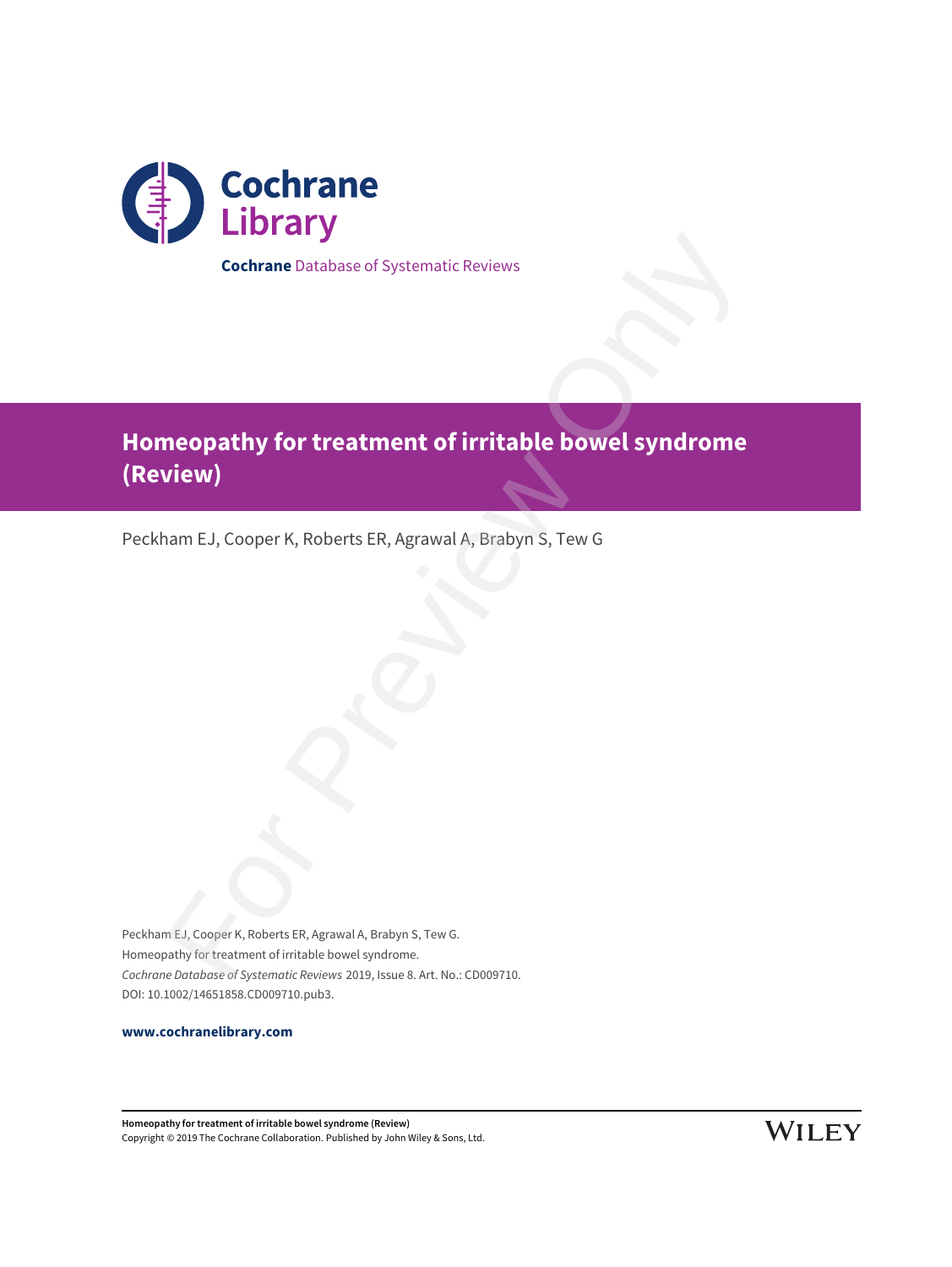# **TABLE OF CONTENTS**

| <b>HEADER</b>                                                                                                                                                                                                                                      | 1              |
|----------------------------------------------------------------------------------------------------------------------------------------------------------------------------------------------------------------------------------------------------|----------------|
| ABSTRACT<br>a constitution of the constitution of the constitution of the constitution of the constitution of the constitution of the constitution of the constitution of the constitution of the constitution of the constitution of the          | 1              |
|                                                                                                                                                                                                                                                    | $\overline{2}$ |
|                                                                                                                                                                                                                                                    | 4              |
| <b>BACKGROUND</b><br>a constitution of the constitution of the constitution of the constitution of the constitution of the constitution of the constitution of the constitution of the constitution of the constitution of the constitution of the | 6              |
| <b>OBJECTIVES</b>                                                                                                                                                                                                                                  | 7              |
| <b>METHODS</b>                                                                                                                                                                                                                                     | 7              |
| <b>RESULTS</b>                                                                                                                                                                                                                                     | $\overline{Q}$ |
| Figure 1.                                                                                                                                                                                                                                          | 10             |
| Figure 2.                                                                                                                                                                                                                                          | 12             |
|                                                                                                                                                                                                                                                    | 14             |
| <b>DISCUSSION</b>                                                                                                                                                                                                                                  | 21             |
|                                                                                                                                                                                                                                                    | 22             |
|                                                                                                                                                                                                                                                    | 23             |
| <b>REFERENCES</b>                                                                                                                                                                                                                                  | 23             |
|                                                                                                                                                                                                                                                    | 26             |
|                                                                                                                                                                                                                                                    | 35             |
| Analysis 1.1. Comparison 1 Homeopathy versus placebo, Outcome 1 Homeopathy versus placebo.                                                                                                                                                         | 36             |
| Analysis 2.1. Comparison 2 Homeopathy versus usual care, Outcome 1 Global improvement (feeling unwell).                                                                                                                                            | 37             |
| Analysis 3.1. Comparison 3 Homeopathy plus usual care versus usual care, Outcome 1 Global improvement (IBS-SSS).                                                                                                                                   | 37             |
| Analysis 3.2. Comparison 3 Homeopathy plus usual care versus usual care, Outcome 2 Quality of life.                                                                                                                                                | 38             |
| Analysis 4.1. Comparison 4 Homeopathy plus usual care versus supportive listening plus usual care, Outcome 1 Global                                                                                                                                |                |
|                                                                                                                                                                                                                                                    | 38             |
| Analysis 4.2. Comparison 4 Homeopathy plus usual care versus supportive listening plus usual care, Outcome 2 Quality of                                                                                                                            |                |
| life.                                                                                                                                                                                                                                              | 39             |
|                                                                                                                                                                                                                                                    | 39             |
|                                                                                                                                                                                                                                                    | 41             |
|                                                                                                                                                                                                                                                    | 41             |
|                                                                                                                                                                                                                                                    | 41             |
| SOURCES OF SUPPORT                                                                                                                                                                                                                                 | 41             |
|                                                                                                                                                                                                                                                    |                |
|                                                                                                                                                                                                                                                    |                |
|                                                                                                                                                                                                                                                    |                |
|                                                                                                                                                                                                                                                    |                |
|                                                                                                                                                                                                                                                    |                |
|                                                                                                                                                                                                                                                    |                |
|                                                                                                                                                                                                                                                    |                |
|                                                                                                                                                                                                                                                    |                |
|                                                                                                                                                                                                                                                    |                |
|                                                                                                                                                                                                                                                    |                |
|                                                                                                                                                                                                                                                    |                |
|                                                                                                                                                                                                                                                    |                |
|                                                                                                                                                                                                                                                    |                |
|                                                                                                                                                                                                                                                    |                |
|                                                                                                                                                                                                                                                    |                |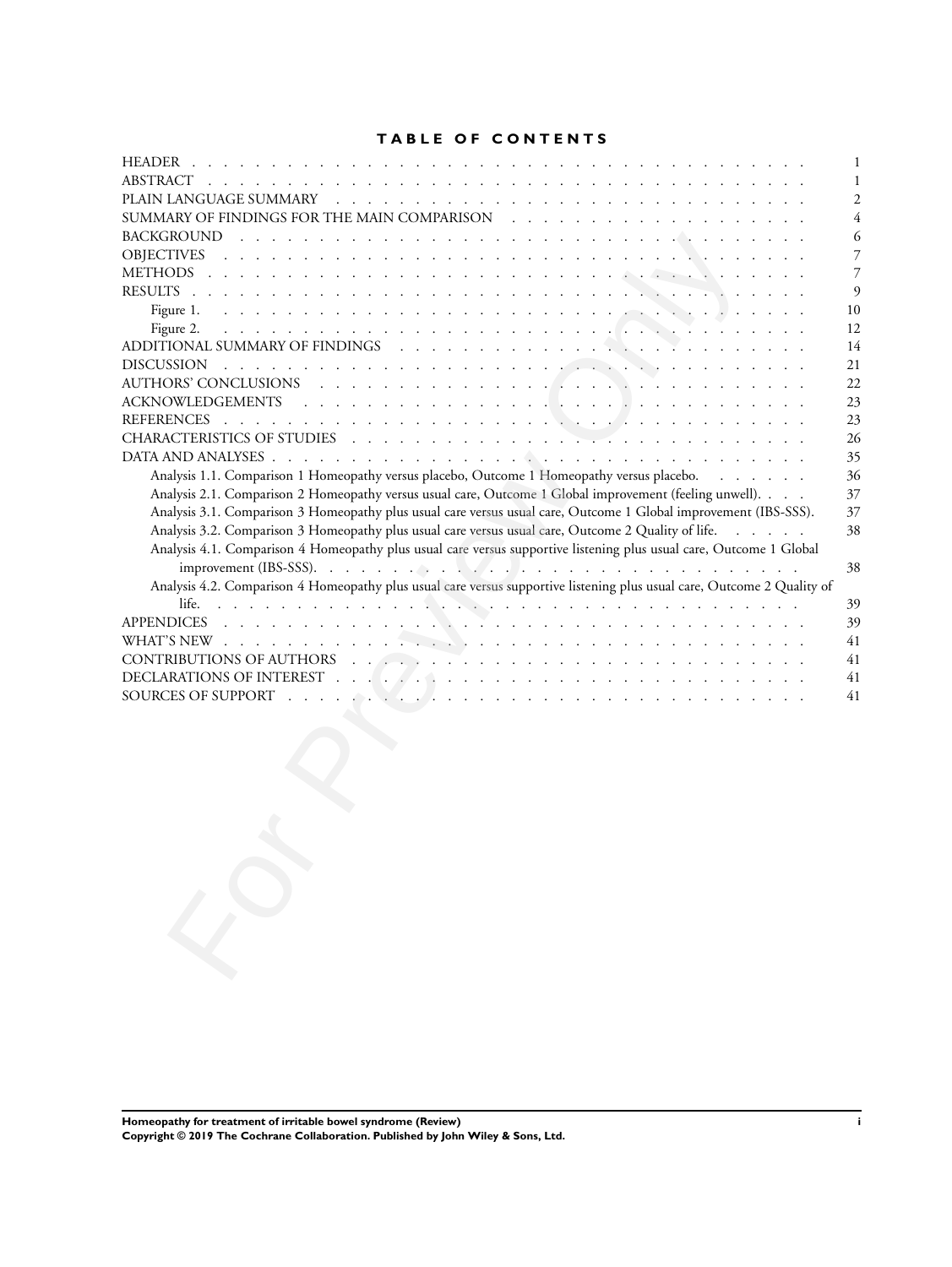**[Intervention Review]**

# **Homeopathy for treatment of irritable bowel syndrome**

Emily J Peckham<sup>1</sup>, Katy Cooper<sup>2</sup>, E Rachel Roberts<sup>3</sup>, Anurag Agrawal<sup>4</sup>, Sally Brabyn<sup>1</sup>, Garry Tew<sup>5</sup>

<sup>1</sup>Department of Health Sciences, University of York, York, UK. <sup>2</sup>School of Health and Related Research (ScHARR), University of Sheffield, Sheffield, UK. <sup>3</sup>Homeopathy Research Institute, London, UK. <sup>4</sup>Department of Gastroenterology and Medicine, Doncaster Royal Infirmary, Doncaster, UK. <sup>5</sup>Department of Sport, Exercise and Rehabilitation, Northumbria University, Newcastle Upon Tyne, UK

Contact address: Emily J Peckham, Department of Health Sciences, University of York, Heslington, York, - None -, Y010 5DD, UK. emily.peckham@york.ac.uk.

**Editorial group:** Cochrane IBD Group. **Publication status and date:** New search for studies and content updated (no change to conclusions), published in Issue 8, 2019.

**Citation:** Peckham EJ, Cooper K, Roberts ER, Agrawal A, Brabyn S, Tew G. Homeopathy for treatment of irritable bowel syndrome. *Cochrane Database of Systematic Reviews* 2019, Issue 8. Art. No.: CD009710. DOI: 10.1002/14651858.CD009710.pub3.

Copyright © 2019 The Cochrane Collaboration. Published by John Wiley & Sons, Ltd.

**A B S T R A C T**

#### **Background**

Irritable bowel syndrome (IBS) is a common, chronic disorder that leads to decreased health-related quality of life and work productivity. A previous version of this review was not able to draw firm conclusions about the effectiveness of homeopathic treatment for IBS and recommended that further high quality RCTs were conducted to explore the clinical and cost effectiveness of homeopathic treatment for IBS. Two types of homeopathic treatment were evaluated in this systematic review: 1. Clinical homeopathy where a specific remedy is prescribed for a specific condition; 2. Individualised homeopathic treatment, where a homeopathic remedy based on a person's individual symptoms is prescribed after a detailed consultation. Peckham", Katy Cooper", E. Bachel Koberrs", Amung Agrawal", Salty Brabyn", Garry Tew"<br>
mentar of Telath Sciences, University of Yock, Vock, UK. <sup>2</sup>School of Health and Related Research (SelT<br>
(Math Sciences, UK, Phone opti

#### **Objectives**

To assess the effectiveness and safety of homeopathic treatment for IBS.

#### **Search methods**

For this update we searched MEDLINE, CENTRAL, Embase, Cumulative Index to Nursing and Allied Health Literature (CINAHL), Allied and Complementary Medicine Database (AMED), the Cochrane IBD Group Specialised Register and trials registers from inception to 31 August 2018.

#### **Selection criteria**

Randomised controlled trials (RCTs), cohort and case-control studies that compared homeopathic treatment with placebo, other control treatments, or usual care, in adults with IBS were considered for inclusion.

#### **Data collection and analysis**

Two authors independently assessed the risk of bias and extracted data. The primary outcome was global improvement in IBS as measured by an IBS symptom severity score. Secondary outcomes included quality of life, abdominal pain, stool frequency, stool consistency, and adverse events. The overall certainty of the evidence supporting the primary and secondary outcomes was assessed using the GRADE criteria. We used the Cochrane risk of bias tool to assess risk of bias. We calculated the mean difference (MD) and 95% confidence interval (CI) for continuous outcomes and the risk ratio (RR) and 95% CI for dichotomous outcomes.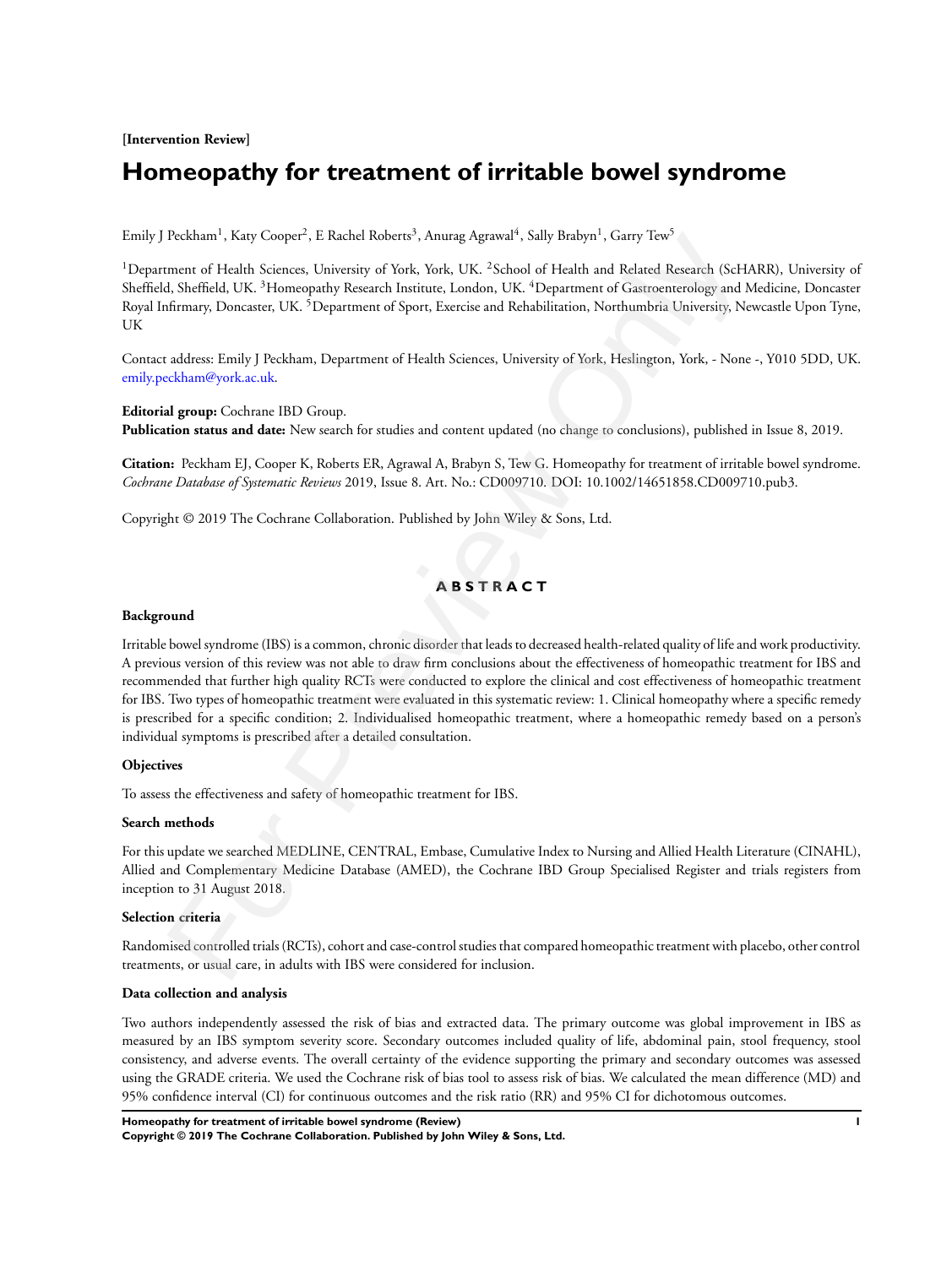#### **Main results**

Four RCTs (307 participants) were included. Two studies compared clinical homeopathy (homeopathic remedy, asafoetida or asafoetida plus nux vomica) to placebo for IBS with constipation (IBS-C). One study compared individualised homeopathic treatment (consultation plus remedy) to usual care for the treatment of IBS in female patients. One study was a three armed RCT comparing individualised homeopathic treatment to supportive listening or usual care. The risk of bias in three studies (the two studies assessing clinical homeopathy and the study comparing individualised homeopathic treatment to usual care) was unclear on most criteria and high for selective reporting in one of the clinical homeopathy studies. The three armed study comparing individualised homeopathic treatment to usual care and supportive listening was at low risk of bias in four of the domains and high risk of bias in two (performance bias and detection bias).

A meta-analysis of the studies assessing clinical homeopathy, (171 participants with IBS-C) was conducted. At short-term follow-up of two weeks, global improvement in symptoms was experienced by 73% (46/63) of asafoetida participants compared to 45% (30/66) of placebo participants (RR 1.61, 95% CI 1.18 to 2.18; 2 studies, very low certainty evidence). In the other clinical homeopathy study at two weeks, 68% (13/19) of those in the asafoetida plus nux vomica arm and 52% (12/23) of those in the placebo arm experienced a global improvement in symptoms (RR 1.31, 95% CI 0.80 to 2.15; very low certainty evidence). In the study comparing individualised homeopathic treatment to usual care (N = 20), the mean global improvement score (feeling unwell) at 12 weeks was  $1.44 + 4.55$  (n = 9) in the individualised homeopathic treatment arm compared to 1.41 + 1.97 (n=11) in the usual care arm (MD 0.03; 95% CI -3.16 to 3.22; very low certainty evidence). ushy and the snudy comparing individual homonopathic rearment to usual care) was unclear on most<br>of the study and the studies assessing diricular bonochaly studies. The three armed study comparing individualised home<br>are

In the study comparing individualised homeopathic treatment to usual care, the mean IBS symptom severity score at 6 months was 210.44 + 112.4 (n = 16) in the individualised homeopathic treatment arm compared to  $237.3 + 110.22$  (n = 60) in the usual care arm (MD -26.86, 95% CI -88.59 to 34.87; low certainty evidence). The mean quality of life score (EQ-5D) at 6 months in homeopathy participants was 69.07 (SD 17.35) compared to 63.41 (SD 23.31) in usual care participants (MD 5.66, 95% CI -4.69 to 16.01; low certainty evidence).

For In the study comparing individualised homeopathic treatment to supportive listening, the mean IBS symptom severity score at 6 months was  $210.44 + 112.4$  (n = 16) in the individualised homeopathic treatment arm compared to  $262 + 120.72$  (n = 18) in the supportive listening arm (MD -51.56, 95% CI -129.94 to 26.82; very low certainty evidence). The mean quality of life score at 6 months in homeopathy participants was 69.07 (SD 17.35) compared to 63.09 (SD 24.38) in supportive listening participants (MD 5.98, 95% CI -8.13 to 20.09; very low certainty evidence).

None of the included studies reported on abdominal pain, stool frequency, stool consistency, or adverse events.

#### **Authors' conclusions**

The results for the outcomes assessed in this review are uncertain. Thus no firm conclusions regarding the effectiveness and safety of homeopathy for the treatment of IBS can be drawn. Further high quality, adequately powered RCTs are required to assess the efficacy and safety of clinical and individualised homeopathy for IBS compared to placebo or usual care.

#### **P L A I N L A N G U A G E S U M M A R Y**

#### **Homeopathy for treatment of irritable bowel syndrome**

#### **What is irritable bowel syndrome?**

Irritable bowel syndrome (IBS) is a common chronic disorder where a person experiences the following symptoms: abdominal pain, discomfort, bloating, constipation or diarrhoea or both. It is difficult to treat because different people experience different symptoms. Some people experience constipation as the main symptom, this form of IBS is known as IBS-C, while others experience diarrhoea as the main symptom. This form of IBS is known as IBS-D. Others experience both constipation and diarrhoea, this form of IBS is known as IBS-M where the M stands for mixed. Currently there is no agreement on the best form of treatment for IBS.This means that it is important to evaluate the effectiveness and safety of treatments, including homeopathic treatment, which some IBS sufferers use.

#### **What is homeopathy?**

There are different types of homeopathy. Clinical homeopathy matches a 'remedy' to a specific condition, such as IBS and everybody who has that condition would be given the same remedy. Individualised homeopathy involves a series of in-depth consultations to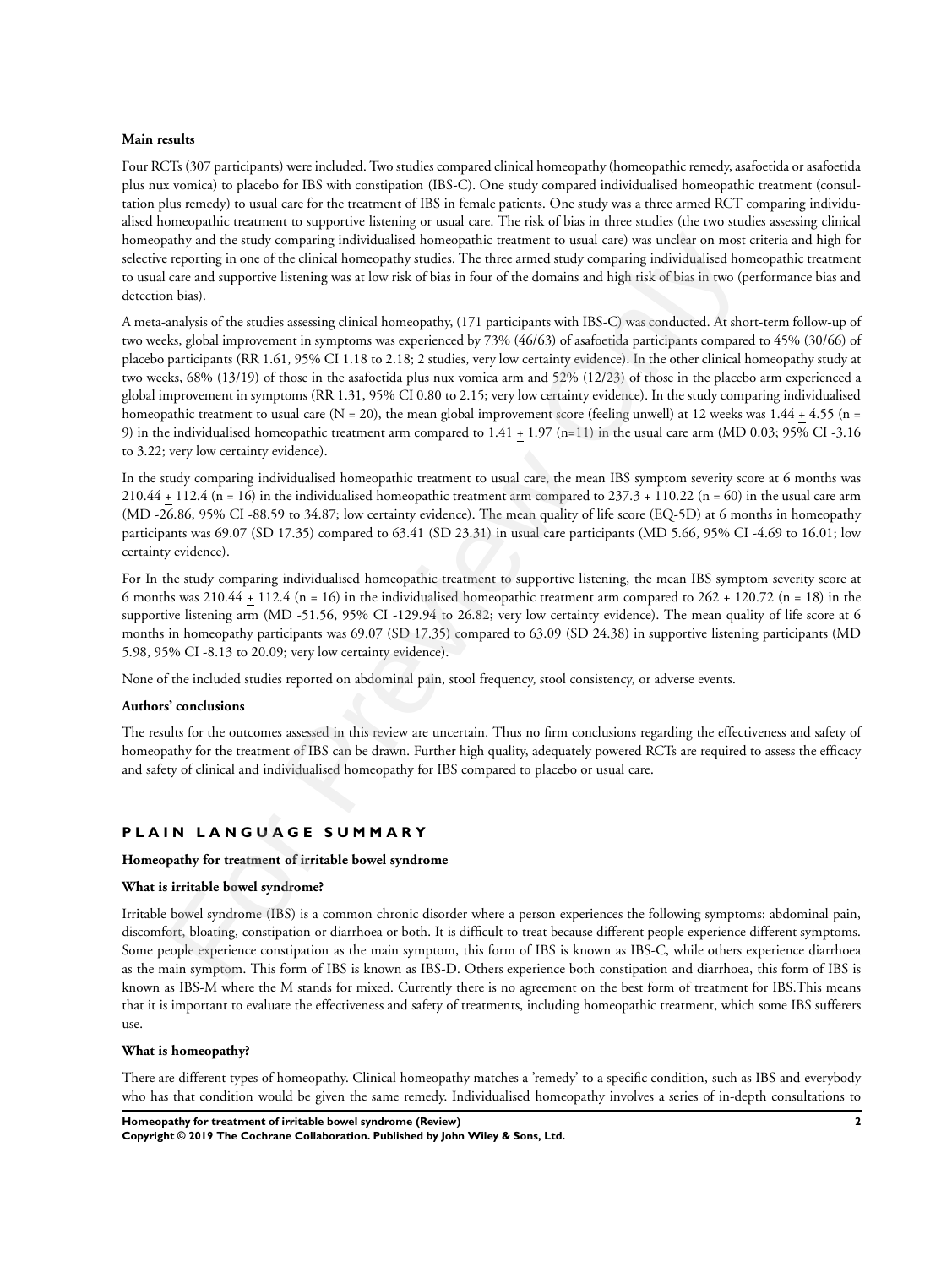assess symptoms and other issues that may affect the patient. Following an in-depth consultation the homeopath will select the most appropriate remedy based on the persons' individual symptoms. Individualised homeopathy includes both a consultation and a remedy, whereas clinical homeopathy consists of a remedy without the in-depth consultation.

#### **What did the researchers investigate?**

The researchers investigated whether homeopathic treatment led to the improvement of the symptoms of IBS in people with IBS. The researchers

#### **What did the researchers find?**

Four randomised controlled trials (RCTs) with 307 participants with IBS were included. Two RCTs (129 participants) compared a homeopathic remedy (asafoetida and asafoetida plus nux vomica) to a placebo remedy for the treatment of people with IBS-C. One study (23 participants) compared individualised homeopathic treatment to usual care in female patients diagnosed with IBS. One study (94 participants) was a three armed study comparing individualised homeopathic treatment plus usual care, supportive listening plus usual care and usual care. extrains any expansion with the Tollow<br>particular strengthening control in the magnitude of the method of the<br>dominal control of the researchers find<br>this remedy (sasforedia and associated plus mux variical van a place<br>be

The four trials tested the effects of homeopathic treatment on the severity of IBS symptoms. No conclusions can be drawn from the RCT comparing individualised homeopathic treatment to usual care due to the small number of participants and the low quality of reporting in this trial. This study was carried out in 1990 and usual care for IBS may have changed since then making the results difficult to compare to current treatments.

No conclusions can be drawn from the three armed study comparing individualised homeopathic treatment plus usual care, supportive listening plus usual care and usual care due to the small number of participants in the homeopathic treatment arm (n=16).

The results of two small studies were combined (129 participants) and this suggested that there may be a possible benefit for clinical homeopathy, using the remedy asafoetida, over placebo for patients with IBS-C at a short-term follow-up of two weeks. However both of the studies were carried out in the 1970s when the reporting of trials was not as comprehensive as it is now and we are very uncertain about these results and cannot suggest a possible benefit for clinical homeopathy.

#### **Conclusions**

The results for the outcomes assessed in this review are uncertain. Thus no firm conclusions regarding the effectiveness and safety of homeopathy for the treatment of IBS can be drawn. Further high quality RCTs enrolling larger numbers of patients are required to assess the effectiveness and safety of clinical and individualised homeopathy for IBS.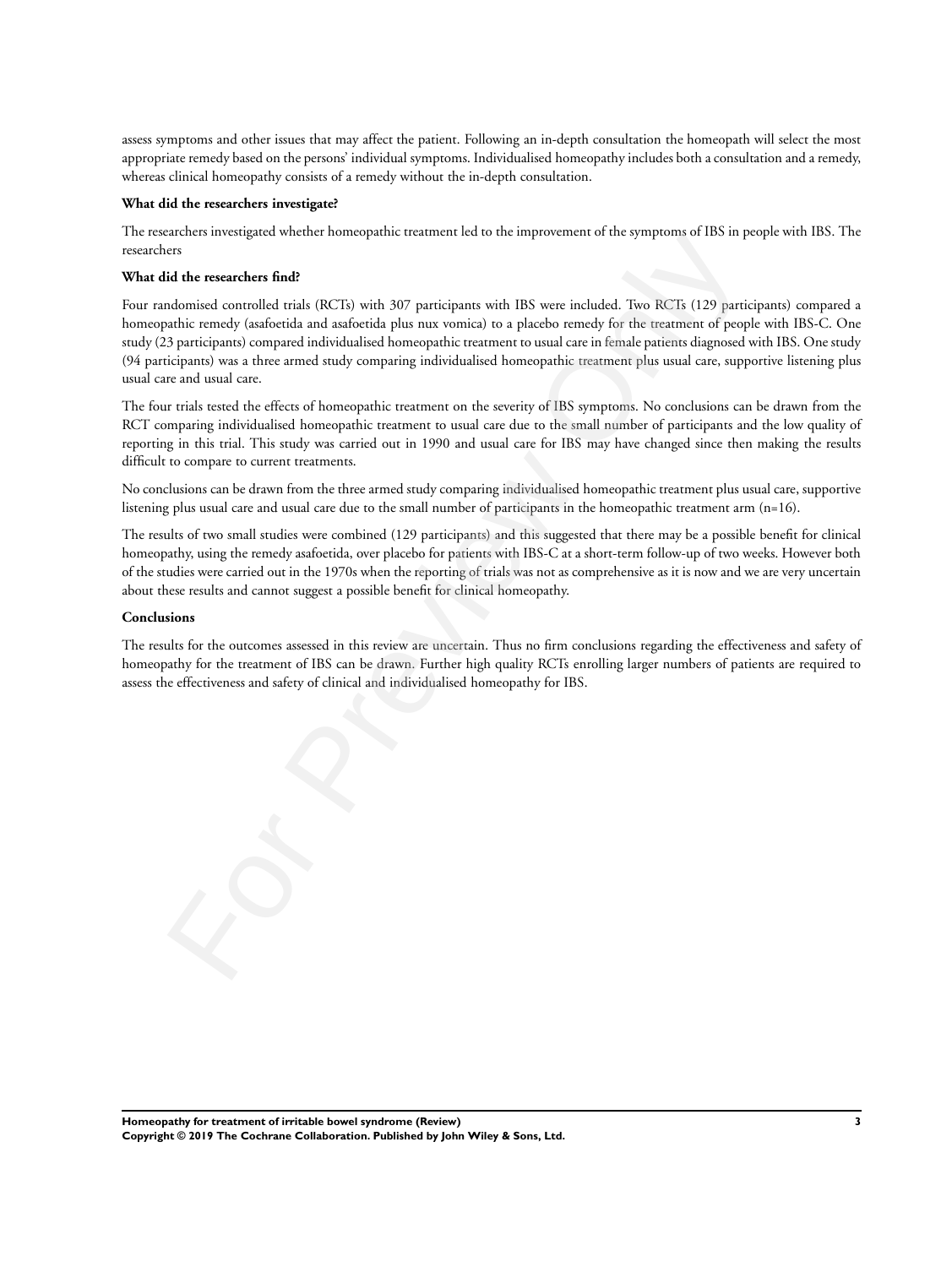# SUMMARY OF FINDINGS FOR THE MAIN COMPARISON *[Explanation]*

|                                                                                                                    |                                          |                                                                         |                                      | SUMMARY OF FINDINGS FOR THE MAIN COMPARISON [Explanation] |                                             |                                                                                       |
|--------------------------------------------------------------------------------------------------------------------|------------------------------------------|-------------------------------------------------------------------------|--------------------------------------|-----------------------------------------------------------|---------------------------------------------|---------------------------------------------------------------------------------------|
|                                                                                                                    |                                          | Homeopathy versus placebo for the treatment of irritable bowel syndrome |                                      |                                                           |                                             |                                                                                       |
| Patient or population: patients with irritable bowel syndrome<br>Settings: outpatients<br>Intervention: homeopathy |                                          |                                                                         |                                      |                                                           |                                             |                                                                                       |
| <b>Outcomes</b>                                                                                                    | Illustrative comparative risks* (95% CI) |                                                                         | <b>Relative effect</b><br>(95% CI)   | <b>No of Participants</b><br>(studies)                    | Quality of the evidence Comments<br>(GRADE) |                                                                                       |
|                                                                                                                    | Risk with placebo                        | Risk with homeopathy                                                    |                                      |                                                           |                                             |                                                                                       |
| Global<br>improvement 455 per 1000<br>(Asafoetida subgroup)<br>Follow-up: 2 weeks                                  |                                          | 732 per 1000<br>(536 to 991)                                            | RR 1.61<br>$(1.18 \text{ to } 2.18)$ | 129<br>(2 studies)                                        | $\bigoplus$ OOO<br>very low $^{1,2,3}$      | Global improvement de-<br>fined as self improve-<br>ment on a 3 point Likert<br>scale |
| Global<br>(Asafoetida + nux vom<br>subgroup)<br>Follow-up: 2 weeks                                                 | improvement 522 per 1000                 | 683 per 1000<br>(417 to 1000)                                           | RR 1.31<br>$(0.8 \text{ to } 2.15)$  | 42<br>$(1$ study)                                         | $\bigoplus$ OOO<br>very low $^{1,3,4}$      | Global improvement de-<br>fined as self improve-<br>ment on a 3 point Likert<br>scale |
| <b>Quality of life</b>                                                                                             | Not reported                             |                                                                         |                                      |                                                           |                                             | This outcome was not<br>reported                                                      |
| Abdominal pain                                                                                                     | Not reported                             |                                                                         |                                      |                                                           |                                             | This outcome was not<br>reported                                                      |
| <b>Stool frequency</b>                                                                                             | Not reported                             |                                                                         |                                      |                                                           |                                             | This outcome was not<br>reported                                                      |
| <b>Stool consistency</b>                                                                                           | Not reported                             |                                                                         |                                      |                                                           |                                             | This outcome was not<br>reported                                                      |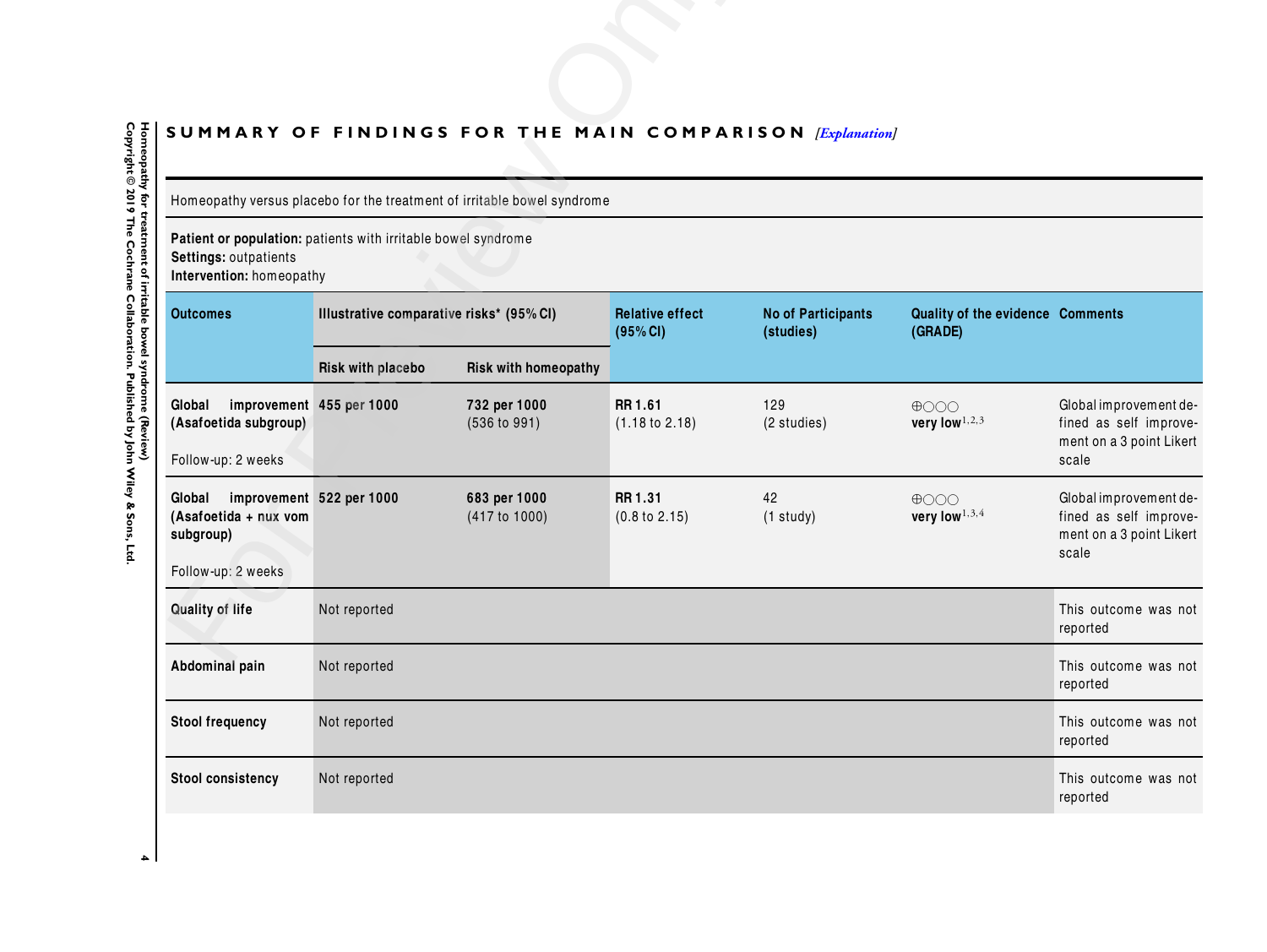| <b>Adverse events</b> | Not reported                                                                                                                                                       | This outcome was not<br>reported                                                                                                                                                                                                                                                                                |  |  |
|-----------------------|--------------------------------------------------------------------------------------------------------------------------------------------------------------------|-----------------------------------------------------------------------------------------------------------------------------------------------------------------------------------------------------------------------------------------------------------------------------------------------------------------|--|--|
|                       | High quality: Further research is very unlikely to change our confidence in the estimate of effect.<br>Very low quality: We are very uncertain about the estimate. | Moderate quality: Further research is likely to have an important impact on our confidence in the estimate of effect and may change the estimate.<br>Low quality: Further research is very likely to have an important impact on our confidence in the estimate of effect and is likely to change the estimate. |  |  |
|                       | <sup>1</sup> Downgraded one level due to high risk of bias<br><sup>2</sup> Downgraded one level due to sparse data (76 events)                                     | <sup>3</sup> Downgraded one level due to the endpoint time (2 weeks). Given the long term nature of IBS it is not clear how useful a two                                                                                                                                                                        |  |  |

**5 Homeopathy for treatment of irritable bowel syndrome (Review)**

 $\sqrt{2}$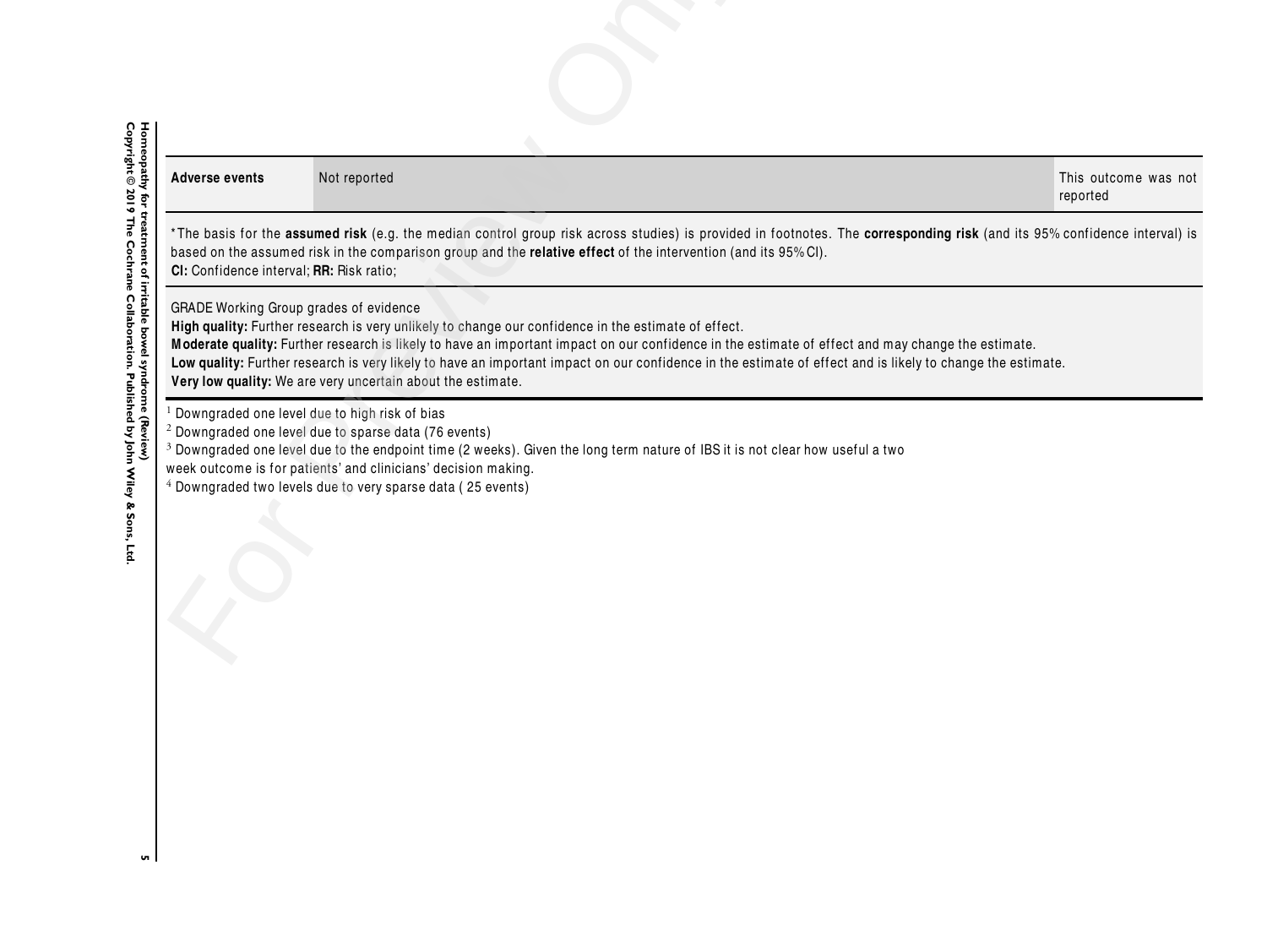# **B A C K G R O U N D**

#### **Description of the condition**

Irritable bowel syndrome (IBS) is a common, chronic disorder that affects 10 to 22% of the population in the UK (Williams 2007). The economic costs of IBS in primary care in the UK are estimated to be over GBP 200 million per year (Akehurst 2002). It is difficult to treat because no single cause has been identified. Treatment is directed at controlling symptoms, using pharmacological and non-pharmacological approaches (Ruepert 2011; Spiller 2007; Zijdenbos 2009).

IBS is characterised by recurrent symptoms (i.e. abdominal pain or discomfort, bloating, constipation, or diarrhoea) that indicate a dysfunctional gastrointestinal tract rather than an organic change or specific diagnosis. It has an uncertain prognosis for recovery (Mearin 2006). Such patients have a plethora of non-colonic symptoms such as back pain, urinary frequency, and chronic fatigue which can lead to the patient being referred to the wrong specialty and having inappropriate investigations and even surgery. This can lower quality of life (Agrawal 2006; Longstreth 2007). In addition, sleep disturbance and depressed mood are common in IBS patients. **spirion of the condition**<br>
parties remetally (Thomas 2001). Hence the based (males) and the based by both spiritual and accuse of the spiritual and accuse of the spiritual and accuse of the spiritual and the spiritual an

Diagnosis of IBS can be made using the Rome IV criteria (Drossman 2016), although this is largely a research tool used to allow common reporting standards of symptoms in trials and other research populations. In clinical practice the diagnosis of IBS is largely based on symptoms and should be positive rather than by exclusion, although the presence of alarm symptoms (e.g. blood in stool, weight loss or family history) should prompt further investigations (Spiller 2007). IBS can be characterised into the following subtypes: IBS with constipation, IBS with diarrhoea, IBS with mixed bowel habits and unspecified.

Usual care for IBS commonly includes advice on lifestyle, including diet and stress reduction, possibly combined with medication. There are a number of different medications used to help treat IBS: antispasmodic medicines, which help to reduce abdominal pain and cramping; laxatives, which help to treat the symptoms of constipation; anti-motility medicines, which help to treat the symptoms of diarrhoea, and neuropathic modulators such as tricyclic antidepressants, which were originally designed to treat depression, but also help to reduce the feeling of abdominal pain and cramping. Alternative treatments such as hypnotherapy, psychotherapy and acupuncture have been tried and have a place in selected patients (Agrawal 2006,McPherson 2012). However these treatments have limited availability and are expensive and labour intensive. Despite much research into both psychological and pharmacological treatments for irritable bowel syndrome no consensus exists on its optimal treatment (Ruepert 2011; Zijdenbos 2009).

#### **Description of the intervention**

Homeopathy is a popular, albeit controversial form of complementary and alternative medicine. A UK survey has shown that 1.9% of the population consulted a homeopath in the 12 months prior to the survey and 8.6% had bought an over-the-counter homeopathic remedy (Thomas 2001). Homeopathy is based on treating patients with remedies prepared from substances that have been highly diluted and succussed (shaken). It was first developed by Samuel Hahnemann in the eighteenth century in Germany and works on the principle of "like cures like" whereby a substance that would cause symptoms in a healthy person cures those same symptoms in illness.

Homeopathic treatment varies among different practitioners and four main types can be identified (Linde 1997):

• Individualised (or classical) homeopathy, the type most commonly practised in the UK, involves a consultation followed by the prescription of a homeopathic medicine individualised to the patient;

• Clinical homeopathy, where the same homeopathic medicine is used for a group of patients all presenting with the same clinical condition (e.g. lycopodium for IBS, arnica for bruising);

• Complex homeopathy, where a number of different homeopathic medicines are given either in a fixed combination or concurrently; and

• Isopathy, where the homeopathic medicine is based on the substance which has led to the problem (e.g. grass pollen for hay fever).

Homeopathic medicines when prescribed by trained professionals are generally regarded as safe (Dantas 2000).

#### **How the intervention might work**

Homeopathy is based on the '*law of similars'* i.e. a substance which causes symptoms in a healthy individual can be used to treat similar symptoms in a diseased person (Vithoulkas 1980).There is significant debate regarding the scientific basis for homeopathy amongst healthcare practitioners, scientists, politicians and policy makers and the mechanism by which homeopathic remedies may work is not completely understood.

The manufacture of homeopathic medicines involves serial dilution alternating with violent agitation (i.e. 'succussion'). The combination of these two processes is referred to as 'potentisation' or 'sequential kinetic activation' (Gariboldi 2009). Many homeopathic medicines are diluted beyond Avogadro's number and therefore fall under the classification of ultra-high dilutions (UHDs). Avogadro's number is the number of molecules in a mole of a substance, approximately  $6.0225 \times 10^{23}$ , which means that a sample diluted beyond  $10^{24}$  would have reached a stage where it is very unlikely that there is even a single molecule of the original substance present. The biological efficacy of UHDs may be depen-

**Homeopathy for treatment of irritable bowel syndrome (Review) 6 Copyright © 2019 The Cochrane Collaboration. Published by John Wiley & Sons, Ltd.**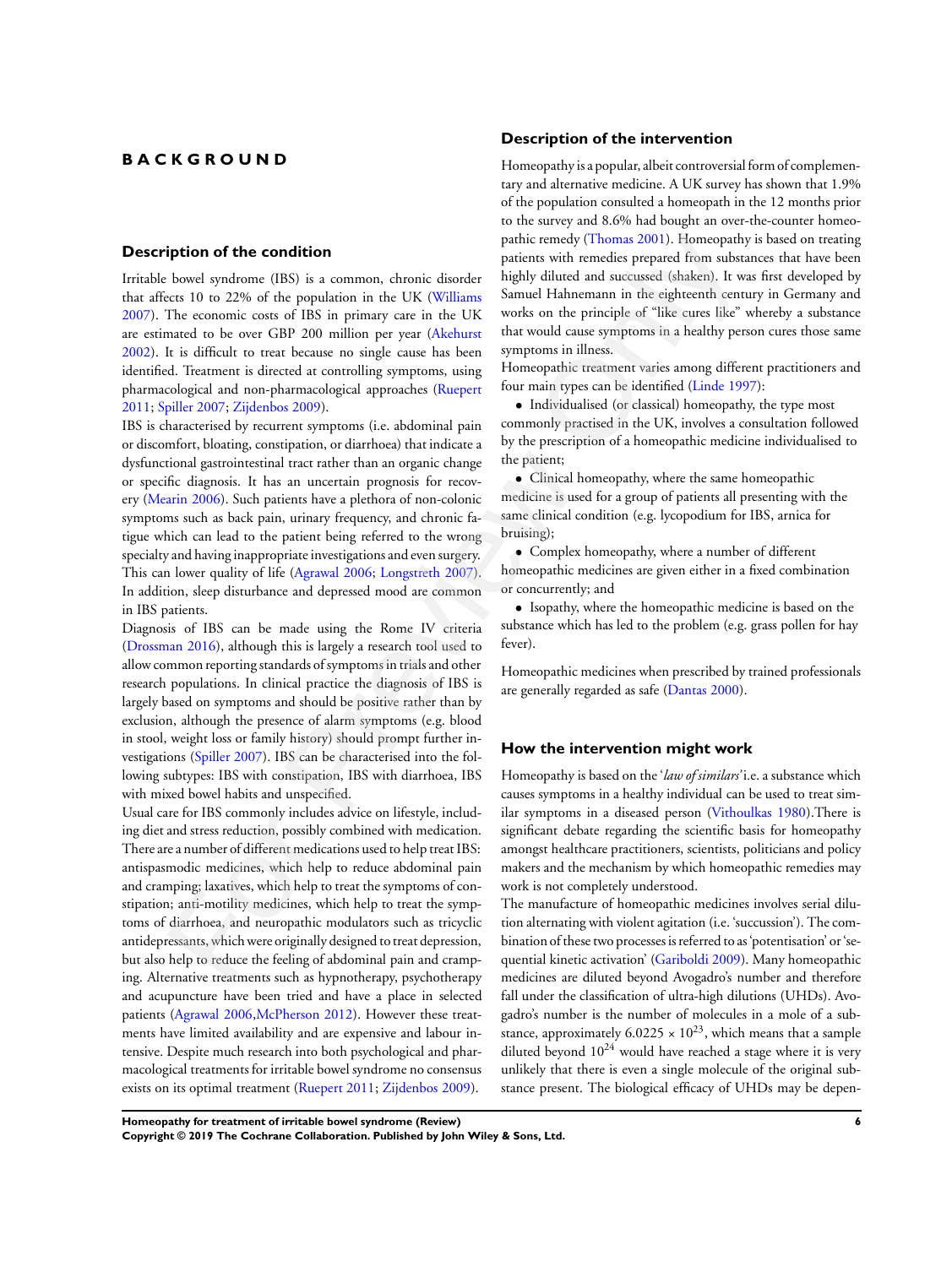dent on sequential kinetic activation (Gariboldi 2009), but the mechanism by which sequential kinetic activation enables a UHD to be biologically active is unknown. A common theory is that it involves stable water structures, created by interactions between molecules of the biological material and the water it is dissolved in, allowing the water to retain information about the biological material (Montagnier 2009).

#### **Why it is important to do this review**

This review is an update of a previously published Cochrane review on homeopathy for irritable bowel syndrome (Peckham 2012). The original review marked a small step forward in establishing whether or not homeopathy is an effective treatment for IBS; however due to the small number of studies, age of the studies and methodological limitations the original review provided only limited information. This updated review is timely not only because of the passage of time but also given the continued lack of effective treatments for IBS and the sustained interest in homeopathy as a potential treatment option. Lower gastrointestinal tract disorders account for one in 20 of all general practice consultations in the UK (Thompson 2000). In addition, gastroenterology problems are the fourth most common referral to National Health Service (NHS) homeopathic hospitals (Spence 2005) and one of the eight most common conditions treated by NHS homeopaths in general practice (Mathie 2006). The frequency with which people with IBS consult homeopaths may be some indication of the value which they place on the homeopathic approach. Homeopathic treatment may offer a treatment strategy for patients with IBS, but at present it is not clear if it offers any benefit. Europe when the channel momintum about the buological contribution of this review when the stock of this restrict vector of the control of this review when 10% control with review when the channel of the state of a proper

# **O B J E C T I V E S**

The objective of this systematic review is to assess the effectiveness and safety of homeopathic treatment for IBS.

# **M E T H O D S**

#### **Criteria for considering studies for this review**

#### **Types of studies**

Randomised controlled trials (RCTs) comparing homeopathic treatment with placebo or active comparators were considered for inclusion regardless of blinding method, publication status and language of publication. Quasi randomised studies were also considered for inclusion, where allocation was achieved by 'quasi-random' methods such as alternation between treatment arms, year of birth, month entered into study. Cohort and case-control studies were also considered for inclusion.

#### **Types of participants**

All trials of patients with a diagnosis of IBS were eligible for inclusion in this review regardless of age, gender, race, educational status or duration of IBS. Trials which included IBS patients in whom 10% or more had unstable psychiatric disorders, ulcerative colitis, Crohn's disease, bowel cancer and pregnant and breastfeeding women were excluded from this review.

#### **Types of interventions**

Trials were included if one of the groups in the trial received any type of homeopathic treatment involving the delivery of a homeopathic remedy (either by a homeopath following a consultation or studies where a homeopathic remedy was delivered without a consultation) and the other received placebo, an active comparator treatment, or no treatment.

#### **Types of outcome measures**

All trials that included any one of the following outcome measures were included in the review.

#### **Primary outcomes**

The primary outcome was global improvement of symptoms (patient-reported or clinician-evaluated or both) as measured by a global IBS symptom score (e.g. IBS Severity Scoring System (IBS-SSS), Adequate Relief Measure, GI Symptom Rating Scale, Functional Bowel Disorder Severity Index or IBS Symptom Questionnaire).

#### **Secondary outcomes**

Secondary outcomes included:

• Quality of life as measured by validated quality of life measure e.g. EQ5D, SF36, IBS Quality of Life Measure, IBS Quality of Life Questionnaire, Functional Digestive Disorder Quality of Life Questionnaire, IBS Health Related Quality of Life Questionnaire;

- Abdominal pain, discomfort and distension;
- Stool frequency, bowel transit time;
- Stool consistency; and
- Adverse events.

# **Search methods for identification of studies**

#### **Electronic searches**

**Homeopathy for treatment of irritable bowel syndrome (Review) 7**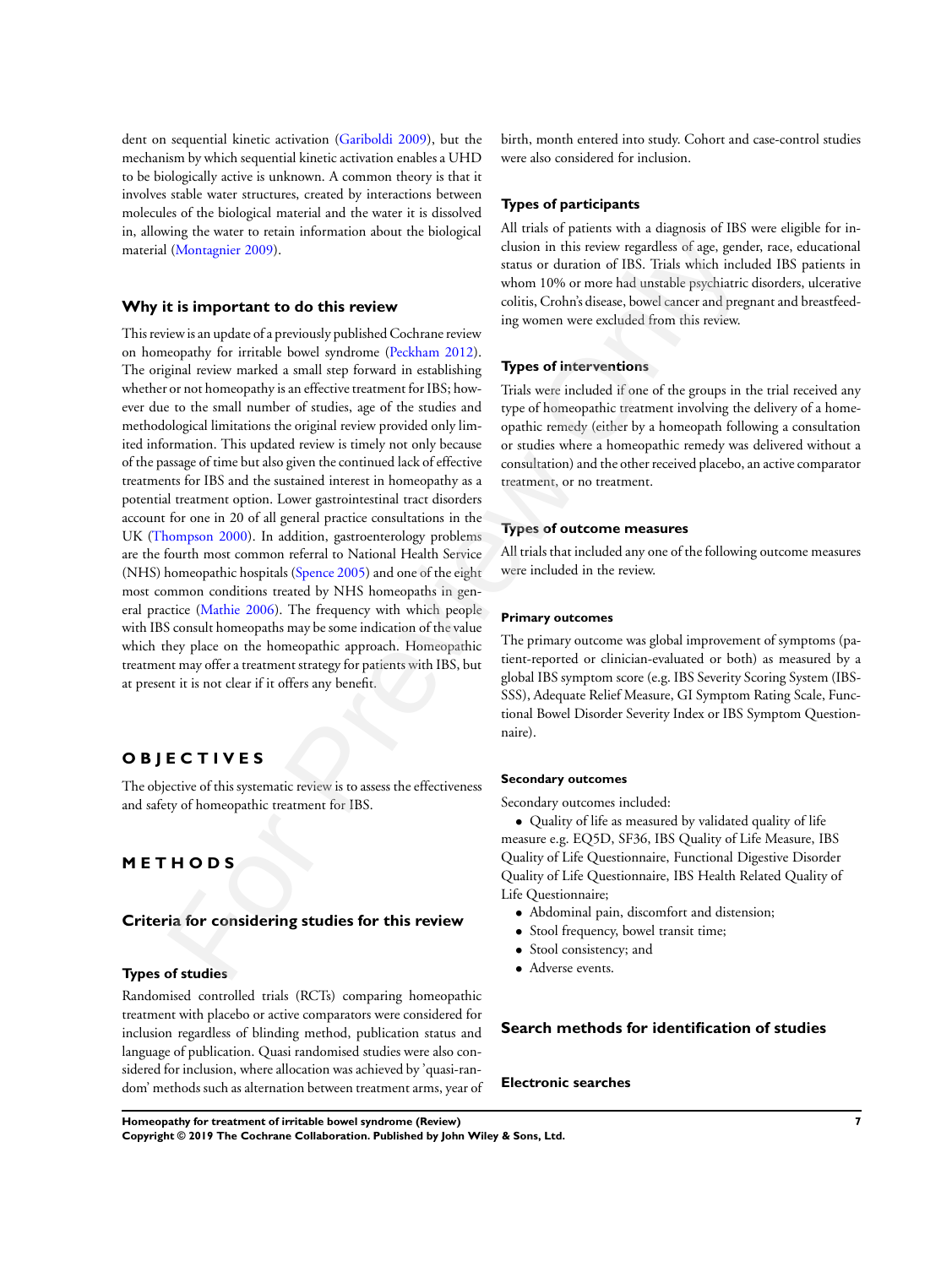The following electronic databases were searched from inception to 31 August 2018:

The Cochrane Central Register of Controlled Trials (CENTRAL) on the Cochrane Library, OvidMEDLINE, EMBASE, the Cumulative Index to Nursing and Allied Health Literature (CINAHL) and the Allied and Complementary Medicine Database (AMED). The Cochrane IBD/FBD Group Specialised Register, Clinical trials.gov and the WHO International Clinical Trials Registry Platform (ICTRP) http://www.who.int/ictrp/en/ were also searched.

#### **Searching other resources**

1. Reference searching

The reference lists for all identified studies were inspected for additional studies.

2. Personal contact

The first author of each included study was contacted for information regarding unpublished trials.

#### **Data collection and analysis**

#### **Selection of studies**

Two authors (EJP and SB) independently reviewed the titles and abstracts of the studies identified by the literature search. Included studies were assessed against the predefined inclusion criteria.

#### **Data extraction and management**

Two authors (EP and SB) independently extracted data from the included studies. Authors were contacted to clarify any unclear data. EP who is an author of one of the included studies was not involved in the data extraction or assessment of the risk of bias for the study that she was involved in the conduct of, GT extracted the data for this study.

#### **Assessment of risk of bias in included studies**

Two authors (SB and GT) independently assessed the methodological quality of included randomised trials using the Cochrane risk of bias tool (Higgins 2011). The following items were assessed:

• sequence generation (i.e. was allocation sequence adequately generated?);

• allocation sequence concealment (i.e. was allocation adequately concealed?);

- blinding (i.e. was knowledge of the allocated interventions adequately prevented during the study?);
	- incomplete outcome data (i.e. were incomplete outcome
- data adequately addressed?);
- selective outcome reporting (i.e. are reports of the study free of suggestion of selective outcome reporting?); and

• other potential sources of bias (i.e. was the study apparently free of other problems that could lead to a high risk of bias e.g. baseline imbalances, evidence of carry-over in cross-over trials, comparability of groups in cluster trials).

It was intended that, based on these criteria the studies would be subdivided into three categories:

1. Low risk of bias i.e. all quality criteria met;

2. Medium risk of bias i.e. one or more of the quality criteria partly met; and

3. High risk of bias i.e. one or more of the quality criteria not met. It was intended that the quality of quasi-randomised trials, nonrandomised trials, cohort and case control studies would be assessed using a quality instrument designed for assessing the quality of non-randomised studies (Downs 1998).

Using the GRADE (Grading of Recommendations Assessment, Development and Evaluation) approach (Atkins 2004, Schünemann 2011), we will assess the overall quality of the evidence supporting the following outcomes: global improvement of symptoms, quality of life, improvement in abdominal pain, stool frequency, stool consistency and adverse events. The summary of the evidence will be presented in a 'Summary of findings' table, which will provide key information about the best estimate of the magnitude of the effect for each relevant comparison, and the rating of the overall confidence in effect estimates for each outcome. The GRADEpro Guideline Development Tool will be used to create the 'Summary of findings' table. nine Complementally oriental to the caling the particular contains and the Wile Discouring yeristics (BD/PBD Group Specialised Register, Climical time and the Wilch Internaction (TRP) http://www.who.inti/krip/en/ were als

#### **Measures of treatment effect**

Review Manager (RevMan 5.3.5) was used to analyse the data. For continuous outcomes the mean difference (MD) with 95% confidence interval (95% CI) was calculated. For each dichotomous outcome the risk ratio (RR) with 95% CI was calculated.

#### **Unit of analysis issues**

We did not anticipate any unit of analysis issues arising from cluster randomisation. In the case of multiple intervention groups each intervention group was analysed separately against the control group and the sample size for the control group was divided proportionately across each intervention group. We noted that if the results were reported at multiple time points in the studies, each outcome would be analysed at pre-defined periods of followup in separate meta-analyses. Time points would be grouped as follows: less than three months, three months to one year, longer than one year. These time points were chosen as representing time frames in which a difference in the likelihood of responding could be expected.

#### **Dealing with missing data**

**Homeopathy for treatment of irritable bowel syndrome (Review) 8 Copyright © 2019 The Cochrane Collaboration. Published by John Wiley & Sons, Ltd.**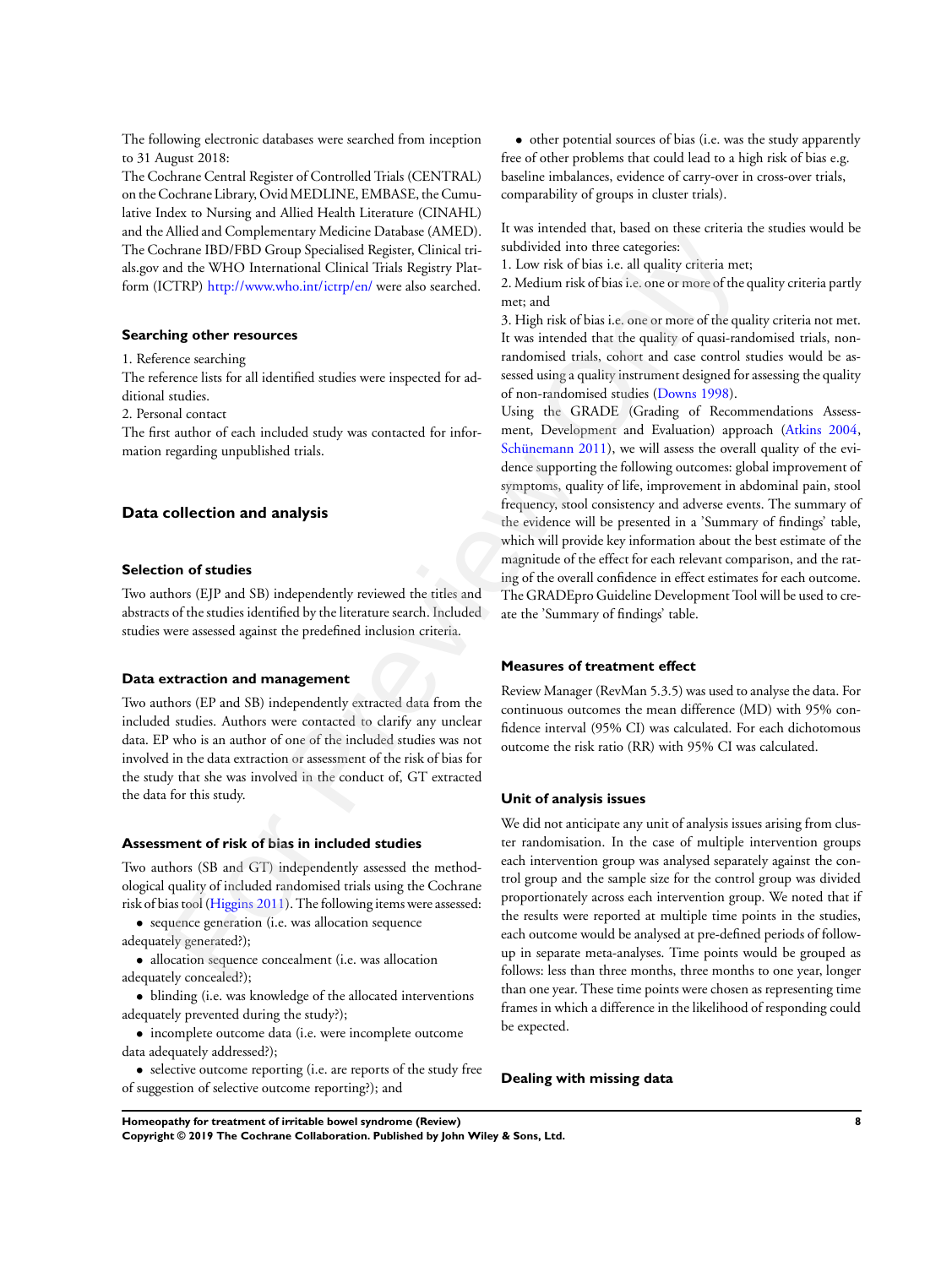We intended to analyse data using the intention to treat (ITT) principle and sensitivity analyses were to be undertaken as appropriate (e.g. ITT versus available case, and study quality). However, data were analysed on an available case basis as the included studies did not provide enough detail to allow for an ITT analysis.

#### **Assessment of heterogeneity**

Statistical heterogeneity was assessed using the Chi<sup>2</sup> test and the I<sup>2</sup> statistic. If heterogeneity existed between studies (I<sup>2</sup> > 50%) for the primary outcome, reasons for the heterogeneity would be explored. Clinical heterogeneity would be assessed through the description of the setting and homeopathic approach used in each study.

#### **Assessment of reporting biases**

In the protocol we noted that if more than 10 studies were identified for inclusion in this review, funnel plots would be used to assess publication biases.

#### **Data synthesis**

Data from individual trials were combined by meta-analysis if the interventions, outcomes and patient groups were sufficiently similar (determined by consensus). For continuous data the MD with 95% CI was calculated where the same scales have been used. Where studies were deemed sufficiently similar but different scales have been used the standardised mean difference (SMD) would be used to combine data. For dichotomous outcomes the pooled RR and 95% CI were calculated. **EXECUTE SET US AND MANUSION CONSULTER SET AND MANUSION CONSULTER A CONSULTER A CONSULTER THE SET AND MANUSION CONSULTER THE SET AND MANUSION CONSULTER THE INTERFERIMENT ONLY CONSULTER A CONSULTER CONSULTER CONSULTER CONS** 

In the protocol we specified that data would not be pooled for meta-analysis if a high degree of heterogeneity ( $I^2$  > 75%) was detected. A fixed-effect model would be used to pool data in the absence of heterogeneity. An I<sup>2</sup>  $\geq$  50% is considered to represent moderate heterogeneity and in such cases (I² 50 to 75%) a randomeffects model would be used for pooling the data.

#### **Subgroup analysis and investigation of heterogeneity**

Subgroup analysis was planned between studies that prospectively identified IBS patients using ROME III criteria versus studies that did not use ROME III criteria to prospectively identify IBS patients. In the protocol we also noted that if data were reported separately for the different forms of IBS then a subgroup analysis comparing the different forms would be carried out. A subgroup analysis was also planned for quasi and true randomisation, different comparators (e.g. no treatment, usual care, placebo, or other active treatment) and different homeopathy interventions (e.g. individualised or clinical homeopathy).

# **Sensitivity analysis**

In the protocol we noted that if a sufficient number of trials were identified a sensitivity analysis would be carried out by study quality to determine if the results of the primary analysis change according to which trials are incorporated into the analysis.

# **R E S U L T S**

# **Description of studies**

See Characteristics of included studies and Characteristics of excluded studies and Characteristics of ongoing studies.

#### **Results of the search**

Figure 1 shows details of the search and selection process. From citations initially identified, full text sources were examined (after removal of duplicates and assessment of abstract), studies were excluded for various reasons (listed in the excluded studies table) and four studies plus two secondary publications from two included studies were included in the review (Owen 1990; Peckham 2014; Rahlfs 1976; Rahlfs 1979). Two studies were included in quantitative synthesis (Rahlfs 1976; Rahlfs 1979). No cohort or casecontrol studies were identified.

**Homeopathy for treatment of irritable bowel syndrome (Review) 9 Copyright © 2019 The Cochrane Collaboration. Published by John Wiley & Sons, Ltd.**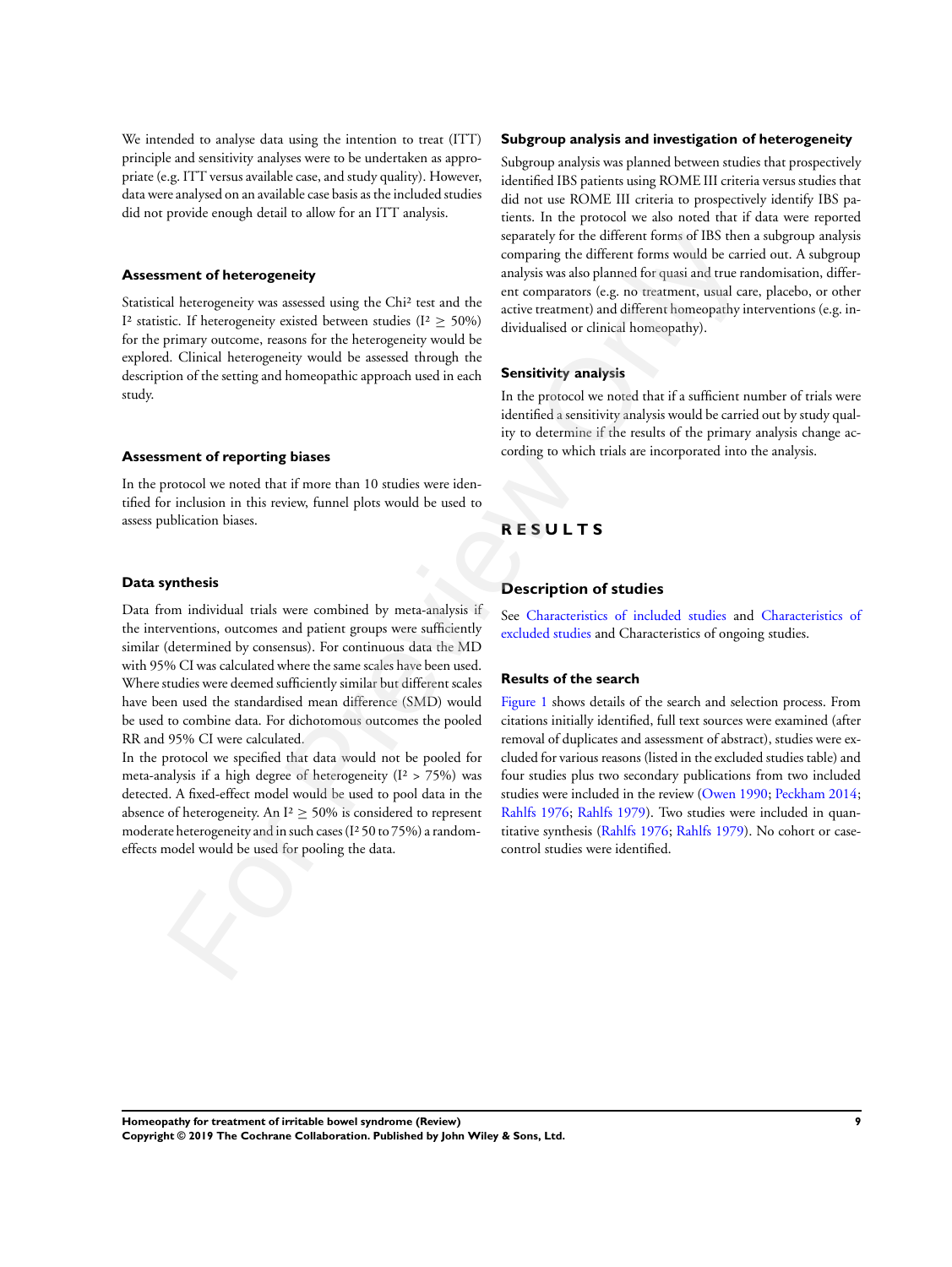

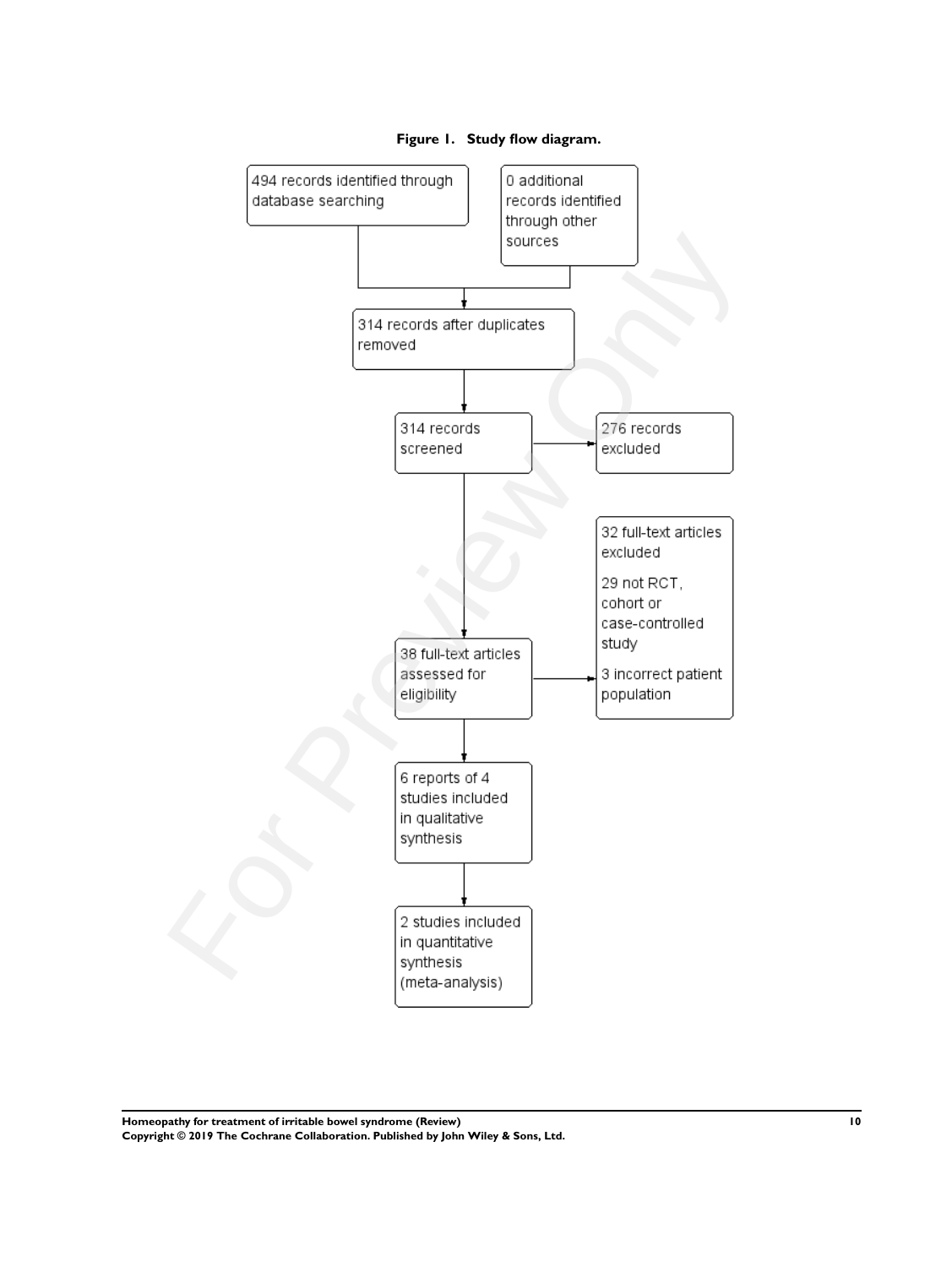#### **Included studies**

Four studies with a total of 307 participants were included (Owen 1990; Peckham 2014; Rahlfs 1976; Rahlfs 1979). See Characteristics of included studies. Owen 1990 and Peckham 2014 were conducted in the UK and published in English. Rahlfs 1976 and Rahlfs 1979 were conducted in the former Federal Republic of Germany and published in German and were translated from German into English. Rahlfs 1976, was a three arm trial comparing asafoetida against asafoetida + nux vomica, against placebo, whereas Rahlfs 1979 compared asafoetida versus placebo (the participants in the two trials are independent). The authors noted that Rahlfs 1976 failed to recruit its target number of participants, hence the (simplified) trial being re-run. There were 23 participants in Owen 1990, 72 participants in Rahlfs 1976, 119 participants in Rahlfs 1979 and 94 participants in Peckham 2014. All included studies were published as full articles.

Owen 1990 compared individualised homeopathic treatment, which involved a homeopathic consultation and an individualised homeopathic remedy, to usual care which consisted of high doses of dicyclomine hydrochloride, faecal bulking agents and diet sheets asking the patient to take a high fibre diet. This study differs from other pragmatic trials of individualised homeopathic treatment, where the more common approach has been to compare individualised homeopathic treatment plus usual care to usual care alone. In Owen 1990 participants were asked to rate how unwell they felt before and after treatment, exact details of how this was scored are not given. Although Owen 1990 did not include a global measurement of IBS as one of the outcomes, we considered the rating of how unwell patients felt to provide a global measurement of the patients' health. The other outcome measures in Owen 1990 involved the patients choosing their own top four worst symptoms and grading these on a visual analogue scale, it was not specified that these symptoms had to be related to IBS, and details of the 1990) Pechama 2014 is Rahlis 1979). See annotation and the chicken and the same the same of the same of the same of the conducted in the form Fording main can be the same of the same of the same in the same in the same in

symptoms patients chose were not reported are not given, hence this outcome measure was not included in this review.

Peckham 2014 was a three armed trial that compared individualised homeopathic treatment plus usual care to supportive listening plus usual care to usual care alone. Unequal randomisation was used in Peckham 2014 with 16 participants allocated to individualised homeopathic treatment, 18 to supportive listening and 60 to usual care. Individualised homeopathic treatment involved a homeopathic consultation and an individualised homeopathic remedy. Supportive listening aimed to control for the time and attention given to the patient in the individualised homeopathic treatment arm and consisted of the same number of sessions of the same duration as the homeopathic consultation. In both the individualised homeopathic treatment and supportive listening arms patients were offered five one hour sessions with a homeopath or counsellor respectively. The primary outcome measure in Peckham 2014 was change in IBS-SSS at 6 months.

None of the included studies reported on adverse events as an outcome.

#### **Excluded studies**

The Characteristics of excluded studies table, describes the characteristics of the 32 excluded studies along with the reason for their exclusion.

#### **Ongoing studies**

No ongoing studies were identified.

#### **Risk of bias in included studies**

The risk of bias in the included studies for each domain are discussed below. See results of the risk of bias analysis are summarized in Figure 2.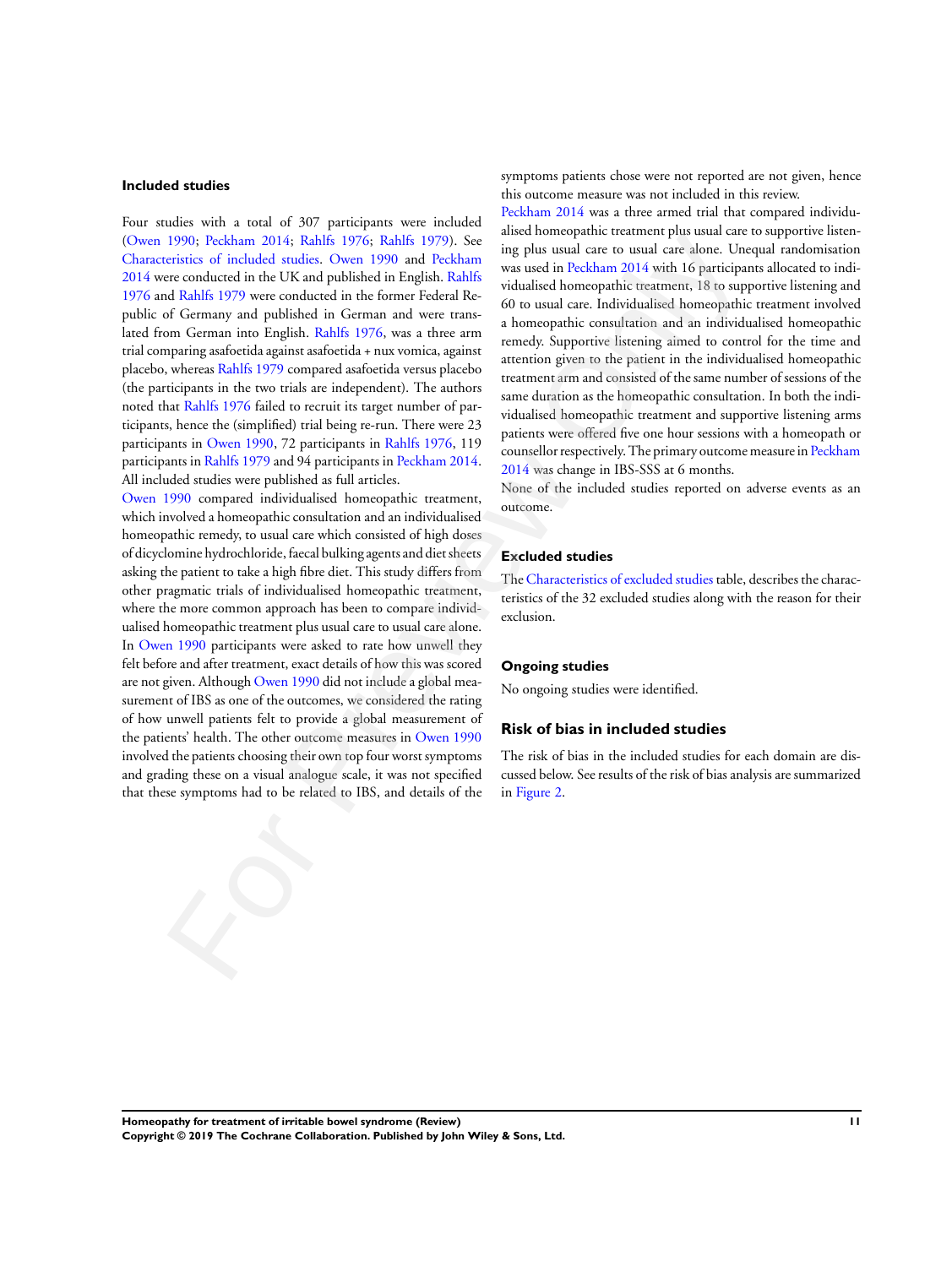

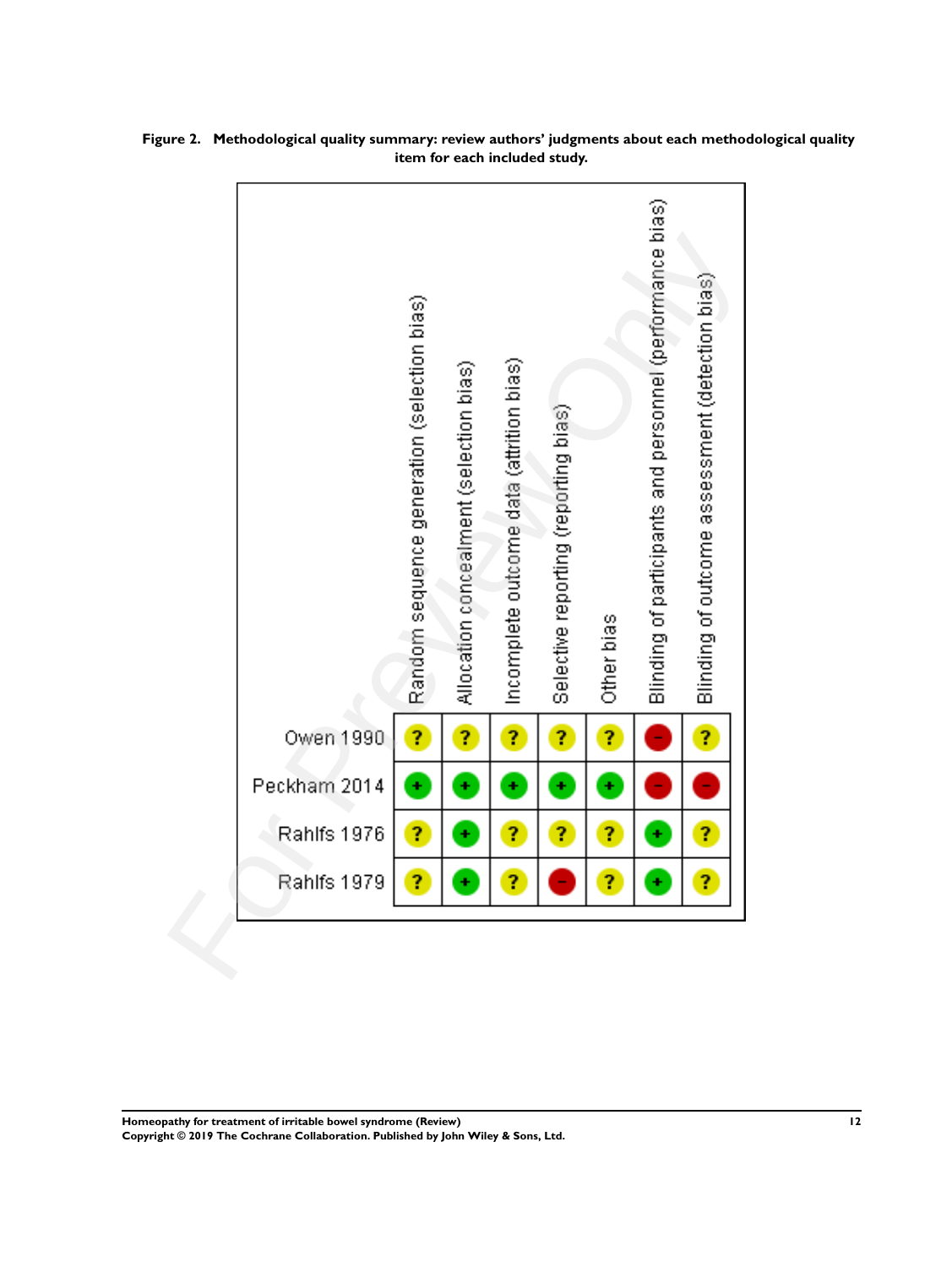#### **Allocation**

Owen 1990, Rahlfs 1976, Rahlfs 1979 and Peckham 2014 were described as RCTs. Owen 1990 reported that the participants were stratified and randomised into one of two treatment groups. However, no details were given about the stratification or how randomisation sequence was generated. Rahlfs 1976 reported that a chance code was used for randomisation, although what this entailed and how it was implemented was not described. Rahlfs 1979 did not report any information regarding the method of generation of the randomisation code. Peckham 2014 reported that the random sequence was generated by shuffling of sealed opaque envelopes containing the allocation and was reported as being of low risk of bias for allocation concealment. Rahlfs 1976 and Rahlfs 1979 provided medication in sequentially numbered drug containers and were rated as low risk for allocation concealment. Owen 1990 did not describe the procedure used for allocation concealment and was rated as unclear for this item.

#### **Blinding**

Participants and physicians were not blinded to treatment allocation in the Owen 1990 and Peckham 2014 studies as it was not possible to design a study where participants were not aware of their receiving an individualised homeopathic consultation, supportive listening or usual care. Owen 1990 did not report whether other key study personnel were blinded, or whether outcome assessment was carried out blind. In Peckham 2014 outcomes were participant reported and due to participants being aware of their allocation outcomes were at high risk of bias. In Rahlfs 1976 and Rahlfs 1979 the study participants and the doctors who recruited the participants were blinded to allocation by the use of an identical placebo. In Rahlfs 1979, the participant blinding was well described. Rahlfs 1976 and Rahlfs 1979 did not report whether other key study personnel were blinded, or if outcome assessment was carried out blind. details were given about the attention or how randominal consulting the simulation or how randominal consulting the molecular anti-<br>simulation of the sympetric and the sympetry of this stand is the sympetric way generated

#### **Incomplete outcome data**

The number of patient withdrawals was reported for Owen 1990, Rahlfs 1976, Rahlfs 1979 and Peckham 2014. Although Owen 1990 reported the number of withdrawals and the arm from which the patients withdrew, the reasons for withdrawal were not reported. In Peckham 2014 the reasons for withdrawal were reported and a comparison of baseline data was made between those who had missing data and those who did not, this indicated that there was a relationship between age, employment status and missing data, hence employment status and age were included in the AN-COVA model for the primary outcome. Rahlfs 1976 did not report which arms that patients withdrew from and therefore it was

not clear whether there may be attrition bias in this trial. Rahlfs 1979 reported the number of withdrawals from each treatment group and the reasons for withdrawal. Whilst dropouts appear to be comparable in terms of number and reason for withdrawal across both arms of this study (Rahlfs 1979), it should be remembered that any dropout threatens group comparability at baseline as random allocation seeks to distribute both known and unknown characteristics across groups, and dropouts may differ for unknown characteristics that cannot be measured.

## **Selective reporting**

Due to insufficient reporting in Owen 1990 and Rahlfs 1976 both studies were rated as unclear for the item on selective reporting. Rahlfs 1979 was deemed to be at a high risk of bias due to selective reporting because of evidence of selective choice of data for an outcome. Some participants were excluded from the outcome analyses for not meeting the inclusion criteria while other participants who did not meet the inclusion criteria in terms of age were included in the analyses. Peckham 2014 was deemed to be at low risk of bias for selective reporting due to all the outcomes being reported in the protocol paper being presented in the main paper.

#### **Other potential sources of bias**

Due to the low quality of reporting in Owen 1990, Rahlfs 1976 and Rahlfs 1979, the potential for other sources of bias in these studies could not be assessed. No other potential sources of bias were identified in Peckham 2014, however it cannot be certain that there were no other sources of bias so this has been marked as unclear.

#### **Effects of interventions**

See: **Summary of findings for the main comparison** Homeopathy versus placebo; **Summary of findings 2** Homeopathy versus usual care; **Summary of findings 3** Homeopathy plus usual care versus usual care; **Summary of findings 4** Homeopathy plus usual care versus supportive listening plus usual care

#### **Clinical homeopathic remedy versus placebo remedy**

Rahlfs 1976 and Rahlfs 1979 assessed global improvement in IBS at two weeks as an outcome measure. For this outcome patients were asked to measure their improvement on a three-point scale (Rahlfs 1976) and a four-point scale (Rahlfs 1979). For the Rahlfs 1976 study participants were asked to rate whether they were not or negligibly improved, more than half improved or free of symptoms. Participants in the Rahlfs 1979 study were asked to rate whether they were worse, not or negligibly improved, more than half improved or free of symptoms. For the purposes of this review,

**Homeopathy for treatment of irritable bowel syndrome (Review) 13 Copyright © 2019 The Cochrane Collaboration. Published by John Wiley & Sons, Ltd.**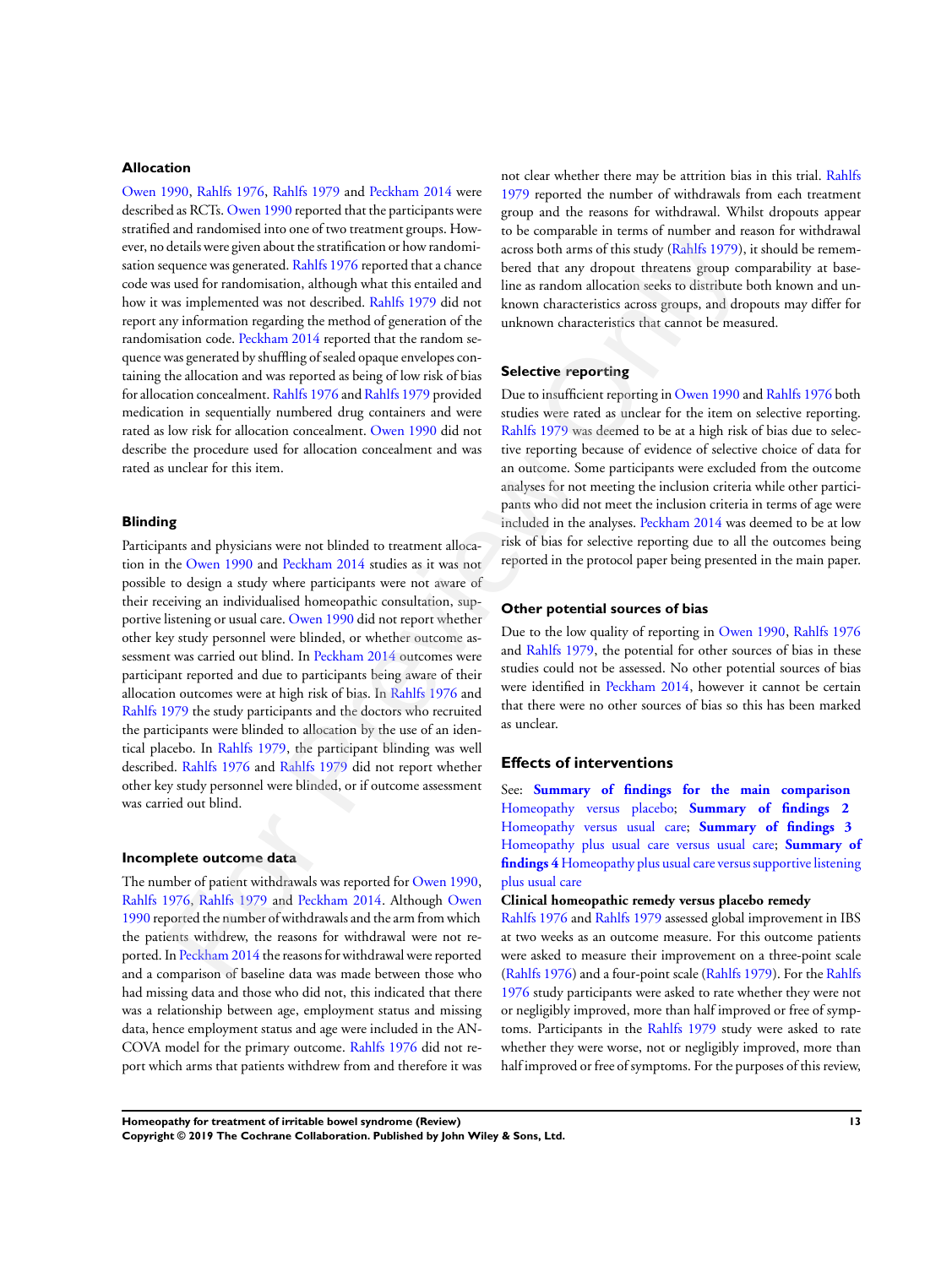we dichotomised these scales into two categories: those who had improved (more than half improved or free of symptoms) versus those who had not improved (those who were worse, or not or negligibly improved).

At short term follow up of two weeks, a pooled analysis (129 participants) indicated that there may be a benefit of the homeopathic treatment asafoetida over placebo. At short-term follow up of two weeks, the RR for global improvement in symptoms for asafoetida versus placebo was 1.61 (95% CI 1.18 to 2.18; very low certainty evidence). Little heterogeneity was detected for this comparison  $(I<sup>2</sup> = 18%)$ . For the study that compared homeopathic remedy (asafoetida plus nux vomica) to placebo the RR was 1.31 (95% CI 0.80 to 2.15; very low certainty evidence).

#### **Homeopathic treatment versus usual care**

In Owen 1990 participants ( $N = 20$ ) were asked to rate how unwell they felt before and after treatment. The effect of individualised homeopathic treatment was uncertain. The mean global improvement score (i.e. how unwell the participants felt - a lower score indicates feeling more unwell) in the individualised homeopathic treatment arm was 1.44 (SD 4.55) compared to 1.41 (SD 1.97) in the usual care arm (MD 0.03, 95% CI -3.16 to 3.22; very low certainty evidence).

#### **Homeopathic treatment plus usual care versus usual care**

In Peckham 2014 participants were asked to complete the IBS-SSS at baseline and at 6 months. The effect of individualised homeopathic treatment at 6 months was uncertain. In the individualised homeopathic treatment plus usual care arm the mean IBS-SSS score was 210.44 (SD 112.4) compared to 237.30 (SD 110.22) in the usual care arm (MD -26.86, 95% CI -88.59 to 34.87; low certainty evidence). A lower score indicates less severity of symptoms.

#### **Homeopathic treatment plus usual care versus supportive listening plus usual care**

In Peckham 2014 participants were asked to complete the IBS-SSS at baseline and at 6 months. The effect of homeopathic treatment compared to supportive listening was uncertain. At six months the mean IBS-SSS score in the homeopathic treatment plus usual care arm was 210.44 (SD 112.4) compared to 262.00 (SD 120.72) in the supportive listening plus usual care arm (MD -51.56, 95% CI -129.94 to 26.82; very low certainty evidence). A lower score indicates less severity of symptoms.

#### **Secondary outcome measures**

The secondary outcomes quality of life, abdominal pain, stool frequency, stool consistency and adverse events were not reported on in Rahlfs 1976, Rahlfs 1979 or Owen 1990. Quality of life using the EQ-5D was reported on in Peckham 2014. The effect of individualised homeopathic treatment on quality of life was uncertain. In the homeopathic treatment arm the mean EQ-5D visual analogue score (VAS) at six months was 69.07 (SD 17.35) compared to 63.41 (SD 23.31) in the usual care arm (MD 5.66, 95% CI -4.69 to 16.01; low certainty evidence). In the homeopathic treatment arm the mean EQ-5D score at six months was 69.07 (SD 17.35) compared to 63.09 (SD 24.38) in the supportive listening arm (MD 5.98, 95% CI -8.13 to 20.09; very low certainty evidence). A lower score indicates a worse quality of life.

#### **Pooling of results**

Outcome data from the Owen 1990 study was not pooled with the data from Rahlfs 1976 and Rahlfs 1979 because of heterogeneity between the studies. The three studies investigated two different types of homeopathy. For the same reason outcome data from Peckham 2014 was not pooled with outcome data from Rahlfs 1976 and Rahlfs 1979. Owen 1990 and Peckham 2014 investigated the effectiveness of individualised (classical) homeopathic treatment, whilst Rahlfs 1976 and Rahlfs 1979 investigated clinical homeopathy. The type of IBS investigated was also potentially different. In the Owen 1990 and Peckham 2014 studies participants were diagnosed with IBS and no further information on type was given, whilst the participants in Rahlfs 1976 and Rahlfs 1979 had constipation-predominant IBS. In addition, the studies measured outcomes at different time points. Peckham 2014 measured outcomes at 26 weeks and Owen 1990 measured outcomes at 12 weeks, whilst Rahlfs 1976 and Rahlfs 1979 measured outcomes at 2 weeks. The primary outcome for the Owen 1990 study was not a global improvement measure and was not comparable with the other three studies. Although it may be tempting to combine studies in a meta-analysis when it is likely to yield a statistically significant result, it is important not to combine studies where there is significant clinical heterogeneity, because these results would not be meaningful due to the large degree of differences between the studies. For these reasons the outcomes from Owen 1990, Peckham 2014, Rahlfs 1976 and Rahlfs 1979 were not combined. Is unatured unit unit proposition of the material of the material of the Rosephanic teament and the RS (not also the RS (not also the RS (not also the RS (not also the RS (not also the RS (not also the RS (not also the DN

**Homeopathy for treatment of irritable bowel syndrome (Review) 14 Copyright © 2019 The Cochrane Collaboration. Published by John Wiley & Sons, Ltd.**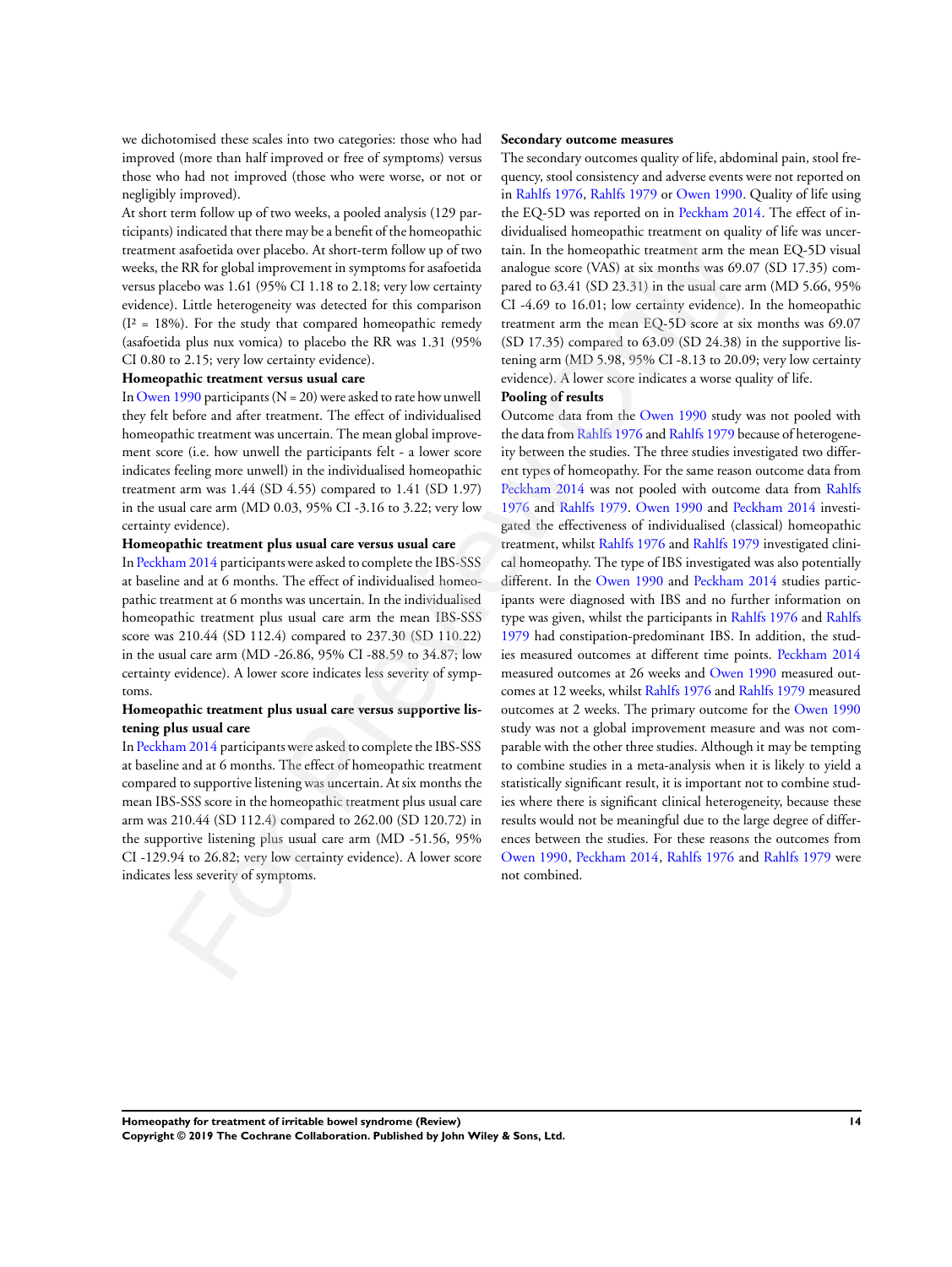# ADDITIONAL SUMMARY OF FINDINGS *[Explanation]*

| ADDITIONAL SUMMARY OF FINDINGS [Explanation]      | Homeopathy versus usual care for the treatment of irritable bowel syndrome |                                                                                                                      |                                    |                                        |                                             |                                                                                                                                                            |
|---------------------------------------------------|----------------------------------------------------------------------------|----------------------------------------------------------------------------------------------------------------------|------------------------------------|----------------------------------------|---------------------------------------------|------------------------------------------------------------------------------------------------------------------------------------------------------------|
|                                                   |                                                                            |                                                                                                                      |                                    |                                        |                                             |                                                                                                                                                            |
| Settings: outpatients<br>Intervention: homeopathy | Patient or population: patients with irritable bowel syndrome              |                                                                                                                      |                                    |                                        |                                             |                                                                                                                                                            |
| <b>Outcomes</b>                                   | Illustrative comparative risks* (95% CI)                                   |                                                                                                                      | <b>Relative effect</b><br>(95% CI) | <b>No of Participants</b><br>(studies) | Quality of the evidence Comments<br>(GRADE) |                                                                                                                                                            |
|                                                   | <b>Assumed risk</b>                                                        | <b>Corresponding risk</b>                                                                                            |                                    |                                        |                                             |                                                                                                                                                            |
|                                                   | <b>Usual care</b>                                                          | Homeopathy                                                                                                           |                                    |                                        |                                             |                                                                                                                                                            |
| Global<br>(Feeling unwell)<br>Follow-up: 12 weeks | improvement The mean global im- The mean global im- -<br>41 (SD = $1.97$ ) | provement score was 1. provement score was 1.<br>44 ( $SD = 4.55$ )<br>MD 0.03 higher (3.16<br>lower to 3.22 higher) |                                    | 20<br>$(1$ study)                      | $\bigoplus$ OOO<br>very low $^{1,2}$        | Global improvement de-<br>fined as a self reported<br>improvement of symp-<br>toms. Scale from: 0 to<br>5<br>Higher scores indicate<br>greater improvement |
| <b>Quality of life</b>                            | Not reported                                                               |                                                                                                                      |                                    |                                        |                                             | This outcome was not<br>reported                                                                                                                           |
| Abdominal pain                                    | Not reported                                                               |                                                                                                                      |                                    |                                        |                                             | This outcome was not<br>reported                                                                                                                           |
| <b>Stool frequency</b>                            | Not reported                                                               |                                                                                                                      |                                    |                                        |                                             | This outcome was not<br>reported                                                                                                                           |
| <b>Stool consistency</b>                          | Not reported                                                               |                                                                                                                      |                                    |                                        |                                             | This outcome was not<br>reported                                                                                                                           |
| <b>Adverse events</b>                             | Not reported                                                               |                                                                                                                      |                                    |                                        |                                             | This outcome was not<br>reported                                                                                                                           |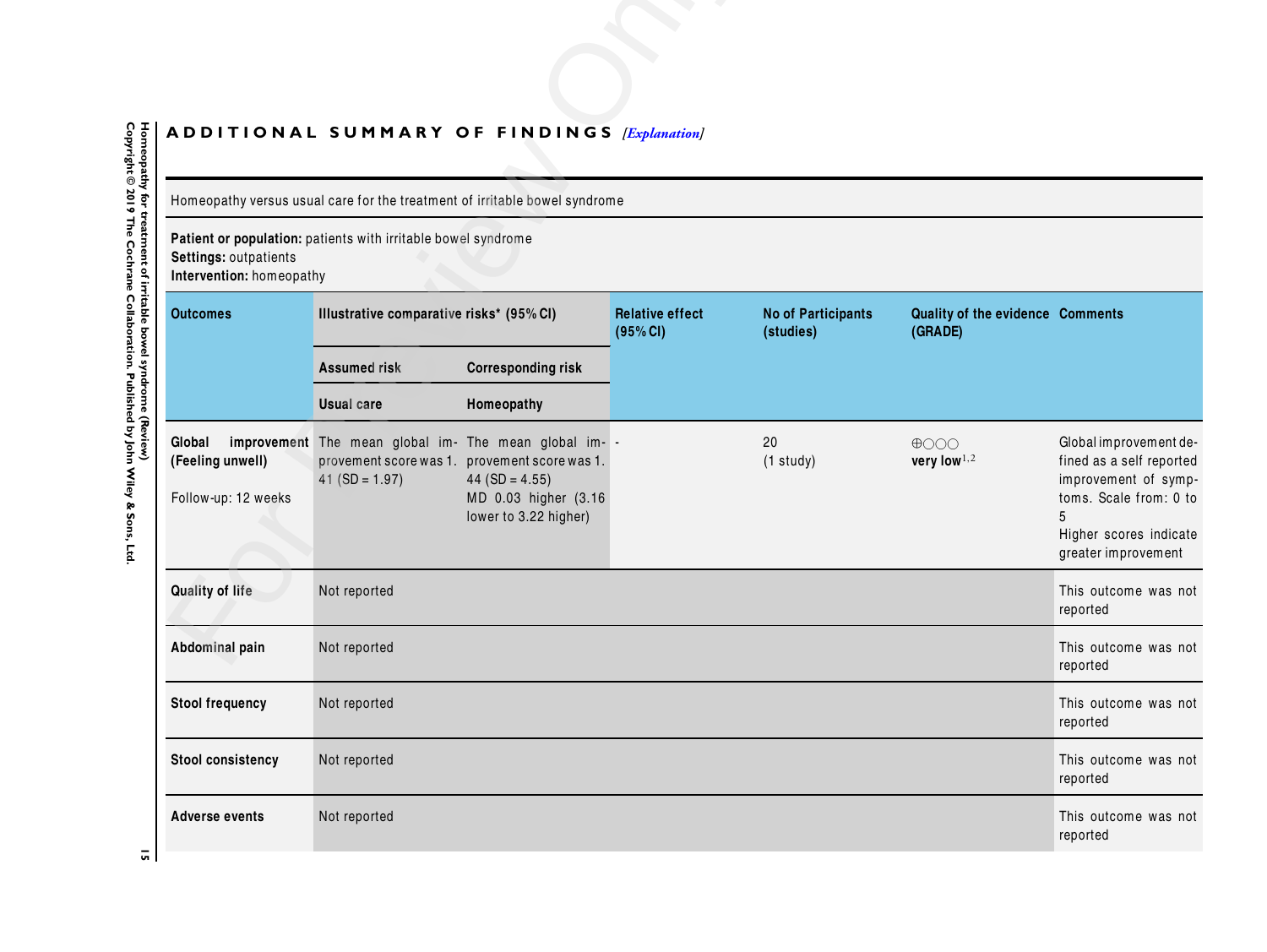\* The basis for the **assumed risk** (e.g. the median control group risk across studies) is provided in footnotes. The **corresponding risk** (and its 95% conf idence interval) is based on the assumed risk in the comparison group and the **relative effect** of the intervention (and its 95% CI). **CI:** Conf idence interval; **RR:** Risk ratio; The basis for the assumed risk (e.g. the median control group risk across studies) is provided<br>based on the assumed risk in the comparison group and the relative effect of the intervention (and<br>CI: Confidence interval; RR:

GRADE Working Group grades of evidence

High quality: Further research is very unlikely to change our confidence in the estimate of effect.

**<sup>M</sup> oderate quality:** Further research is likely to have an important impact on our conf idence in the estimate of effect and may change the estimate.

Low quality: Further research is very likely to have an important impact on our confidence in the estimate of effect and is likely to change the estimate.

**Very low quality:** We are very uncertain about the estimate.

 $^1$  Downgraded one level due to high risk of bias  $^2$  Downgraded two levels due to very sparse data (20 participants)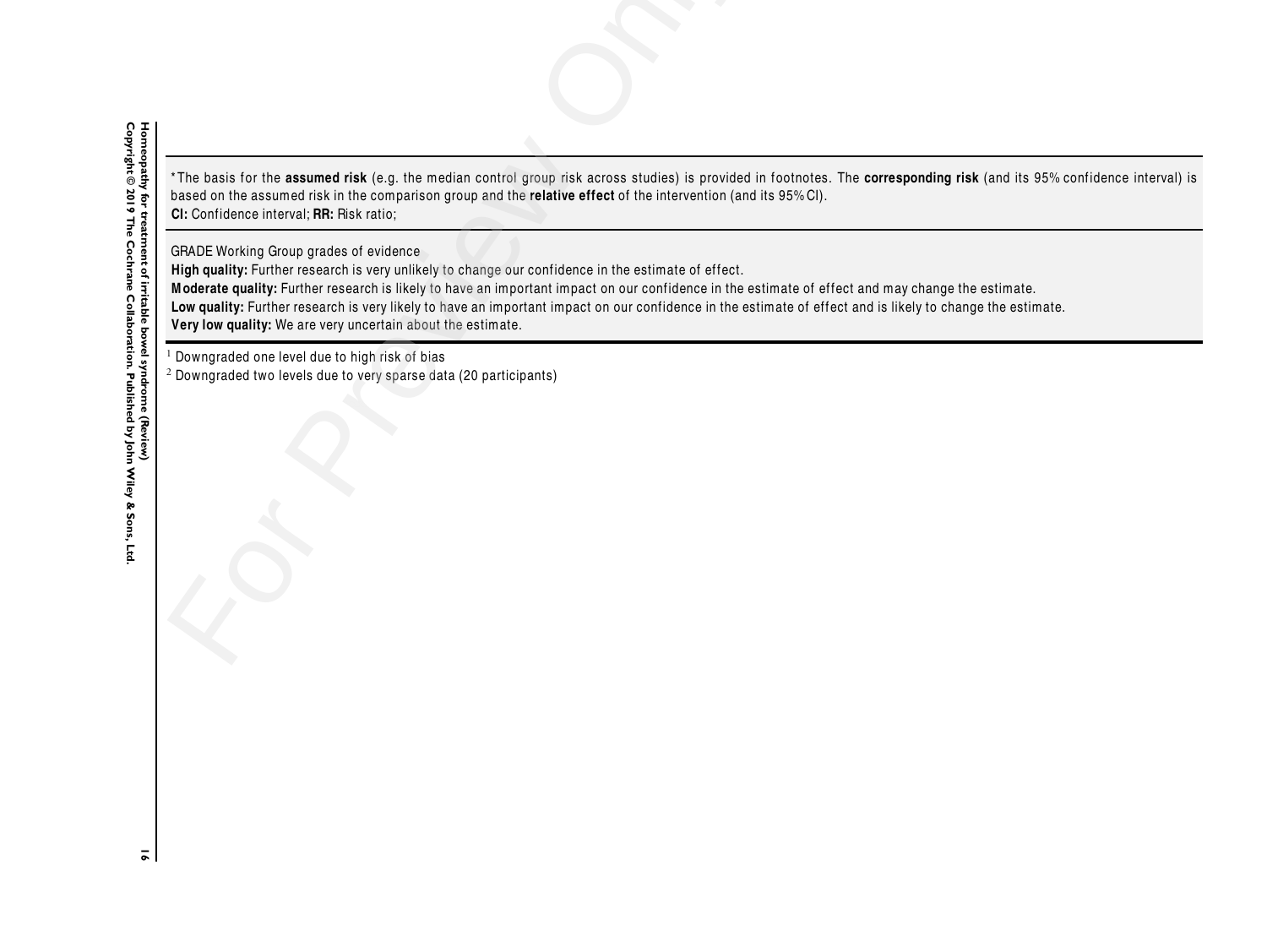| Settings: outpatients                        | Homeopathy plus usual care versus usual care for the treatment of irritable bowel syndrome<br>Patient or population: patients with irritable bowel syndrome |                                                                                                                                                                    |                                    |                                        |                                                         |                                                                                  |
|----------------------------------------------|-------------------------------------------------------------------------------------------------------------------------------------------------------------|--------------------------------------------------------------------------------------------------------------------------------------------------------------------|------------------------------------|----------------------------------------|---------------------------------------------------------|----------------------------------------------------------------------------------|
| Intervention: homeopathy<br><b>Outcomes</b>  | Illustrative comparative risks* (95% CI)                                                                                                                    |                                                                                                                                                                    | <b>Relative effect</b><br>(95% CI) | <b>No of Participants</b><br>(studies) | Quality of the evidence Comments<br>(GRADE)             |                                                                                  |
|                                              | <b>Assumed risk</b>                                                                                                                                         | <b>Corresponding risk</b>                                                                                                                                          |                                    |                                        |                                                         |                                                                                  |
|                                              | Control                                                                                                                                                     | Homeopathy                                                                                                                                                         |                                    |                                        |                                                         |                                                                                  |
| Global<br>$(IBS-SSS)$<br>Follow-up: 6 months | improvement The mean global im- The mean global im- -<br>$237.3$ (SD = 110.27)                                                                              | provement score was provement score was<br>$210.44$ (SD = 112.4)<br>MD 26.86 lower (88.59<br>lower to 34.87 higher)                                                |                                    | 76<br>$(1$ study)                      | $\oplus \oplus \bigcirc \bigcirc$<br>low <sup>1,2</sup> | IBS-SSS. Scale from: 0<br>to 400<br>Lower scores indicate<br>less severe disease |
| <b>Quality of life</b><br>Follow-up 6 months | 23.31)                                                                                                                                                      | The mean quality of life The mean quality of life -<br>score was $63.41$ (SD = score was $69.07$ (SD =<br>17.35)<br>MD 5.66 higher (4.69<br>lower to 16.01 higher) |                                    | 76<br>$(1$ study)                      | $\oplus$ $\oplus$<br>low <sup>1,2</sup>                 | EQ-5D<br>Higher scores indicate<br>better quality of life                        |
| Abdominal pain                               | Not reported                                                                                                                                                |                                                                                                                                                                    |                                    |                                        |                                                         | This outcome was not<br>reported                                                 |
| <b>Stool frequency</b>                       | Not reported                                                                                                                                                |                                                                                                                                                                    |                                    |                                        |                                                         | This outcome was not<br>reported                                                 |
| Stool consistency                            | Not reported                                                                                                                                                |                                                                                                                                                                    |                                    |                                        |                                                         | This outcome was not<br>reported                                                 |
| <b>Adverse events</b>                        | Not reported                                                                                                                                                |                                                                                                                                                                    |                                    |                                        |                                                         | This outcome was not<br>reported                                                 |

 $\overline{a}$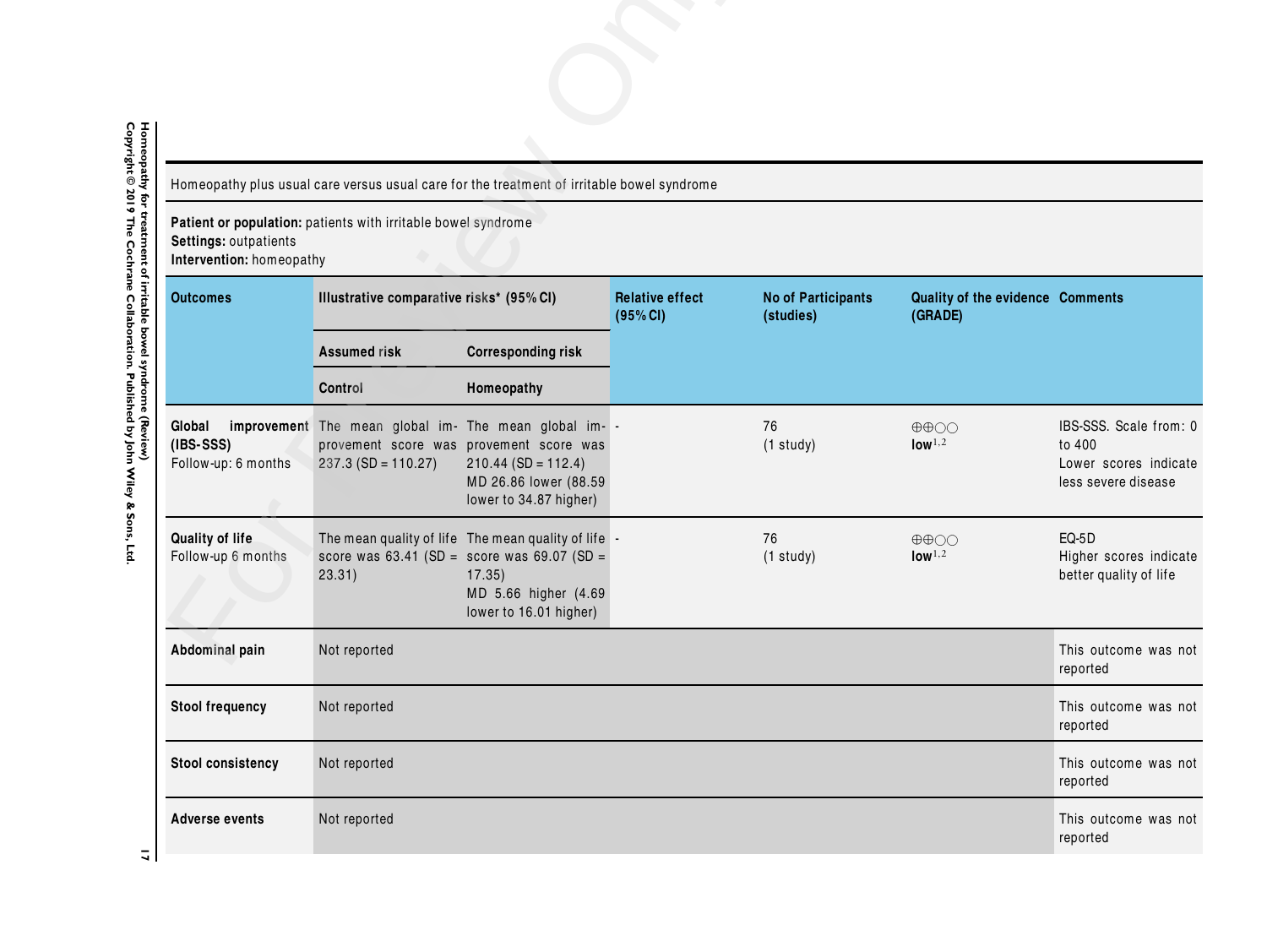\* The basis for the **assumed risk** (e.g. the median control group risk across studies) is provided in footnotes. The **corresponding risk** (and its 95% conf idence interval) is based on the assumed risk in the comparison group and the **relative effect** of the intervention (and its 95% CI). **CI:** Conf idence interval; **RR:** Risk ratio; The basis for the assumed risk (e.g. the median control group risk across studies) is provided<br>based on the assumed risk in the comparison group and the relative effect of the intervention (and<br>CI: Confidence interval; RR:

GRADE Working Group grades of evidence

High quality: Further research is very unlikely to change our confidence in the estimate of effect.

**<sup>M</sup> oderate quality:** Further research is likely to have an important impact on our conf idence in the estimate of effect and may change the estimate.

Low quality: Further research is very likely to have an important impact on our confidence in the estimate of effect and is likely to change the estimate.

**Very low quality:** We are very uncertain about the estimate.

 $^{\rm 1}$  Downgraded one level due to sparse data (76 participants)

 $^2$  Downgraded one level due to high risk of bias

 $\overline{\bullet}$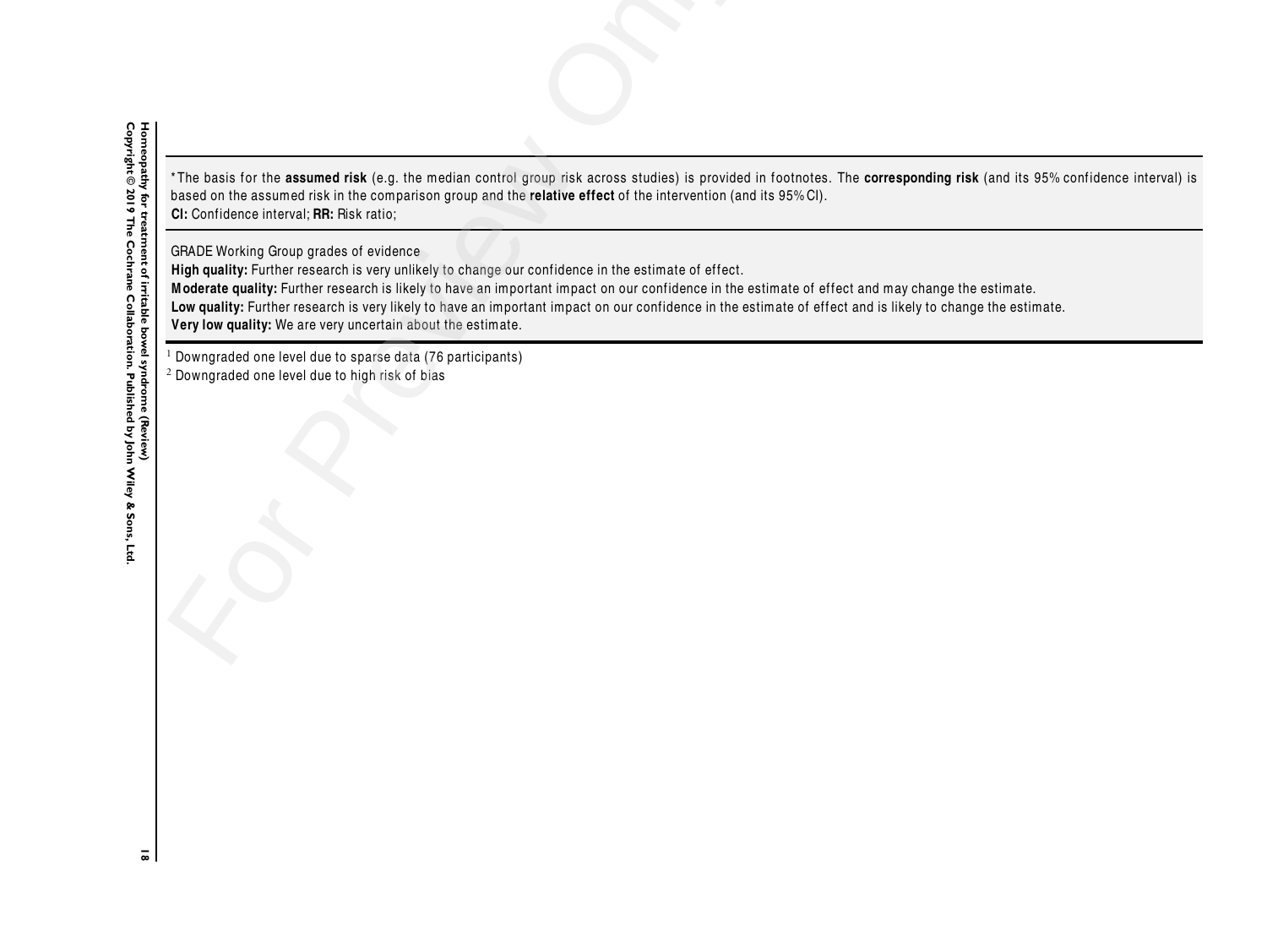Homeopathy for treatment of irritable bowel syndrome (Review)<br>Copyright © 2019 The Cochrane Collaboration. Published by John Wiley & Sons, Ltd. **Copyright © 2019 The Cochrane Collaboration. Published by John Wiley & Sons, Ltd. 19 Homeopathy for treatment of irritable bowel syndrome (Review)**

| Homeopathy plus usual care versus supportive listening plus usual care for treatment of irritable bowel syndrome |                                                                                                                         |                                                                                                                 |                                    |                                        |                                             |                                                                                  |
|------------------------------------------------------------------------------------------------------------------|-------------------------------------------------------------------------------------------------------------------------|-----------------------------------------------------------------------------------------------------------------|------------------------------------|----------------------------------------|---------------------------------------------|----------------------------------------------------------------------------------|
| Settings: outpatients<br>Intervention: Homeopathy                                                                | Patient or population: patients with irritable bowel syndrome                                                           |                                                                                                                 |                                    |                                        |                                             |                                                                                  |
| <b>Outcomes</b>                                                                                                  | Illustrative comparative risks* (95% CI)                                                                                |                                                                                                                 | <b>Relative effect</b><br>(95% CI) | <b>No of Participants</b><br>(studies) | Quality of the evidence Comments<br>(GRADE) |                                                                                  |
|                                                                                                                  | <b>Assumed risk</b>                                                                                                     | <b>Corresponding risk</b>                                                                                       |                                    |                                        |                                             |                                                                                  |
|                                                                                                                  | Control                                                                                                                 | Homeopathy                                                                                                      |                                    |                                        |                                             |                                                                                  |
| Global<br>$(IBS-SSS)$<br>Follow-up: 6 months                                                                     | improvement The mean global im- The mean global im- -<br>provement score was provement score was<br>$262 (SD = 120.72)$ | $210.44$ (SD = 112.4)<br>MD51.56 lower (129.94<br>lower to 26.82 higher)                                        |                                    | 34<br>$(1$ study)                      | $\bigoplus$ OOO<br>very low <sup>1,2</sup>  | IBS-SSS. Scale from: 0<br>to 400<br>Lower scores indicate<br>less severe disease |
| Quality of life<br>Follow-up: 6 months                                                                           | score was $63.09$ (SD = score was $69.07$ (SD =<br>24.38)                                                               | The mean quality of life The mean quality of life -<br>17.35)<br>MD 5.98 higher (8.13<br>lower to 20.09 higher) |                                    | 34<br>$(1$ study)                      | $\bigoplus$<br>very low $^{1,2}$            | EQ-5D<br>Higher scores indicate<br>better quality of life                        |
| Quality of life                                                                                                  | Not reported                                                                                                            |                                                                                                                 |                                    |                                        |                                             | This outcome was not<br>reported                                                 |
| Abdominal pain                                                                                                   | Not reported                                                                                                            |                                                                                                                 |                                    |                                        |                                             | This outcome was not<br>reported                                                 |
| <b>Stool frequency</b>                                                                                           | Not reported                                                                                                            |                                                                                                                 |                                    |                                        |                                             | This outcome was not<br>reported                                                 |
| <b>Stool consistency</b>                                                                                         | Not reported                                                                                                            |                                                                                                                 |                                    |                                        |                                             | This outcome was not<br>reported                                                 |

 $\overline{\bullet}$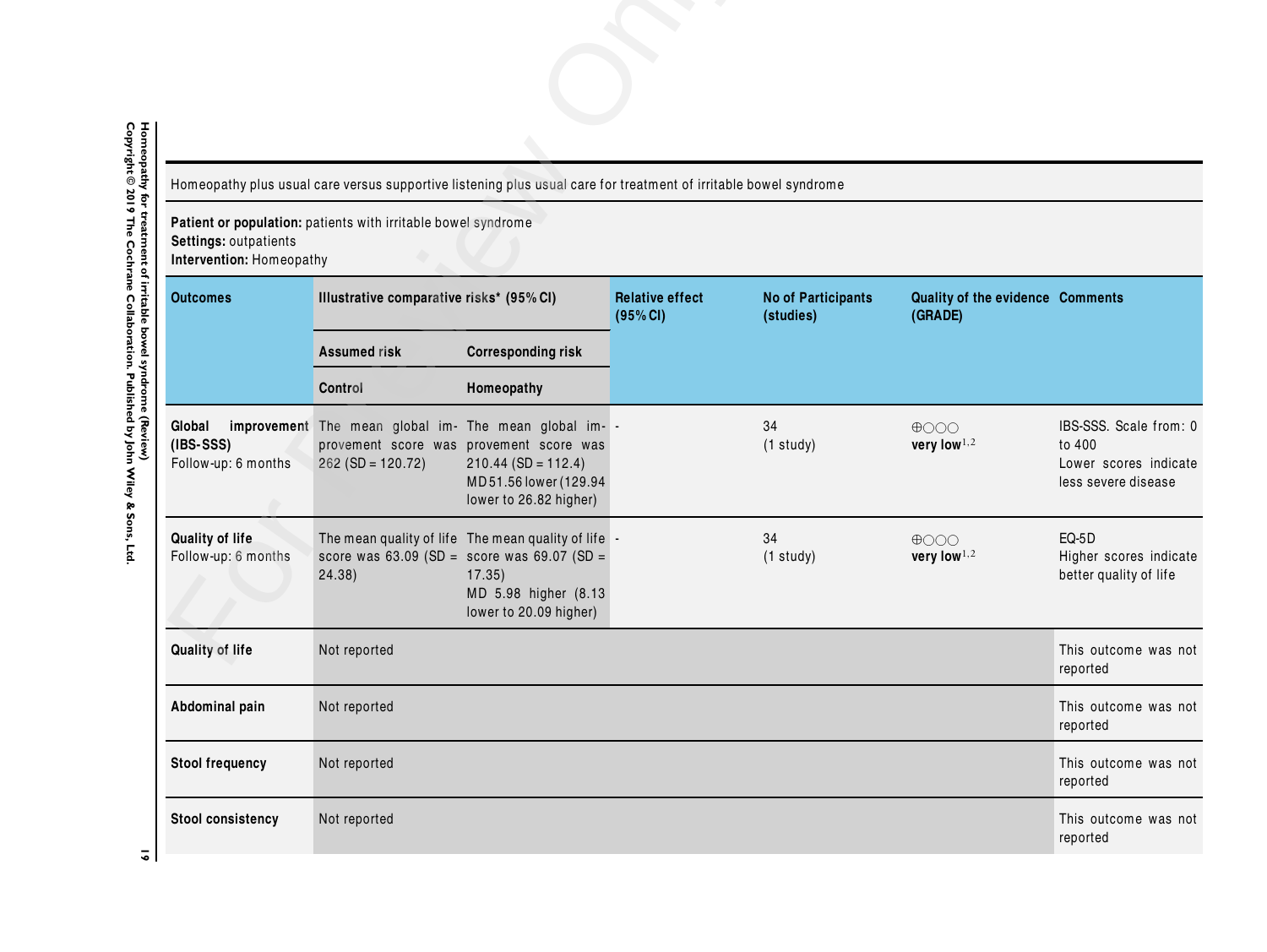| <b>Adverse events</b>                                                              | Not reported                                                                                                                                                                                                                                                                                                                                                                                                                                                                                                                                                                                            |  | This outcome was not<br>reported                                                                                                                                          |
|------------------------------------------------------------------------------------|---------------------------------------------------------------------------------------------------------------------------------------------------------------------------------------------------------------------------------------------------------------------------------------------------------------------------------------------------------------------------------------------------------------------------------------------------------------------------------------------------------------------------------------------------------------------------------------------------------|--|---------------------------------------------------------------------------------------------------------------------------------------------------------------------------|
| CI: Confidence interval; RR: Risk ratio;<br>GRADE Working Group grades of evidence | based on the assumed risk in the comparison group and the relative effect of the intervention (and its 95%CI).<br>High quality: Further research is very unlikely to change our confidence in the estimate of effect.<br>Moderate quality: Further research is likely to have an important impact on our confidence in the estimate of effect and may change the estimate.<br>Low quality: Further research is very likely to have an important impact on our confidence in the estimate of effect and is likely to change the estimate.<br>Very low quality: We are very uncertain about the estimate. |  | *The basis for the assumed risk (e.g. the median control group risk across studies) is provided in footnotes. The corresponding risk (and its 95% confidence interval) is |
|                                                                                    | <sup>1</sup> Downgraded two levels due to very sparse data (34 participants)<br><sup>2</sup> Downgraded one level due to high risk of bias                                                                                                                                                                                                                                                                                                                                                                                                                                                              |  |                                                                                                                                                                           |

Homeopathy for treatment of irritable bowel syndrome (Review)<br>Copyright © 2019 The Cochrane Collaboration. Published by John Wiley & Sons, Ltd. **Copyright © 2019 The Cochrane Collaboration. Published by John Wiley & Sons, Ltd. 20 Homeopathy for treatment of irritable bowel syndrome (Review)**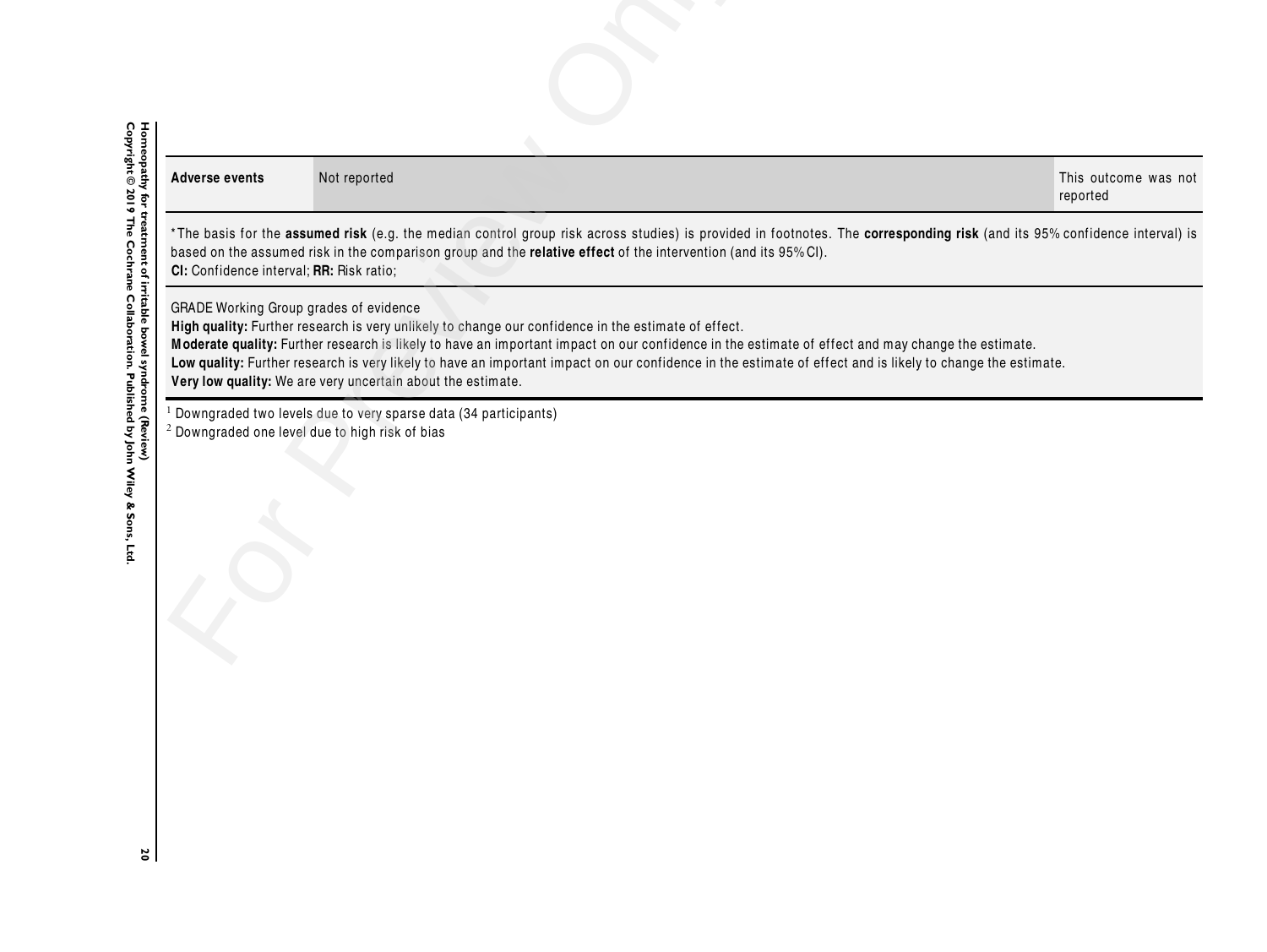# **D I S C U S S I O N**

#### **Summary of main results**

Two RCTs compared a clinical homeopathic remedy (asafoetida and asafoetida plus nux vomica) with placebo for treating IBS-C (Rahlfs 1976; Rahlfs 1979). In a meta-analysis of these studies, the homeopathic remedy found that there may be a benefit of the remedy over placebo for improvement in global IBS symptoms at a short-term follow-up of two weeks. However, this result should be interpreted with caution due to the low quality of the reporting in these studies, a high or unknown risk of bias associated with the trials in this pooled analysis, short-term follow-up, and sparse data.

Two RCTs (Owen 1990; Peckham 2014) compared individualised homeopathic treatment with usual care. In Owen 1990 individualised homeopathic treatment was compared to usual care (dicyclomine hydrochloride, faecal bulking agents, and diet sheets advising a high fibre diet). No conclusions can be drawn from this study due to the small number of participants, the low quality of reporting in this trial and a high risk of bias. Although Peckham 2014 has a low risk of bias and the quality of the reporting is good it is difficult to draw conclusions from this study due to the small number of participants.

# **Overall completeness and applicability of evidence**

Rahlfs 1976 and Rahlfs 1979 assessed the effectiveness of clinical homeopathy for the treatment of constipation-predominant IBS. Therefore this review does not provide information on the effectiveness of clinical homeopathy for the treatment of IBS in general, or diarrhoea-predominant, or mixed typology IBS. Both Rahlfs 1976 and Rahlfs 1979 reported outcomes at two weeks. Given the long term nature of IBS it is not clear how useful a two-week outcome is for patients', clinicians' and policy makers' decision making. As people live with IBS for years, an evaluation of impact at two weeks fails to take into account possible rebound effects or longer term benefits or adverse events that would be important for patients and practitioners to know about when they consider the potential benefits and harms associated with this intervention.

Two studies that assessed the effectiveness of individualised homeopathic treatment were identified in this review (Owen 1990; Peckham 2014). The number of participants in both these studies were small  $(N = 23$  and  $N = 94$  respectively). Owen 1990 was conducted over 25 years ago. It is likely that there have been changes in usual care for IBS since this time, therefore Owen 1990 may not provide a full picture of the effectiveness of individualised homeopathic treatment compared to usual care. Peckham 2014 was conducted more recently and is likely to compare individualised homeopathic treatment to current usual care however given

the small size of this study and the fact that it is underpowered makes it difficult to draw any firm conclusions from the study.

#### **Quality of the evidence**

The results from the pooled analysis indicate a possible benefit for homeopathic treatment using clinical homeopathy (non-individualised homeopathic remedies) over placebo for constipation-predominant IBS. However, this result needs to be interpreted with caution. The two studies included in the pooled analysis (Rahlfs 1976 and Rahlfs 1979) were carried out in the 1970s before the introduction of the CONSORT statement (Begg 1996), and the quality of reporting in these studies does not meet currently expected standards (Schultz 2010). The low quality of the reporting means that it is not possible to determine whether or not these studies were carried out in a rigorous manner and thus how likely it is that these results are a true reflection of the treatment effect. Both studies were determined to have an unknown risk of bias for most assessed items and Rahlfs 1979 was at a high risk of reporting bias. The quality of the evidence supporting the primary outcome (i.e. global improvement) was very low due to the low quality of reporting in the included studies, high or unknown risk of bias, sparse data and short-term follow-up. forcing thus may contrain with plancho for meaning HSCC<br>
For Schiffer Strain was contrained plancho for these well are well are considered to the selection in a mean only in the schiffer of the selection of the selection

Participants in the Rahlfs 1976 and Rahlfs 1979 studies were recruited through general practice as having suspected IBS. It is not clear whether diseases such as Crohn's disease or ulcerative colitis were ruled out in these participants and it is possible that some participants had diseases such as Crohn's or ulcerative colitis rather than IBS.

The quality of the reporting in the Owen 1990 study was low, and this study does not meet the current expected standards (Schultz 2010). No conclusions can be drawn from this study due to the small number of participants and risk of bias. Owen 1990 was rated as high risk of bias for blinding of participants and personnel. The study was rated as unknown risk of bias for the other assessed items. The exact details of the medication prescribed in the usual care arm, in terms of dosage and frequency were not reported.

The quality of the reporting in the Peckham 2014 was good and combined with the published protocol it meets the current expected standards (Schultz 2010). Peckham 2014 was rated as being at low risk of bias for selection bias, attrition bias and reporting bias and at high risk of bias for performance bias and detection bias. However the small number of participants in this study (n = 16 homeopathic treatment,  $n = 18$  supportive listening and  $n =$ 60 usual care) and the fact that it was underpowered mean no firm conclusions can be drawn from this study. The quality of the evidence supporting the primary outcome (i.e. global improvement) ranged from very low to low due to sparse data and high risk of bias.

**Homeopathy for treatment of irritable bowel syndrome (Review) 21 Copyright © 2019 The Cochrane Collaboration. Published by John Wiley & Sons, Ltd.**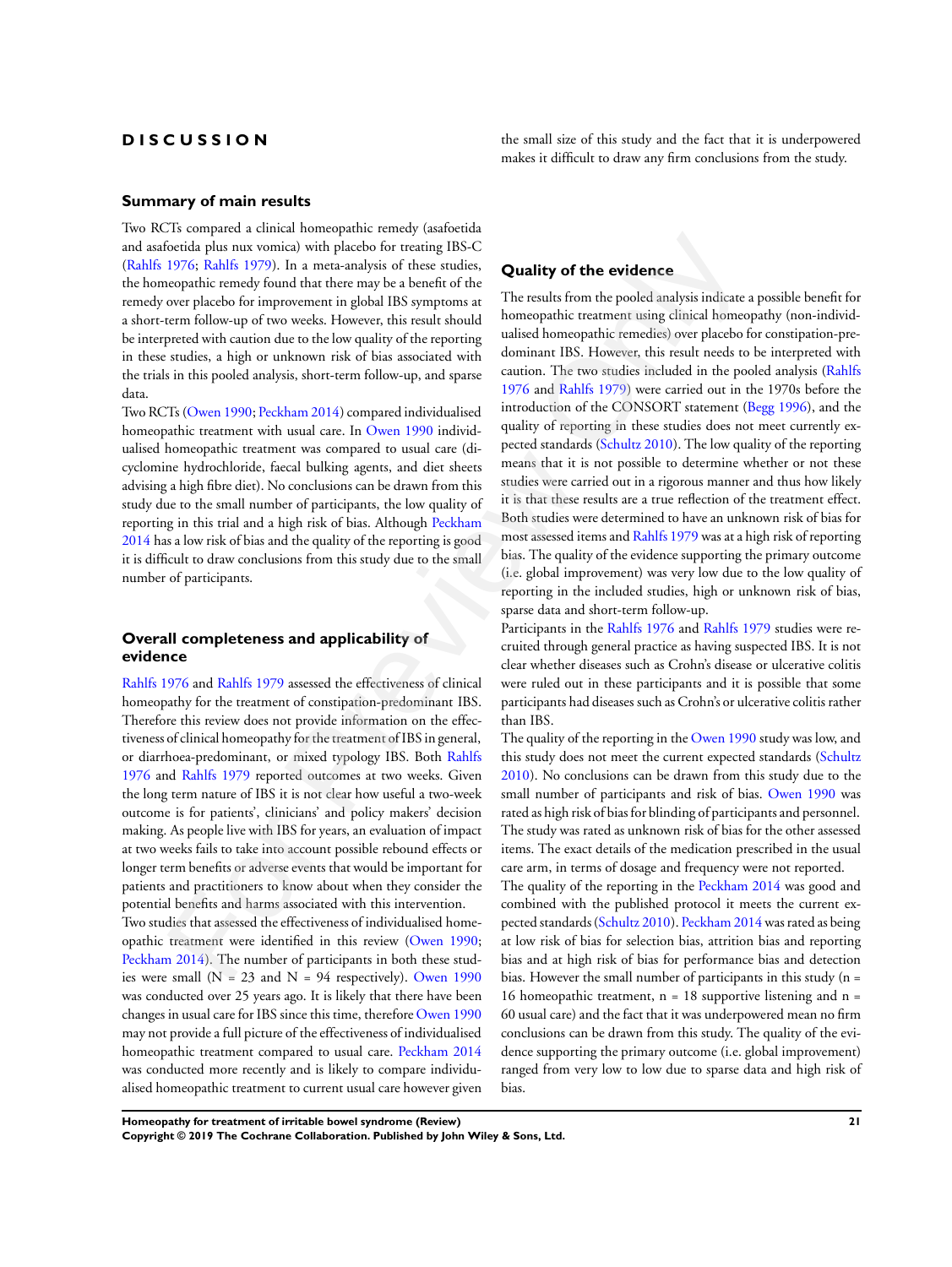#### **Potential biases in the review process**

To avoid potential biases in the review process data extraction was carried out independently by two assessors. In addition, efforts were made to identify all studies that were potentially eligible for this review (see Search methods for identification of studies). However, It is possible that not all potentially eligible studies were identified. This could be because potentially eligible studies have been carried out and then have not been published, or that studies have been published but not in places where they could be accessed, possibly because they were published in little known non-indexed journals or they could have been published in places where they should have been found, but were not found. One of the review authors (EJP) was a trialist for an included study (Peckham 2014). For this study, the assessment of risk of bias and data extraction was performed by other authors. Cohort and case-control studies were considered for inclusion but none were identified by the literature search. In retrospect the inclusion of case-control studies was not appropriate given that the main reason for including case-control studies in a review is when an event is very rare and thus it is unlikely that any RCTs have been carried out (Reeves 2011). The is possible that non all power that of the former in the of none thank that in the former than the control in the second with the second with the second with the second with the second with the second with the second

## **Agreements and disagreements with other studies or reviews**

No other systematic reviews of homeopathic treatment for IBS were identified. However non-condition specific systematic reviews of homeopathic treatment that included the Rahlfs 1976 and Rahlfs 1979 studies have been published (Linde 1997; Shang 2005). Neither of these systematic reviews carried out any analyses on homeopathy for the treatment of IBS or specifically commented on homeopathy for IBS.

# **A U T H O R S ' C O N C L U S I O N S**

## **Implications for practice**

The results for the outcomes assessed in this review are uncertain. Thus no firm conclusions regarding the effectiveness and safety of homeopathy for the treatment of IBS can be drawn.

In this review of homeopathic treatment for IBS, two of the included studies used clinical (non-individualised) homeopathic remedies to treat patients with constipation-predominant IBS (Rahlfs 1976; Rahlfs 1979). A meta-analysis of these two studies found a possible benefit favouring the homeopathic remedy over placebo. However, these results should be interpreted with caution due to the low quality of reporting in these studies, a high or unknown risk of bias and sparse data. Thus it is not possible to be certain whether or not the trials were able to distinguish between true treatment effects, chance or bias. Furthermore, the low quality of reporting practice means that it is difficult to assess whether the results would be replicated in everyday practice, that is, whether the results are externally valid or generalisable. We are therefore very uncertain about these results and cannot suggest a possible benefit for clinical homeopathy.

It is of note that Rahlfs 1976 and Rahlfs 1979 reported outcomes at two weeks. Given the long term nature of IBS, it is not clear how useful a two-week outcome is for decision making. It is essential that trials have a follow-up period that is clinically meaningful. As people live with IBS for years, an evaluation of impact at two weeks fails to take into account any possible rebound effects, or longer term benefits or adverse events that would be important for patients and practitioners to know about when they consider the potential benefits and harms associated with this intervention.

The results from Owen 1990 are uncertain and no conclusions can be drawn from this study. Owen 1990 compared individualised homeopathic treatment and usual care consisting of dicyclomine hydrochloride and faecal bulking agents. The results from Peckham 2014 are uncertain and no conclusions can be drawn from this study. Peckham 2014 compared individualised homeopathic treatment plus usual care, supportive listening plus usual care and usual care. Individualised homeopathy is the most common form of homeopathy practised in the UK. However due to the poor quality of reporting in Owen 1990 study and the small number of participants in both Owen 1990 and Peckham 2014, no conclusions can be made regarding the usefulness of individualised homeopathic treatment for the treatment of IBS.

None of the included studies reported on adverse events therefore no conclusions can be drawn on the safety of homeopathic treatment for IBS.

#### **Implications for research**

Further high quality, adequately powered RCTs are required to assess the efficacy and safety of clinical and individualised homeopathy for IBS compared to placebo or usual care.

Rahlfs 1976 and Rahlfs 1979 evaluated clinical homeopathy involving pre-specified homeopathic remedies for the treatment of IBS-C and were therefore designed to assess the effectiveness of non-individualised homeopathic remedies. However due to the high risk of reporting bias in one of these studies and unclear reporting in both of these studies it is recommended that these trials are repeated using current reporting guidelines (Schultz 2010), to determine whether or not there is any benefit associated with homeopathy for IBS. Future high quality studies should enrol larger numbers of patients and assess longer term efficacy and safety outcomes.

Owen 1990 assessed the effectiveness of individualised homeopathic treatment compared to usual care and Peckham 2014 assessed the effectiveness of individualised homeopathic treatment

**Homeopathy for treatment of irritable bowel syndrome (Review) 22 Copyright © 2019 The Cochrane Collaboration. Published by John Wiley & Sons, Ltd.**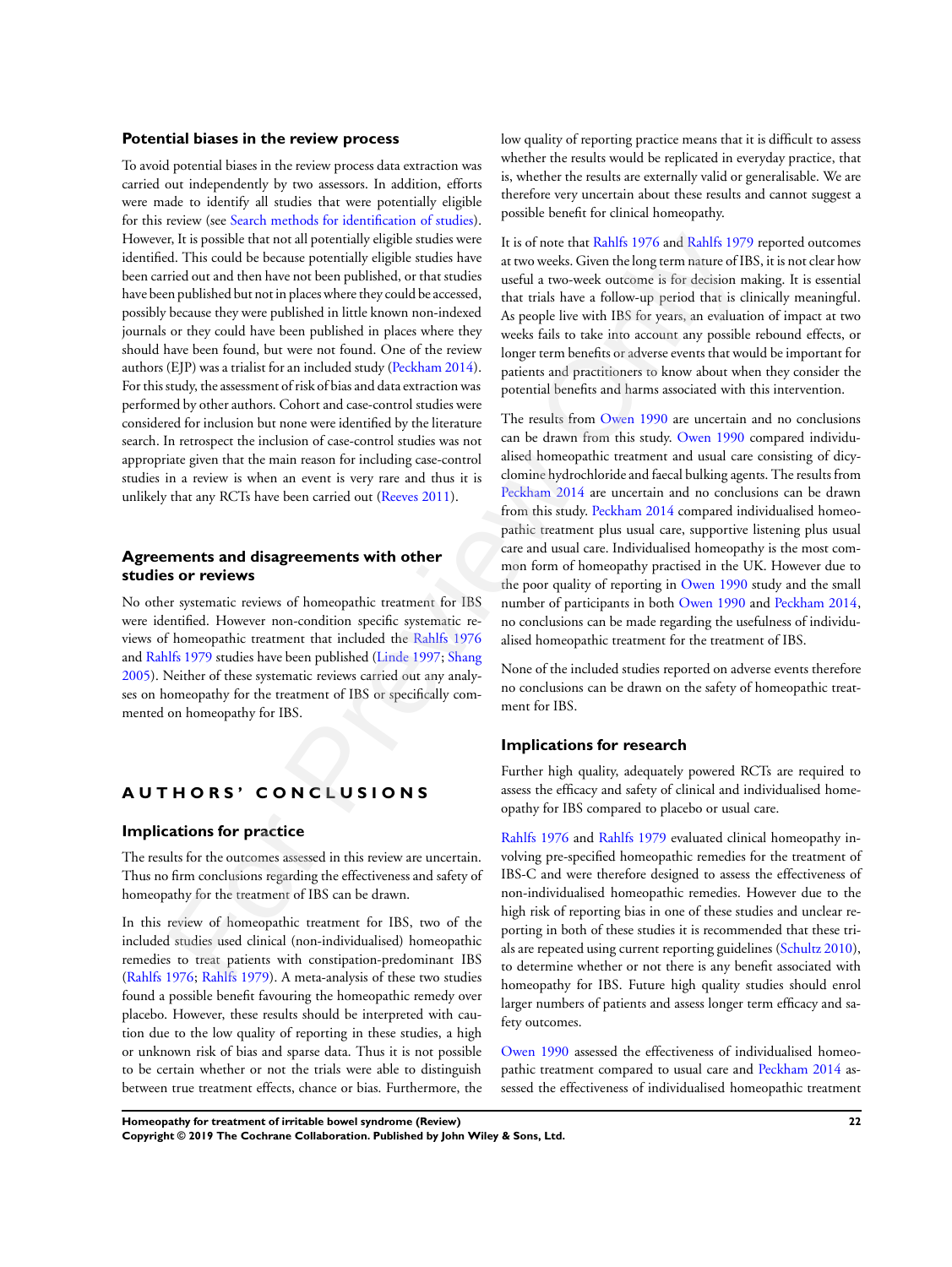plus usual care to usual care. Due to the low quality reporting in Owen 1990 and the likelihood that usual care for IBS has changed since this study was conducted, and the fact that Peckham 2014 was underpowered to detect a significant difference, it is recommended that the effectiveness and safety of individualised homeopathic treatment be evaluated in a well-designed, adequately powered trial.

# **A C K N O W L E D G E M E N T S**

Funding for the Cochrane IBD Group (May 1, 2017 - April 30, 2022) has been provided by Crohn's and Colitis Canada (CCC).

#### **R E F E R E N C E S**

#### **References to studies included in this review**

#### **Owen 1990** *{published data only}*

Lecoyte T, Owen D, Shepherd H, Letchworth A, Mullee M. An investigation into the homeopathic treatment of patients with irritable bowel syndrome. Proceedings of the 48th LMHI Congress. Vienna, Austria, 1993. <sup>∗</sup> Owen D. An investigation into the homoeopathic treatment of patients with irritable bowel syndrome. Congress of the Faculty of Homoeopathy. Windermere, 1990. EURIC Cochrane IBD Group (May 1, 2017 - April 30,<br>
A. **S** for the Cochrane IBD Group (May 1, 2017 - April 30,<br>
S for the Cochrane IBD Group (May 1, 2017 - April 30,<br> **REFERENCES**<br> **REFERENCES**<br> **REFERENCES**<br> **Anarymous 20** 

#### **Peckham 2014** *{published data only (unpublished sought but not used)}*

Peckham E, Raw J, Relton C. Exploring the effectiveness of homeopathic treatment for irritable bowel syndrome. *Homeopathy* 2014;**103**(1):90–1. Peckham EJ, Relton C, Raw J, Walters C, Thomas K, Smith C, et al. Interim results of a randomised controlled trial

of homeopathic treatment for irritable bowel syndrome. *Homeopathy* 2014;**103**(3):172–7.

#### **Rahlfs 1976** *{published data only}*

Rahlfs VW, Mossinger P. Treatment of irritable colon. A multicenter placebo-controlled double-blind study in general practice [Ein multizentrischer plazebo–kontrollierter doppelblindversuch in der allgemeinen praxis]. *Arzneimittel Forschung* 1976;**26**(12):2230–4.

#### **Rahlfs 1979** *{published data only}*

Rahlfs VW, Mossinger P. Asa foetida in the treatment of the irritable colon; a double blind trial [Asa foetida bei colon irritabile]. *Deutsche Medizinische Wochenschrift* 1979;**104**  $(4):140-3.$ 

# **References to studies excluded from this review**

#### **Aleem 2000** *{published data only}*

Aleem SM. Colo-rectal disorders. *National Journal of Homeopathy* 2000;**2**(4):259–61.

**Anonymous 2005** *{published data only}* Anonymous. Homeopathy and placebo [Omeopatia e placebo]. *Medico e Bambino* 2005;**24**(7):415.

#### **Anonymous 2009** *{published data only}*

Anonymous. Homoeopathy associated with improvements in health. *Australian Journal of Pharmacy* 2009;**90**:75.

#### **Bauer 2014** *{published data only}*

Bauer BA, Litin JC, Bundrick JB. Clinical pearls in complementary and integrative medicine (cim). *Disease-amonth* 2014;**60**(7):323–331.

#### **Bhagat 2010** *{published data only}*

Bhagat J. Case study and management of irritable bowel syndrome. *Homoeopathic Heritage International* 2010;**35** (1):18–21.

#### **Bhattacharjee 2010** *{published data only}*

Bhattacharjee J. Irritable bowel syndrome - a menace in disguise. *Homoeopathic Heritage International* 2010;**35**(1): 34–9.

#### **Chen 2015** *{published data only}*

Chen JDZ, Yin J, Takahashi T, Hou X. Complementary and Alternative Therapies for Functional Gastrointestinal Diseases. *Evidence-based Complementary and Alternative Medicine* 2015;**138645**.

#### **Cherniack 2013** *{published data only}*

Cherniack EP. Use of complementary and alternative medicine to treat constipation in the elderly. *Geriatrics and Gerontology International* 2013;**13**(3):533–538.

#### **Chimthanawala 2004** *{published data only}*

Chimthanawala D. Irritable bowel syndrome - a few cases. *National Journal of Homoeopathy* 2004;**6**(2):102–4.

#### **Diamond 2005** *{published data only}*

Diamond JA, Diamond JW. Common functional bowel problems. *Advance for Nurse Practitioners* 2005;**13**(5): 31–34,72.

**Homeopathy for treatment of irritable bowel syndrome (Review) 23**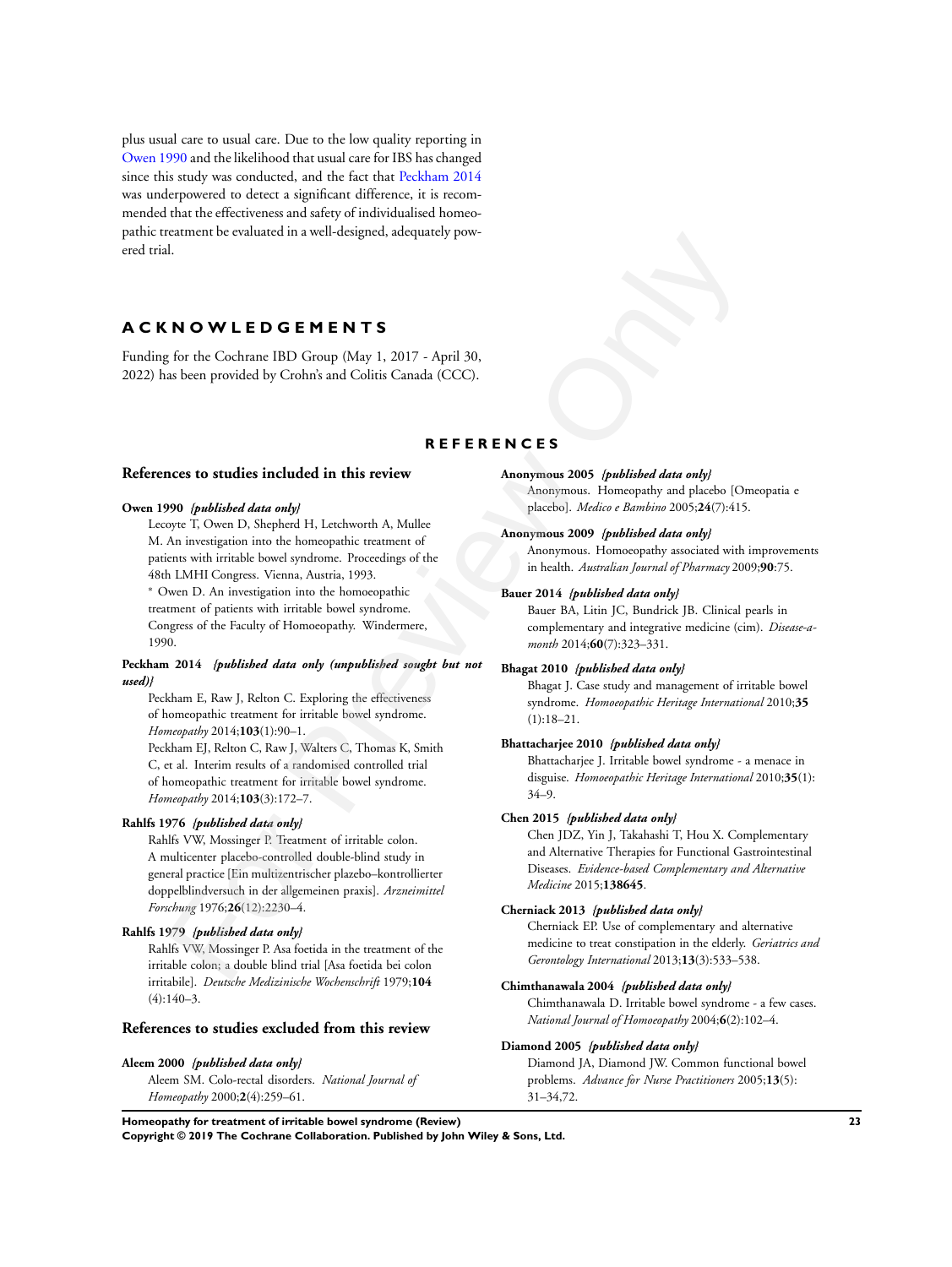#### **Elio 2014** *{published data only}*

Elio R, Marco P, Paola B, Marialessandra P, Mariella DS, Monia P, et al. Homoeopathy in the public health system: Outcome data from the homoeopathic clinic of the Campo di Marte Hospital, Lucca, Italy (1998-2010). *European Journal of Integrative Medicine* 2014;**6**(1):39–47.

#### **Feldhaus 2000** *{published data only}*

Feldhaus HW. Comprehensive therapy recommendation for irritable bowel syndrome [Ganzheitliche therapieempfehlung bei reizdarm: Behandlungsvorschlag aus unserem preisratsel]. *Arztezeitschrift fur Naturheilverfahren* 2000;**4** (6):336–7.

#### **Gamble 2007** *{published data only}*

Gamble J. Case insights series. A study on irritable bowel syndrome. *Similia: Journal of the Australian Homoeopathic Association* 2007;**19**(1):19–21.

## **Gebhardt 1988** *{published data only}*

Gebhardt KH. Homeopathy for catarrh of the mucous membrane of the air routes, intestines and urinary tract [Homootherapie der schleimhautkatarrhe der luftwege, speisewege und harnwege]. *Erfahrungsheilkunde* 1988;**37**  $(4):202-4.$ 

#### **Gray 1998** *{published data only}*

Gray J. How I treat irritable bowel disease: a survey of 25 patients. *British Homoeopathic Journal* 1998;**87**(4): 195–202.

#### **Greeson 2008** *{published data only}*

Greeson JM, Rosenzweig S, Halbert SC, Cantor IS, Keener MT, Brainard GC. Integrative medicine research at an academic medical centre: Patient characteristics and healthrelated quality-of-life outcomes. *Journal of Alternative and Complementary Medicine* 2008;**14**(6):763–7. **2000** *ignuidiated data only* (*Freemological* Contents) (*Freemological* 2008).<br> **Altitude data only (***Freemological Pacifical Contents)* **(***Freemological Contents)***<br>

<b>Altitude data only (***Free Contents)*<br> **Altitude d** 

#### **Grundmann 2014** *{published data only}*

Grundmann O, Yoon SL. Complementary and alternative medicines in irritable bowel syndrome: an integrative view. *World Journal of Gastroenterology* 2014;**20**(2):346–62.

#### **Innes 2000** *{published data only}*

Innes MA, Greenfield SM, Hunton M. Using case studies for prescribing research - an example from homoeopathic prescribing. *Journal of Clinical Pharmacy and Therapeutics* 2000;**25**(6):399–409.

#### **Jagose 2004** *{published data only}*

Jagose A. The efficacy of homoeopathy in IBS. *National Journal of Homoeopathy* 2004;**6**(2):106–7.

#### **Jones 1996** *{published data only}*

Jones A. Homoeopathic case studies: irritable bowel syndrome. *Positive Health* 1996;**16**:30.

#### **Jones 1997** *{published data only}*

Jones A. Irritable bowel syndrome. *Homoeopathy* 1997;**47**  $(5):101-2.$ 

#### **Jones 1999** *{published data only}*

Jones A. Homeopathic case studies: Nux Vomica for bowel symptoms. *Positive Health* 1999;**37**:25.

#### **Krishendu 2010** *{published data only}*

Krishendu. Irritable bowel syndrome - a homeopathic perspective. *Homoeopathic Heritage International* 2010;**35**  $(1):26-30.$ 

#### **Lobo 2000** *{published data only}*

Lobo A. IBS: a constitutional approach. *National Journal of Homoeopathy* 2000;**2**(4):262a–d.

#### **Master 2008** *{published data only}*

Master FJ. From the editor's desk. Homoeopatic approaches to irritable bowel syndrome. *Homoeopathic Heritage International* 2008;**33**(10):4–5.

#### **Mohan 2006** *{published data only}*

Mohan G, Kishore KC, Ratna SA. Irritable bowel syndrome: "A challenge in medical practice". *National Journal of Homoeopathy* 2006;**8**(2):131–3.

#### **Pawar 2015** *{published data only}*

Pawar D. Management of irritable bowel syndrome with Ranunculacae family. *National Journal of Homoeopathy* 2015;**17**(7):12–13.

#### **Pinto 1999** *{published data only}*

Pinto G. Case studies - Marylebone health centre action research enquiry. *Homoeopath* 1999;**75**:36–41.

#### **Pohl 2013** *{published data only}*

Pohl D, Heinrich H, Misselwitz B. Irritable bowel syndrome - Diagnostics and therapy [Reizdarmsyndrom – Diagnostik und Therapie]. *Gastroenterologe* 2013;**8**(5):417–24.

#### **Slade 2003** *{published data only}*

Slade N. Homeopatic casebook. Homeopathy and colitis. *Positive Health* 2003;**86**:25–8.

#### **Turner 2008** *{published data only}*

Turner R. Homeopathic approaches to irritable bowel syndrome (IBS). *Positive Health* 2008;**146**:18–21.

#### **White 1999** *{published data only}*

White A. Irritable bowel syndrome. *Complementary Medicine Bulletin* 1999;**1**(6):1–2.

#### **Additional references**

#### **Agrawal 2006**

Agrawal A, Whorwell PJ. Irritable bowel syndrome: diagnosis and management. *BMJ* 2006;**332**(7536):280–3.

#### **Akehurst 2002**

Akehurst RL, Brazier JE, Mathers N, O'Keefe C, Kaltenthaler E, Morgan A, et al. Health-related quality of life and cost impact of irritable bowel syndrome in a UK primary care setting. *Pharmacoeconomics* 2002;**20**(7): 455–62.

#### **Atkins 2004**

Atkins D, Best D, Briss PA, Eccles M, Falck-Ytter Y, Flottorp S, et al. Grading quality of evidence and strength of recommendations. *BMJ* 2004;**328**(7454):1490.

#### **Begg 1996**

Begg C, Cho M, Eastwood S, Horton R, Moher D, Olkin I, et al. Improving the quality of reporting randomized

**Homeopathy for treatment of irritable bowel syndrome (Review) 24**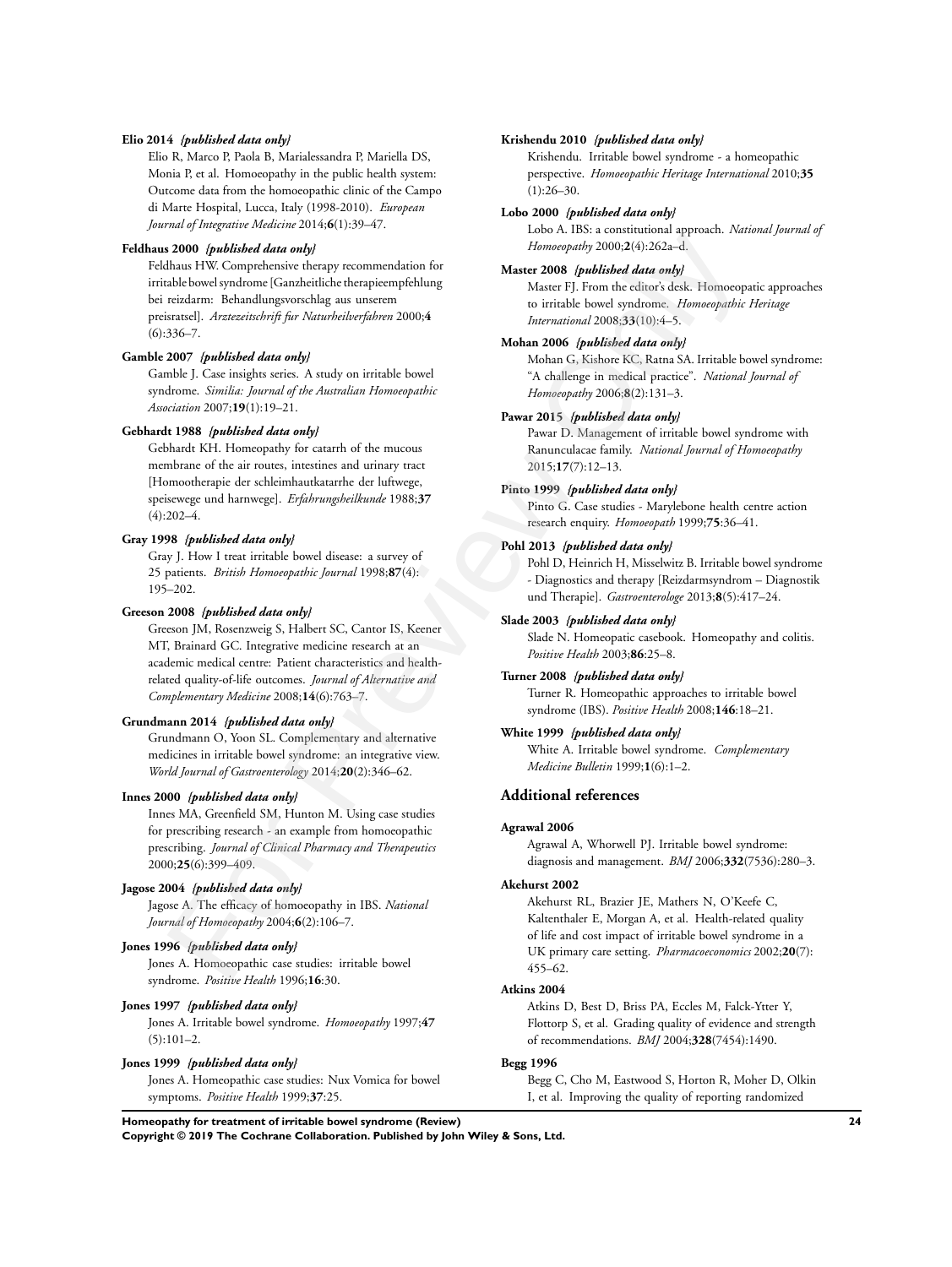controlled trials The CONSORT statement. *JAMA* 1996; **276**(8):637–9.

#### **Dantas 2000**

Dantas F, Rampes H. Do homeopathic medicines provoke adverse effects? A systematic review. *British Homoeopathic Journal* 2000;**89**(Supplement 1):S35–8.

#### **Downs 1998**

Downs SH, Black N. The feasibility of creating a checklist for the assessment of the methodological quality both of randomised and non-randomised studies of health care interventions. *Journal of Epidemiology and Community Health* 1998;**52**(6):377–84.

#### **Drossman 2016**

Drossman DA, Hasler WL. Rome IV-functional GI disorders: disorders of gut-brain interaction. *Gastroenterology* 2016;**150**(6):1257-1261.

#### **Gariboldi 2009**

Gariboldi S, Palazzo M, Zanobbio L, Dusio GF, Mauro V, Solimene U, et al. Low dose oral administration of cytokines for treatment of allergic asthma. *Pulmonary Pharmacology and Therapeutics* 2009;**22**(6):497–510.

#### **Higgins 2011**

Higgins JPT, Altman DG, Sterne JAC (editors). Chapter 8: Assessing risk of bias in included studies. In: Higgins JPT, Green S editor(s). *Cochrane Handbook for Systematic Reviews of Interventions Version 5.1.0 [updated March 2011]*. The Cochrane Collaboration, 2011. Available from www.cochrane-handbook.org. 1998<br>
1998<br>
1998<br>
1998<br>
1998<br>
1998<br>
1998<br>
1998<br>
1998<br>
1998<br>
1998<br>
1998<br>
1998<br>
1998<br>
1998<br>
1998<br>
1998<br>
1998<br>
1998<br>
1998<br>
1998<br>
1998<br>
1998<br>
1998<br>
1998<br>
1998<br>
1998<br>
1998<br>
1998<br>
1998<br>
1998<br>
1998<br>
1998<br>
1998<br>
1998<br>
1998<br>
1998<br>

#### **Linde 1997**

Linde K, Clausius N, Ramirez G, Melchart D, Eitel F, Hedges L, et al. Are the clinical effects of homeopathy placebo effects? A meta-analysis of placebo controlled trials. *Lancet* 1997;**350**(9081):834–43.

#### **Longstreth 2007**

Longstreth GF. Avoiding unnecessary surgery in irritable bowel syndrome. *Gut* 2007;**56**(5):608–10.

#### **Mathie 2006**

Mathie RT, Robinson TW. Outcomes from homeopathic prescribing in medical practice: A prospective, researchtargeted, pilot study. *Homeopathy* 2006;**95**(4):199–205.

#### **McPherson 2012**

MacPherson H, Tilbrook H, Bland JM, Bloor K, Brabyn S, Cox H, et al. Acupuncture for irritable bowel syndrome: primary care based pragmatic randomised controlled trial. *BMC Gastroenterology* 2012;**12**:150.

#### **Mearin 2006**

Mearin F, Badía X, Balboa A, Benavent J, Caballero AM, Domínguez-Muñoz E, et al. Predictive factors of irritable bowel syndrome improvement: 1-year prospective evaluation of 400 patients. *Alimentary Pharmacology and Therapeutics* 2006;**23**(6):815–26.

#### **Montagnier 2009**

Montagnier L, Aïssa J, Ferris S, Montagnier JL, Lavallée C. Electromagnetic signals are produced by aqueous

nanostructures derived from bacterial DNA sequences. *Interdisciplinary Sciences, Computational Life Sciences* 2009;**1**  $(2):81-90.$ 

#### **Reeves 2011**

Reeves BC, Deeks JJ, Higgins JPT, Wells GA. Chapter 13: Including non-randomized studies. In: Higgins JPT, Green S editor(s). *Cochrane Handbook for Systematic Reviews of Interventions Version 5.1.0 [updated March 2011]*. The Cochrane Collaboration, 2011. Available from www.cochrane-handbook.org.

#### **Ruepert 2011**

Ruepert L, Quartero AO, de Wit NJ, van der Heijden GJ, Rubin G, Muris JW. Bulking agents, antispasmodics and antidepressants for the treatment of irritable bowel syndrome. *Cochrane Database of Systematic Reviews* 2011, Issue 8. DOI: 10.1002/14651858.CD003460.pub3

#### **Schultz 2010**

Schulz KF, Altman DG, Moher D, CONSORT Group. CONSORT 2010 Statement: Updated guidelines for reporting parallel group randomised trials. *Journal of Clinical Epidemiology* 2010;**63**(8):834–40.

#### **Schünemann 2011**

Schünemann HJ, Oxman AD, Vist GE, Higgins JPT, Deeks JJ, Glasziou P, et al. Chapter 12: Interpreting results and drawing conclusions. In: Higgins JPT, Green S editor(s). *Cochrane Handbook for Systematic Reviews of Interventions*. 2011. Vol. **5.1.0**, The Cochrane Collaboration, 2011.

#### **Shang 2005**

Shang AJ, Huwiler-Muntene MD, Narety C, Juni P, Dorig S, Sterne JA, et al. Are the clinical effects of homoeopathy placebo effects? Comparative study of placebo-controlled trials of homoeopathy and allopathy. *Lancet* 2005;**366** (9487):726–32.

#### **Spence 2005**

Spence DS, Thompson EA, Barron SJ. Homeopathic treatment for chronic disease: a 6 year, university-hospital outpatient observational study. *Journal of Alternative and Complementary Medicine* 2005;**11**(5):793–8.

#### **Spiller 2007**

Spiller R, Aziz Q, Creed F, Emmanuel A, Houghton L, Hungin P, et al. Guidelines on the irritable bowel syndrome: mechanisms and practical management. *Gut* 2007;**56**(12): 1770–98.

## **Thomas 2001**

Thomas KJ, Nicholl JP, Coleman P. Use and expenditure on complementary medicine in England: a population based survey. *Complementary Therapies in Medicine* 2001;**9**(1):  $2 - 11$ .

#### **Thompson 2000**

Thompson WG, Heaton KW, Smyth GT, Smyth C. Irritable bowel syndrome in general practice: prevalence, characteristics, and referral. *Gut* 2000;**46**(1):78–82.

#### **Vithoulkas 1980**

Vithoulkas G. *The Science of Homeopathy*. New York: Grove Press, 1980.

**Homeopathy for treatment of irritable bowel syndrome (Review) 25**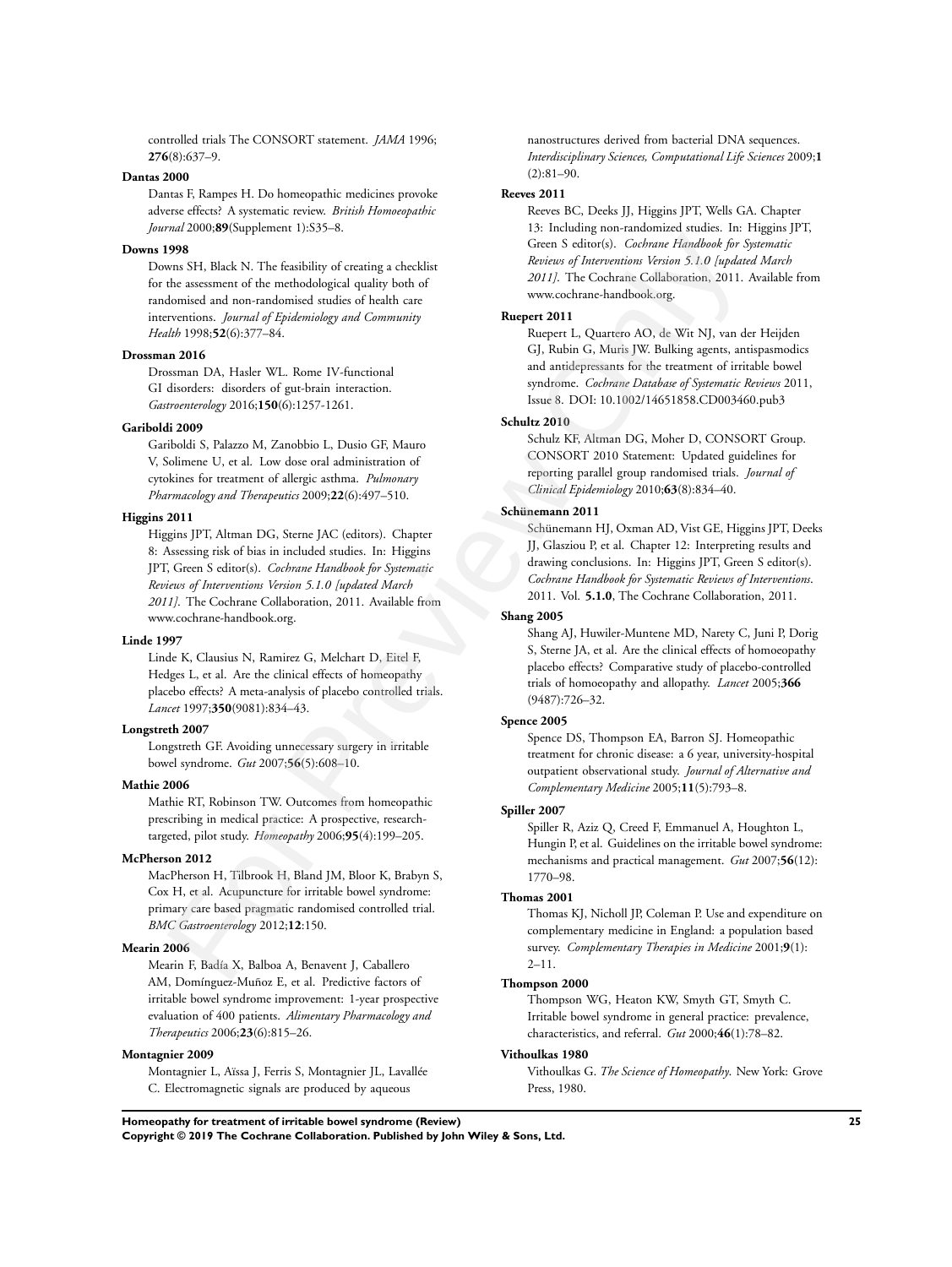#### **Williams 2007**

Williams JG, Roberts SE, Ali MF, Cheung WY, Cohen DR, Demery G, et al. Gastroenterology services in the UK. The burden of disease, and the organisation and delivery of services for gastrointestinal and liver disorders: a review of the evidence. *Gut* 2007;**56 Suppl 1**:1–113.

#### **Zijdenbos 2009**

Zijdenbos IL, de Wit NJ, van der Heijden GJ, Rubin G, Quartero AO. Psychological treatments for the management of irritable bowel syndrome. *Cochrane*

*Database of Systematic Reviews* 2009, Issue 1. DOI: 10.1002/14651858.CD006442.pub2

#### **References to other published versions of this review**

#### **Peckham 2012**

Peckham EJ, Nelson EA, Greenhalgh J, Cooper K, Roberts ER, Agrawal A. Homeopathy for treatment of irritable bowel syndrome. *Cochrane Database of Systematic Reviews* 2012, Issue 3. DOI: 10.1002/14651858.CD009710 ∗ *Indicates the major publication for the study* **are able to the contract of the contract of the contract of the Contract of the Contract of the Contract of the Contract of the Contract of the Contract of the Contract of the Contract of the Contract of the Contract of**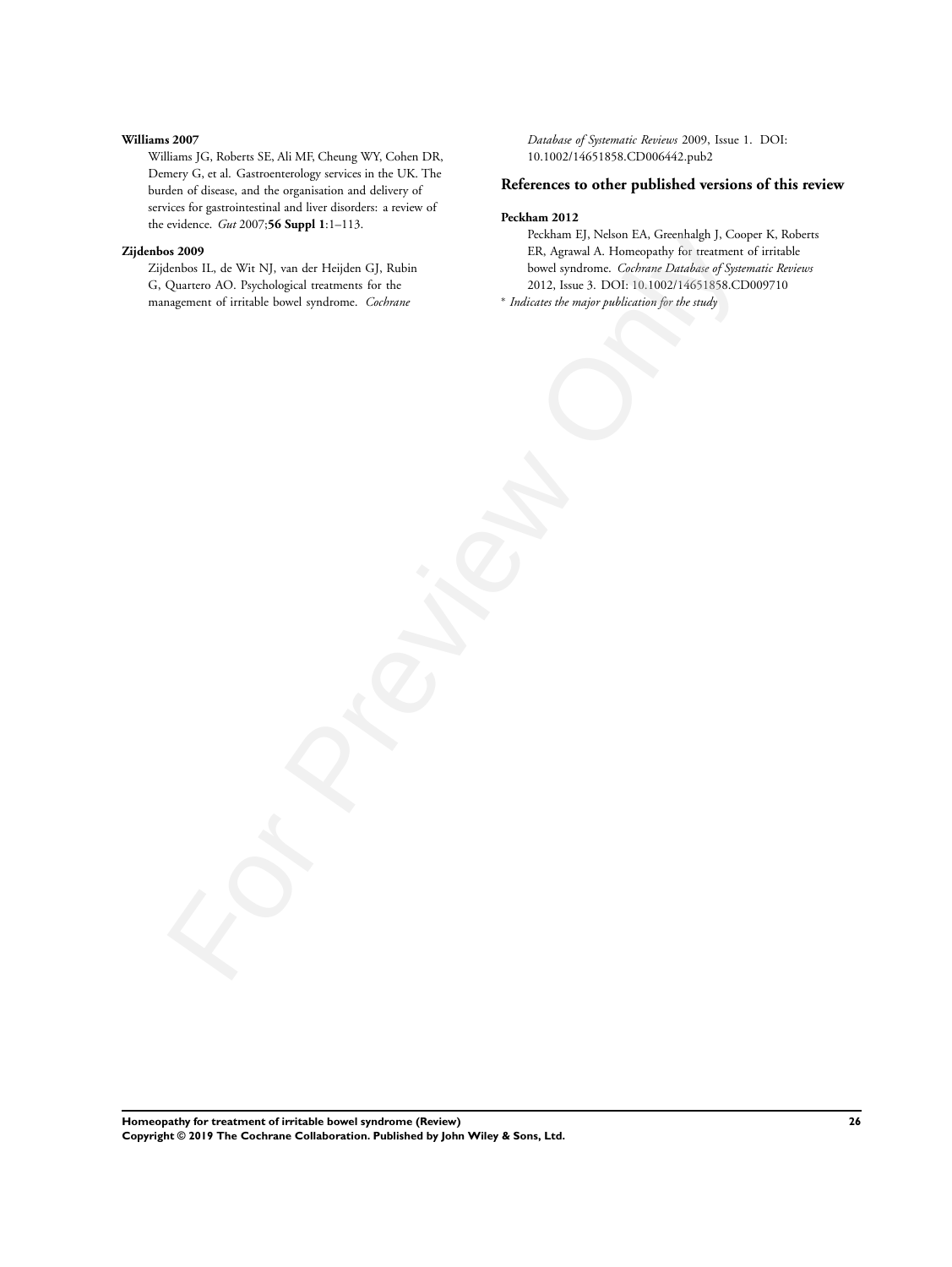# **CHARACTERISTICS OF STUDIES**

# **Characteristics of included studies** *[ordered by study ID]*

# **Owen 1990**

| <b>Owen 1990</b>                                            |                                                                                                                                                                                                                                                                                                                                                                                                                                                                                                                                    |                                                                                                                                            |  |  |
|-------------------------------------------------------------|------------------------------------------------------------------------------------------------------------------------------------------------------------------------------------------------------------------------------------------------------------------------------------------------------------------------------------------------------------------------------------------------------------------------------------------------------------------------------------------------------------------------------------|--------------------------------------------------------------------------------------------------------------------------------------------|--|--|
| Methods                                                     | RCT, unblinded, parallel study, 12 weeks duration                                                                                                                                                                                                                                                                                                                                                                                                                                                                                  |                                                                                                                                            |  |  |
| Participants                                                | Setting; county hospital, UK<br>Number of participants; 23 patients were allocated into one of the treatment groups, 20<br>patients included in analysis<br>Recruitment methods; female patients attending the out-patient department at a county<br>hospital in whom a diagnosis of IBS was made<br>Diagnosis of IBS; clinical diagnosis by a consultant gastroenterologist and consultant<br>gynaecologist<br>Age range of patients; 20-69 years<br>Gender (of treated patients); 100% female<br>Duration of symptoms > 3 months |                                                                                                                                            |  |  |
| Interventions                                               | 1. Individualised homeopathic treatment<br>2. High doses of Dicyclomine hydrocholoride (exact dose not stated), faecal bulking<br>agents and diet sheets advising a high fibre diet                                                                                                                                                                                                                                                                                                                                                |                                                                                                                                            |  |  |
| Outcomes                                                    | Patients were asked to grade: their four worst symptoms on a visual analogue scale,<br>dysmenorrhoea, dyspareunia, and feeling unwell at baseline, 2, 6 and 12 weeks                                                                                                                                                                                                                                                                                                                                                               |                                                                                                                                            |  |  |
| Notes                                                       | Detailed information is given on the homeopathic treatment the participants received<br>in terms of; remedy chosen, potency and dosage, whilst no information is given on<br>the strength and dosage of the dicyclomine hydrocholoride and faecal bulking agents<br>prescribed in the usual care arm                                                                                                                                                                                                                               |                                                                                                                                            |  |  |
| <b>Risk of bias</b>                                         |                                                                                                                                                                                                                                                                                                                                                                                                                                                                                                                                    |                                                                                                                                            |  |  |
| <b>Bias</b>                                                 | Authors' judgement                                                                                                                                                                                                                                                                                                                                                                                                                                                                                                                 | Support for judgement                                                                                                                      |  |  |
| Random sequence generation (selection Unclear risk<br>bias) |                                                                                                                                                                                                                                                                                                                                                                                                                                                                                                                                    | Although it is stated that this is a ran-<br>domised trial no details were given as to<br>how randomisation was achieved                   |  |  |
| Allocation concealment (selection bias)                     | Unclear risk                                                                                                                                                                                                                                                                                                                                                                                                                                                                                                                       | Not described                                                                                                                              |  |  |
| Incomplete outcome data (attrition bias)<br>All outcomes    | Unclear risk                                                                                                                                                                                                                                                                                                                                                                                                                                                                                                                       | Insufficient reporting of attrition, whilst<br>possible reasons for attrition were discussed<br>for one patient, the reasons for the other |  |  |

# *Risk of bias*

| <b>Bias</b>                                                 | Authors' judgement | Support for judgement                                                                                                                                                                               |
|-------------------------------------------------------------|--------------------|-----------------------------------------------------------------------------------------------------------------------------------------------------------------------------------------------------|
| Random sequence generation (selection Unclear risk<br>bias) |                    | Although it is stated that this is a ran-<br>domised trial no details were given as to<br>how randomisation was achieved                                                                            |
| Allocation concealment (selection bias)                     | Unclear risk       | Not described                                                                                                                                                                                       |
| Incomplete outcome data (attrition bias)<br>All outcomes    | Unclear risk       | Insufficient reporting of attrition, whilst<br>possible reasons for attrition were discussed<br>for one patient, the reasons for the other<br>two patients leaving the study were not re-<br>ported |
| Selective reporting (reporting bias)                        | Unclear risk       | Insufficient information is provided to be<br>able to judge whether the study is at risk<br>from selective reporting                                                                                |

**Homeopathy for treatment of irritable bowel syndrome (Review) 27**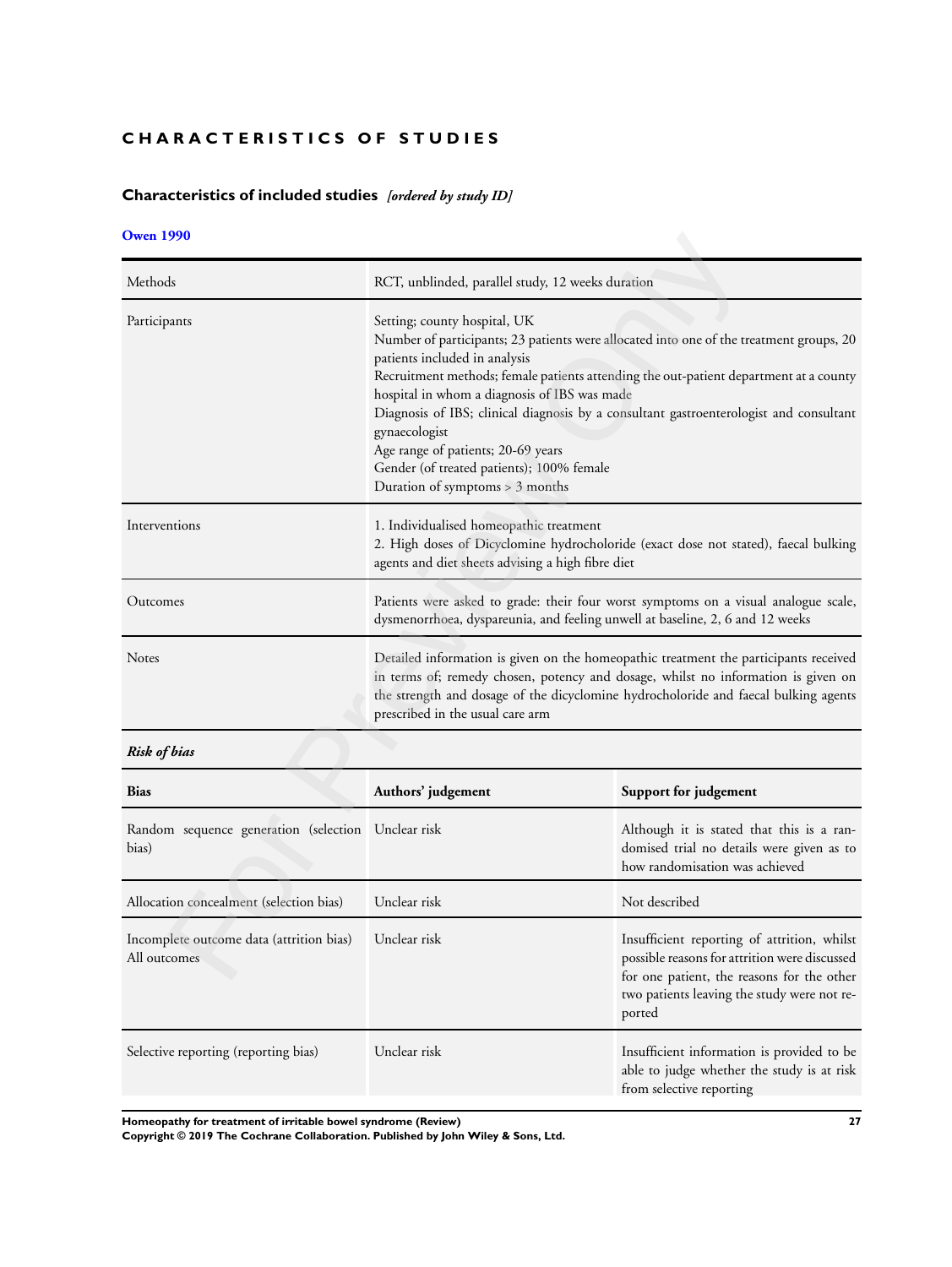# **Owen 1990** (*Continued)*

| Other bias                                                                             | Unclear risk | Due to the low quality of the reporting in<br>this study it is unclear whether the study is<br>at risk from any other forms of bias       |
|----------------------------------------------------------------------------------------|--------------|-------------------------------------------------------------------------------------------------------------------------------------------|
| Blinding of participants and personnel High risk<br>(performance bias)<br>All outcomes |              | Participants and doctors were not blinded<br>to allocation, however it is not stated<br>whether other key study personnel were<br>blinded |
| Blinding of outcome assessment (detection Unclear risk<br>bias)<br>All outcomes        |              | It is not reported whether or not the out-<br>come assessment was carried out blind                                                       |

# **Peckham 2014**

|                                                                                        |                                                                                                                                                                                                                                                                                                                                                                                                                                                                                                                                                                                                                                                                                                                                                                                                                           | this study it is unclear whether the study is<br>at risk from any other forms of bias                                                     |  |
|----------------------------------------------------------------------------------------|---------------------------------------------------------------------------------------------------------------------------------------------------------------------------------------------------------------------------------------------------------------------------------------------------------------------------------------------------------------------------------------------------------------------------------------------------------------------------------------------------------------------------------------------------------------------------------------------------------------------------------------------------------------------------------------------------------------------------------------------------------------------------------------------------------------------------|-------------------------------------------------------------------------------------------------------------------------------------------|--|
| Blinding of participants and personnel High risk<br>(performance bias)<br>All outcomes |                                                                                                                                                                                                                                                                                                                                                                                                                                                                                                                                                                                                                                                                                                                                                                                                                           | Participants and doctors were not blinded<br>to allocation, however it is not stated<br>whether other key study personnel were<br>blinded |  |
| Blinding of outcome assessment (detection Unclear risk<br>bias)<br>All outcomes        |                                                                                                                                                                                                                                                                                                                                                                                                                                                                                                                                                                                                                                                                                                                                                                                                                           | It is not reported whether or not the out-<br>come assessment was carried out blind                                                       |  |
| Peckham 2014                                                                           |                                                                                                                                                                                                                                                                                                                                                                                                                                                                                                                                                                                                                                                                                                                                                                                                                           |                                                                                                                                           |  |
| Methods                                                                                |                                                                                                                                                                                                                                                                                                                                                                                                                                                                                                                                                                                                                                                                                                                                                                                                                           | Three arm, parallel group non-blinded randomised controlled trial 26 weeks in duration                                                    |  |
| Participants                                                                           | Setting: Hospital outpatient, UK<br>Number of participants; 94 patients were allocated into one of the treatment groups<br>in a 4:1:1 ratio, 60 patients were allocated to usual care, 16 were offered homeopathic<br>treatment plus usual care and 18 were offered supportive listening plus usual care<br>Recruitment methods; GP database recruitment, consultant gastroenterologist in sec-<br>ondary care<br>Diagnosis of IBS; diagnosed according to the Rome III criteria, potentially eligible<br>participants were asked to complete a questionnaire which included the Rome III criteria<br>for IBS. Participants had to score a minimum of 100 on the IBS-SSS to be eligible to<br>take part in the trial<br>Mean age range of participants; 49 years<br>Gender; 83% female<br>Duration of symptoms > 3 months |                                                                                                                                           |  |
| Interventions                                                                          | 1. Individualised homeopathic treatment plus usual care<br>2. Supportive listening plus usual care<br>3. Usual care                                                                                                                                                                                                                                                                                                                                                                                                                                                                                                                                                                                                                                                                                                       |                                                                                                                                           |  |
| Outcomes                                                                               | IBS-SSS, EQ-5D, HADS                                                                                                                                                                                                                                                                                                                                                                                                                                                                                                                                                                                                                                                                                                                                                                                                      |                                                                                                                                           |  |
| <b>Notes</b>                                                                           | This study employed a Trials Within Cohorts design which recruited a cohort of people<br>with IBS. From this cohort people were randomly selected to receive the offer of a<br>treatment                                                                                                                                                                                                                                                                                                                                                                                                                                                                                                                                                                                                                                  |                                                                                                                                           |  |
| <b>Risk of bias</b>                                                                    |                                                                                                                                                                                                                                                                                                                                                                                                                                                                                                                                                                                                                                                                                                                                                                                                                           |                                                                                                                                           |  |
| <b>Bias</b>                                                                            | Authors' judgement                                                                                                                                                                                                                                                                                                                                                                                                                                                                                                                                                                                                                                                                                                                                                                                                        | Support for judgement                                                                                                                     |  |

**Homeopathy for treatment of irritable bowel syndrome (Review) 28**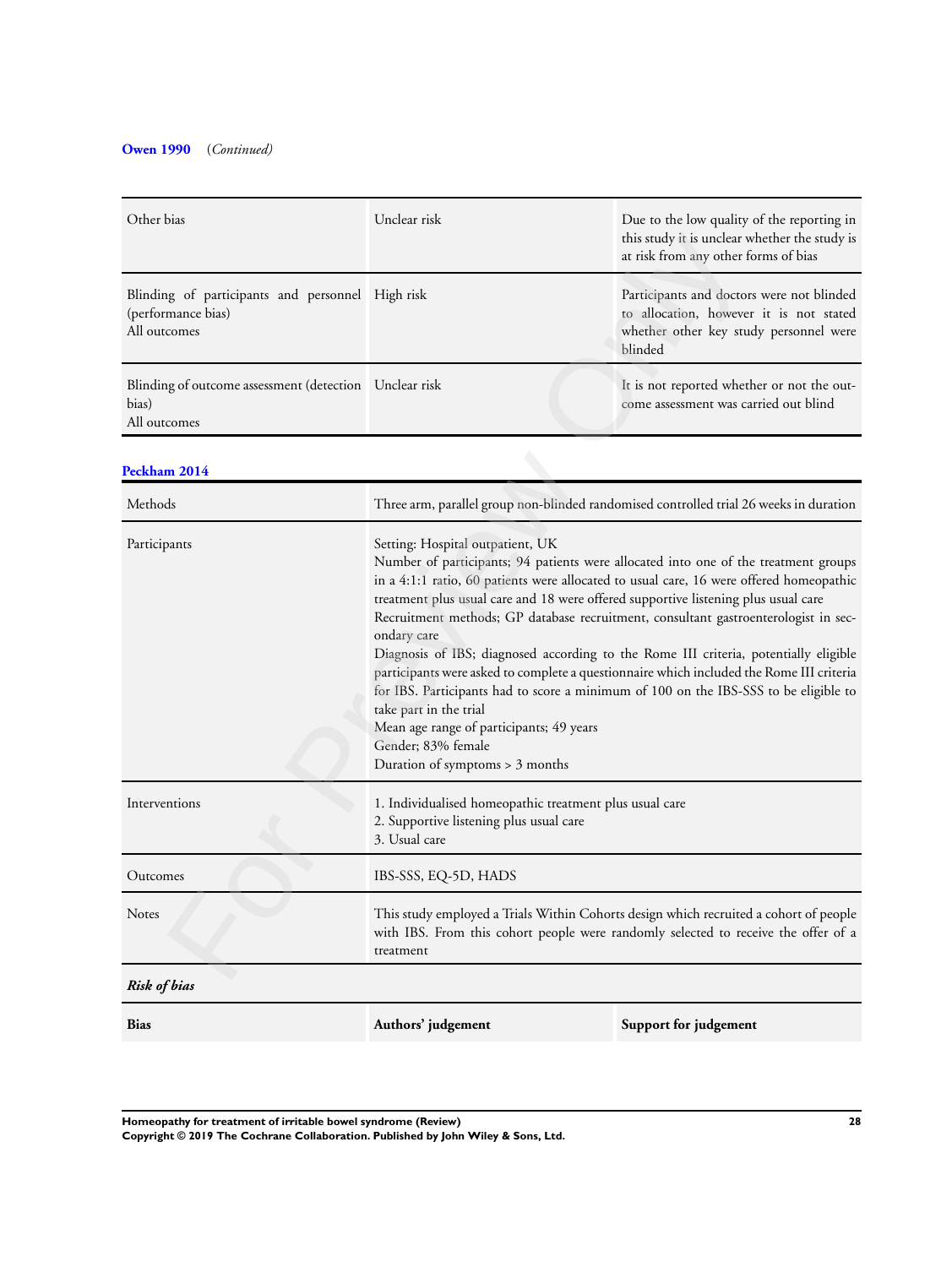# **Peckham 2014** (*Continued)*

| Random sequence generation (selection Low risk<br>bias)                                |          | Random sequence generated by shuffling<br>of sealed opaque envelopes containing the<br>allocation (protocol paper)                                                                                                                                                                                                                                                                                                                                                    |
|----------------------------------------------------------------------------------------|----------|-----------------------------------------------------------------------------------------------------------------------------------------------------------------------------------------------------------------------------------------------------------------------------------------------------------------------------------------------------------------------------------------------------------------------------------------------------------------------|
| Allocation concealment (selection bias)                                                | Low risk | Questionnaires from participants consent-<br>ing and meeting the eligibility criteria are<br>taken one at a time, at the same time a sealed<br>opaque envelope containing the allocation<br>is taken from the top of the shuffled pack<br>and opened and the allocation noted. This<br>is carried out by an independent adminis-<br>trator at the University of Sheffield, in the<br>presence of another independent adminis-<br>trator. (protocol paper)             |
| Incomplete outcome data (attrition bias)<br>All outcomes                               | Low risk | The proportion of patients who dropped<br>out of the usual care and supportive listen-<br>ing arms was similar and the reasons for<br>dropping out were the same in both groups<br>9/60 (15%) participants in the usual care<br>arm did not return the follow-up question-<br>naire<br>All 16 participants in the homeopathy arm<br>were included in the analysis<br>3/18 (17%) participants in the supportive<br>listening arm did not return the question-<br>naire |
| Selective reporting (reporting bias)                                                   | Low risk | Outcome data presented for those outcome<br>measures stated in the protocol                                                                                                                                                                                                                                                                                                                                                                                           |
| Other bias                                                                             | Low risk | The quality of reporting in this study was<br>good and did not indicate that there were<br>likely to be other forms of bias                                                                                                                                                                                                                                                                                                                                           |
| Blinding of participants and personnel High risk<br>(performance bias)<br>All outcomes |          | Neither the nature of the interventions in<br>this study nor the study design allows for<br>the masking of the therapists or the partic-<br>ipants                                                                                                                                                                                                                                                                                                                    |
| Blinding of outcome assessment (detection High risk<br>bias)<br>All outcomes           |          | Outcomes were patient-reported outcomes<br>(i.e. the patient was the outcome assessor)<br>. As the patients were aware of the group<br>allocation, this domain was judged as high<br>risk of bias                                                                                                                                                                                                                                                                     |

**Homeopathy for treatment of irritable bowel syndrome (Review) 29 Copyright © 2019 The Cochrane Collaboration. Published by John Wiley & Sons, Ltd.**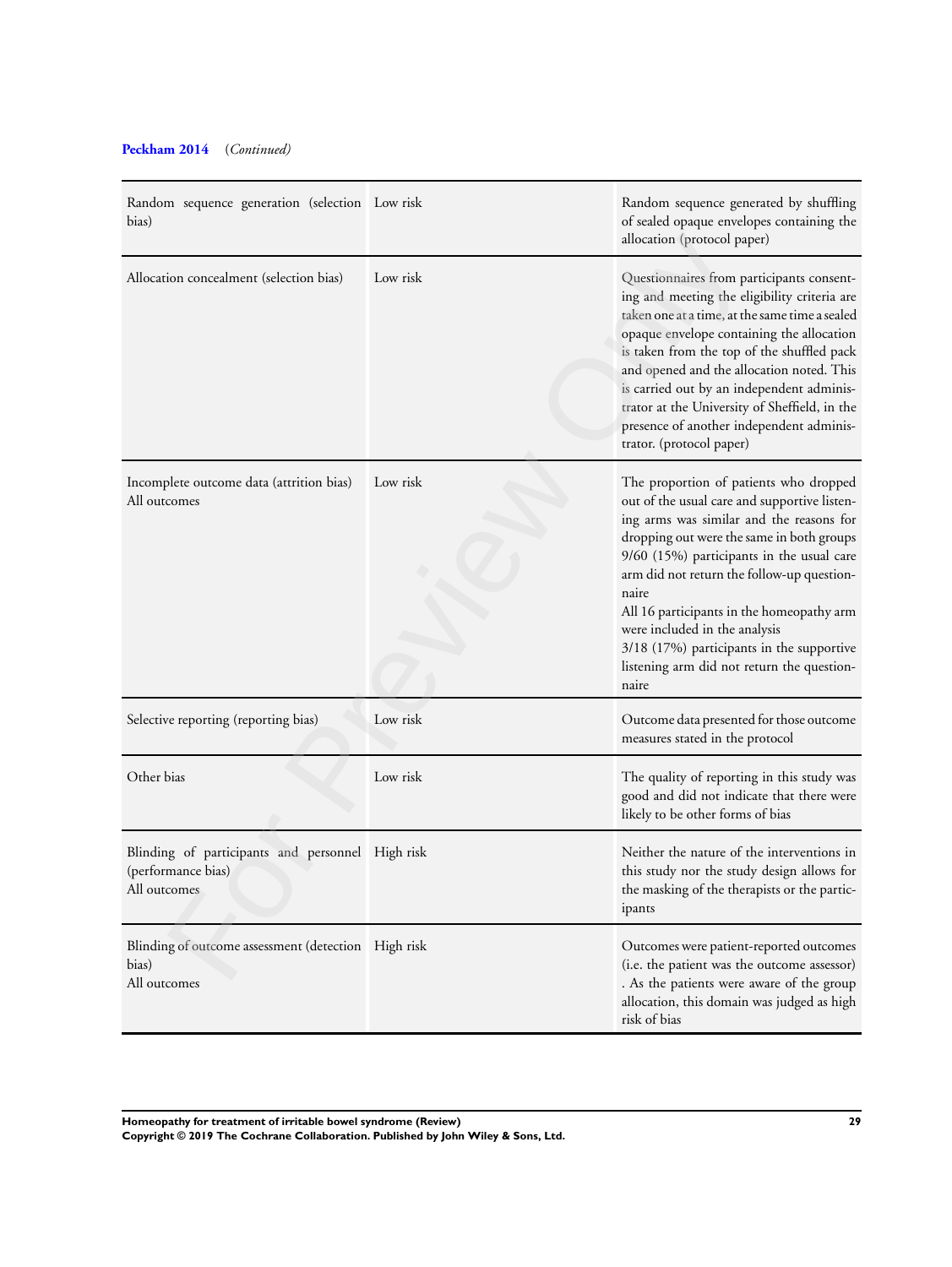**Rahlfs 1976**

| Methods                                                     | RCT, double blind, parallel study, 2 weeks duration                                                                                                                                                                                                                                                                                                                                                                                                                          |                                                                                                                                                          |  |  |  |
|-------------------------------------------------------------|------------------------------------------------------------------------------------------------------------------------------------------------------------------------------------------------------------------------------------------------------------------------------------------------------------------------------------------------------------------------------------------------------------------------------------------------------------------------------|----------------------------------------------------------------------------------------------------------------------------------------------------------|--|--|--|
| Participants                                                | Setting; general practice, Germany<br>Number of participants; 71 patients treated (number of patients randomised not clearly<br>stated), 63 patients included in analysis<br>Recruitment methods; patients presenting in general practice with suspected IBS<br>Diagnosis of IBS; Clinical diagnosis plus completion of detailed questionnaire<br>Mean age (of treated patients); 43.8 years<br>Gender (of treated patients); 50.8% female<br>Duration of symptoms > 14 days |                                                                                                                                                          |  |  |  |
| Interventions                                               | 1. 0.1% asafoetida alcohol solution, 6 x 5 drops daily<br>2. 0.1% asafoetida alcohol solution + 0.01% nux vomica alcohol solution, 6 x 5 drops<br>daily<br>3. placebo, 45% alcohol solution, 6 x 5 drops daily                                                                                                                                                                                                                                                               |                                                                                                                                                          |  |  |  |
| Outcomes                                                    | Self assessment on a 3 point scale; no or negligible improvement, more than half im-<br>proved, free of symptoms measured on day 8 and day 15 of the study<br>Time to recovery assessed by the patient reporting the day they felt considerable im-<br>provement<br>Freiburg Personality Inventory                                                                                                                                                                           |                                                                                                                                                          |  |  |  |
| Notes                                                       | Analysed participant data were fairly well described, but a lot of pre-randomisation and<br>pre-analysis data were missing                                                                                                                                                                                                                                                                                                                                                   |                                                                                                                                                          |  |  |  |
| <b>Risk of bias</b>                                         |                                                                                                                                                                                                                                                                                                                                                                                                                                                                              |                                                                                                                                                          |  |  |  |
| <b>Bias</b>                                                 | Authors' judgement                                                                                                                                                                                                                                                                                                                                                                                                                                                           | Support for judgement                                                                                                                                    |  |  |  |
| Random sequence generation (selection Unclear risk<br>bias) |                                                                                                                                                                                                                                                                                                                                                                                                                                                                              | A chance code was used for the randomi-<br>sation, the exact nature of which was not<br>reported<br>Therefore the risk of bias cannot be deter-<br>mined |  |  |  |
| Allocation concealment (selection bias)                     | Low risk<br>Medication was provided in sequentially<br>numbered drug containers                                                                                                                                                                                                                                                                                                                                                                                              |                                                                                                                                                          |  |  |  |
| Incomplete outcome data (attrition bias)<br>All outcomes    | Unclear risk<br>Insufficient reporting of attrition, some<br>reasons for attrition are given, details of al-<br>location are not always given                                                                                                                                                                                                                                                                                                                                |                                                                                                                                                          |  |  |  |
| Selective reporting (reporting bias)                        | Unclear risk<br>Insufficient information was provided to be                                                                                                                                                                                                                                                                                                                                                                                                                  |                                                                                                                                                          |  |  |  |

# *Risk of bias*

| <b>Bias</b>                                                 | Authors' judgement | Support for judgement                                                                                                                                    |
|-------------------------------------------------------------|--------------------|----------------------------------------------------------------------------------------------------------------------------------------------------------|
| Random sequence generation (selection Unclear risk<br>bias) |                    | A chance code was used for the randomi-<br>sation, the exact nature of which was not<br>reported<br>Therefore the risk of bias cannot be deter-<br>mined |
| Allocation concealment (selection bias)                     | Low risk           | Medication was provided in sequentially<br>numbered drug containers                                                                                      |
| Incomplete outcome data (attrition bias)<br>All outcomes    | Unclear risk       | Insufficient reporting of attrition, some<br>reasons for attrition are given, details of al-<br>location are not always given                            |
| Selective reporting (reporting bias)                        | Unclear risk       | Insufficient information was provided to be<br>able to judge whether the study was at risk<br>from selective reporting                                   |
| Other bias                                                  | Unclear risk       | Insufficient information was provided to<br>assess whether the study was at risk from<br>any other bias                                                  |

**Homeopathy for treatment of irritable bowel syndrome (Review) 30**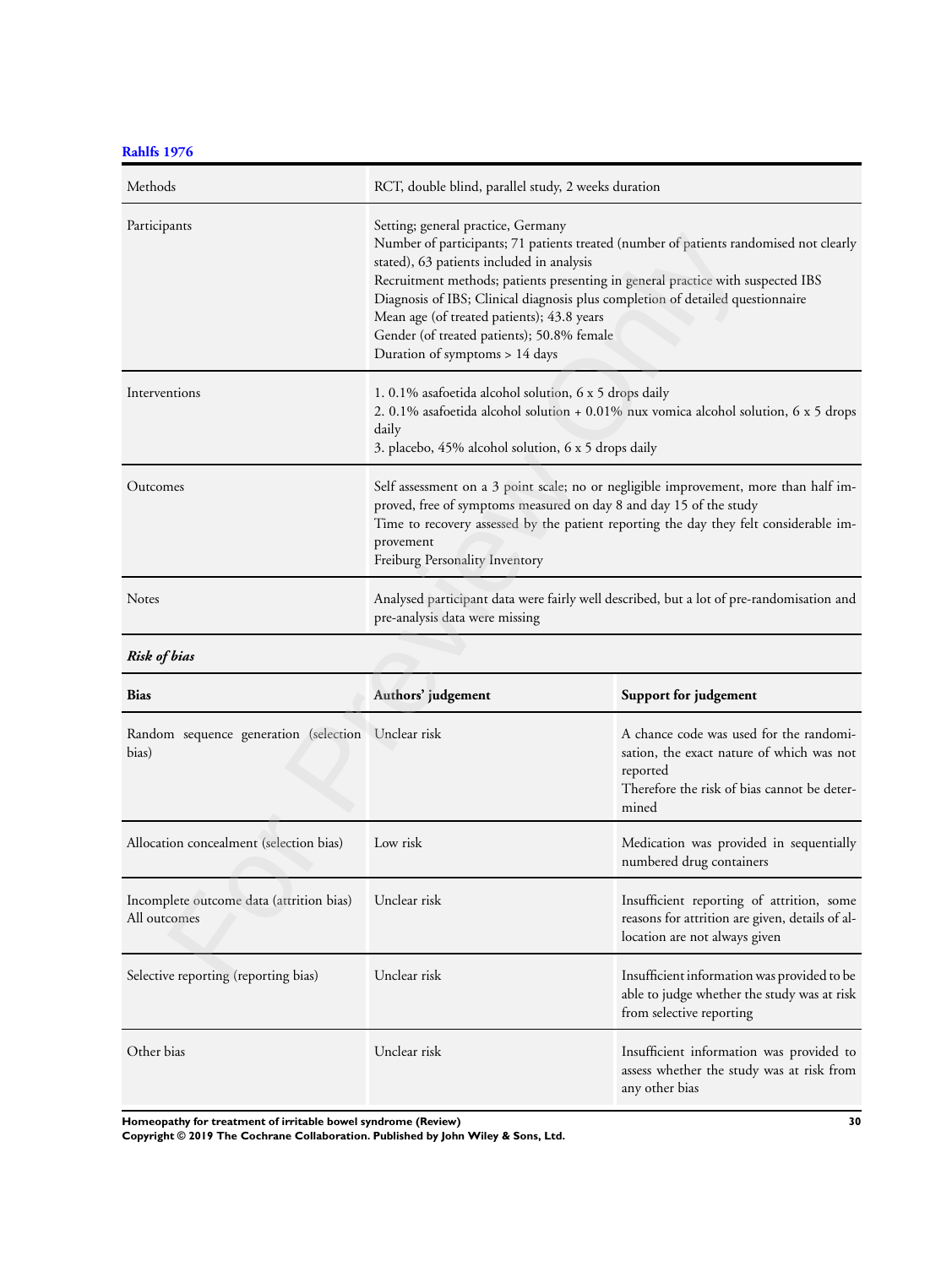# **Rahlfs 1976** (*Continued)*

| Blinding of participants and personnel Low risk<br>(performance bias)<br>All outcomes |                                                                                                                                                                                                                                                                                                                                                                                                                                                                                                                                                                                                | Study participants and recruiting doctors<br>were blinded                                                                  |  |
|---------------------------------------------------------------------------------------|------------------------------------------------------------------------------------------------------------------------------------------------------------------------------------------------------------------------------------------------------------------------------------------------------------------------------------------------------------------------------------------------------------------------------------------------------------------------------------------------------------------------------------------------------------------------------------------------|----------------------------------------------------------------------------------------------------------------------------|--|
| Blinding of outcome assessment (detection Unclear risk<br>bias)<br>All outcomes       |                                                                                                                                                                                                                                                                                                                                                                                                                                                                                                                                                                                                | It was not reported whether outcome as-<br>sessment was carried out blind                                                  |  |
| <b>Rahlfs 1979</b>                                                                    |                                                                                                                                                                                                                                                                                                                                                                                                                                                                                                                                                                                                |                                                                                                                            |  |
| Methods                                                                               | RCT, double blind, parallel study, 2 weeks duration                                                                                                                                                                                                                                                                                                                                                                                                                                                                                                                                            |                                                                                                                            |  |
| Participants                                                                          | Setting; general practice, Germany<br>Number of participants; 119 patients treated (number of participants randomised not<br>clearly stated), 89 patients included in analysis<br>Recruitment methods; patients presenting in general practice with suspected IBS<br>Diagnosis of IBS; Clinical diagnosis plus completion of detailed questionnaire<br>Mean age (of patients included in analysis, ages of those not included not stated); 42.5<br>years<br>Gender (of those included in analysis, gender of those not included not stated); 68.5%<br>female<br>Duration of symptoms > 14 days |                                                                                                                            |  |
| Interventions                                                                         | 1. 0.1% asafoetida alcohol solution, 6 x 5 drops daily<br>2. placebo, 45% alcohol solution, 6 x 5 drops daily                                                                                                                                                                                                                                                                                                                                                                                                                                                                                  |                                                                                                                            |  |
| Outcomes                                                                              | Self assessment on a 4 point scale; worsening of symptoms, no or negligible improvement,<br>more than half improved, free of symptoms, measured on day 8 and day 15 of the study<br>Time to recovery assessed by the patient reporting the day they felt considerable im-<br>provement                                                                                                                                                                                                                                                                                                         |                                                                                                                            |  |
| Notes                                                                                 | Analysed participant data were fairly well described, but a lot of pre-randomisation and<br>pre-analysis data were missing                                                                                                                                                                                                                                                                                                                                                                                                                                                                     |                                                                                                                            |  |
| <b>Risk of bias</b>                                                                   |                                                                                                                                                                                                                                                                                                                                                                                                                                                                                                                                                                                                |                                                                                                                            |  |
| <b>Bias</b>                                                                           | Authors' judgement                                                                                                                                                                                                                                                                                                                                                                                                                                                                                                                                                                             | Support for judgement                                                                                                      |  |
| Random sequence generation (selection Unclear risk<br>bias)                           |                                                                                                                                                                                                                                                                                                                                                                                                                                                                                                                                                                                                | Although it was reported that this was a<br>randomised trial no details were given as to<br>how randomisation was achieved |  |

| <b>Risk of bias</b> |  |
|---------------------|--|
|                     |  |

| <b>Bias</b>                                                 | Authors' judgement | Support for judgement                                                                                                         |
|-------------------------------------------------------------|--------------------|-------------------------------------------------------------------------------------------------------------------------------|
| Random sequence generation (selection Unclear risk<br>bias) |                    | Although it was reported that this was a<br>randomised trial no details were given as to<br>how randomisation was achieved    |
| Allocation concealment (selection bias)                     | Low risk           | Medication was provided in sequentially<br>numbered drug containers                                                           |
| Incomplete outcome data (attrition bias)<br>All outcomes    | Unclear risk       | Incomplete outcome data, reasons for miss-<br>ing data, and how incomplete outcome<br>data were addressed was not clearly de- |

**Homeopathy for treatment of irritable bowel syndrome (Review) 31**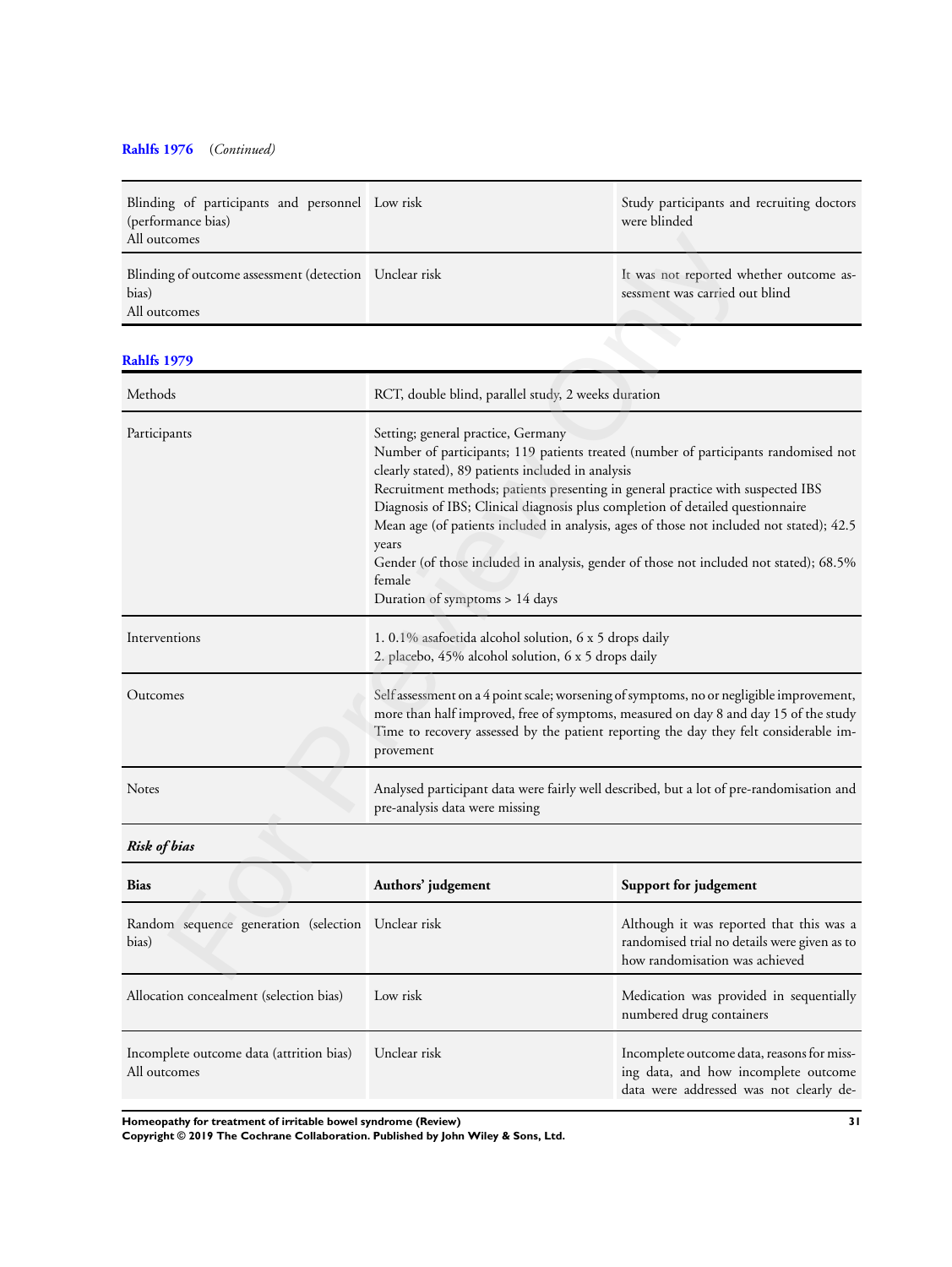# **Rahlfs 1979** (*Continued)*

|                                                                                       |                                                                                                                                                         |                                                           | scribed                                                                                                                                                                                                                                                                                                                                                                                                            |  |
|---------------------------------------------------------------------------------------|---------------------------------------------------------------------------------------------------------------------------------------------------------|-----------------------------------------------------------|--------------------------------------------------------------------------------------------------------------------------------------------------------------------------------------------------------------------------------------------------------------------------------------------------------------------------------------------------------------------------------------------------------------------|--|
| Selective reporting (reporting bias)                                                  |                                                                                                                                                         | High risk                                                 | The inclusion and exclusion criteria were<br>applied in a variable manner, some people<br>that were subsequently found not to meet<br>the exclusion and inclusion criteria were re-<br>moved from the analysis<br>However people who did not meet the in-<br>clusion criteria for age, being too old were<br>still included in the analysis<br>This leaves the study at risk of bias due to<br>selective reporting |  |
| Other bias                                                                            |                                                                                                                                                         | Unclear risk                                              | Due to the low quality of the reporting it<br>was unclear whether the study was at risk<br>from any other forms of bias                                                                                                                                                                                                                                                                                            |  |
| Blinding of participants and personnel Low risk<br>(performance bias)<br>All outcomes |                                                                                                                                                         |                                                           | Participants and doctors were blinded to<br>allocation                                                                                                                                                                                                                                                                                                                                                             |  |
| Blinding of outcome assessment (detection Unclear risk<br>bias)<br>All outcomes       |                                                                                                                                                         |                                                           | It was not reported whether outcome as-<br>sessment was carried out blind to treatment<br>allocation                                                                                                                                                                                                                                                                                                               |  |
|                                                                                       |                                                                                                                                                         | Characteristics of excluded studies [ordered by study ID] |                                                                                                                                                                                                                                                                                                                                                                                                                    |  |
| Study                                                                                 | Reason for exclusion                                                                                                                                    |                                                           |                                                                                                                                                                                                                                                                                                                                                                                                                    |  |
| Aleem 2000                                                                            | Discussion piece and not a randomised controlled trial, cohort or case-control study                                                                    |                                                           |                                                                                                                                                                                                                                                                                                                                                                                                                    |  |
| Anonymous 2005                                                                        | An initial reading of this Italian article revealed it to be discussing a meta analysis by Shang 2005<br>Therefore a full translation was not conducted |                                                           |                                                                                                                                                                                                                                                                                                                                                                                                                    |  |
| Anonymous 2009                                                                        | Discussion piece and not a randomised controlled trial, cohort or case-control study                                                                    |                                                           |                                                                                                                                                                                                                                                                                                                                                                                                                    |  |
| <b>Bauer 2014</b>                                                                     | Case studies on the treatment of IBS and not a randomised controlled trial, cohort or case-control study                                                |                                                           |                                                                                                                                                                                                                                                                                                                                                                                                                    |  |
| Bhagat 2010                                                                           |                                                                                                                                                         | Case report $(n = 1)$ of homeopathic treatment for IBS    |                                                                                                                                                                                                                                                                                                                                                                                                                    |  |
|                                                                                       |                                                                                                                                                         |                                                           |                                                                                                                                                                                                                                                                                                                                                                                                                    |  |

# **Characteristics of excluded studies** *[ordered by study ID]*

| Study                     | Reason for exclusion                                                                                                                                    |
|---------------------------|---------------------------------------------------------------------------------------------------------------------------------------------------------|
| Aleem 2000                | Discussion piece and not a randomised controlled trial, cohort or case-control study                                                                    |
| Anonymous 2005            | An initial reading of this Italian article revealed it to be discussing a meta analysis by Shang 2005<br>Therefore a full translation was not conducted |
| Anonymous 2009            | Discussion piece and not a randomised controlled trial, cohort or case-control study                                                                    |
| <b>Bauer 2014</b>         | Case studies on the treatment of IBS and not a randomised controlled trial, cohort or case-control study                                                |
| Bhagat 2010               | Case report $(n = 1)$ of homeopathic treatment for IBS                                                                                                  |
| <b>Bhattacharjee 2010</b> | The article was a discussion on the different homeopathic remedies used for the treatment of IBS                                                        |
| <b>Chen 2015</b>          | A discussion on the use of complementary therapies for the treatment of functional gastrointestinal disorders                                           |
| Cherniack 2013            | Not on IBS                                                                                                                                              |

**Homeopathy for treatment of irritable bowel syndrome (Review) 32**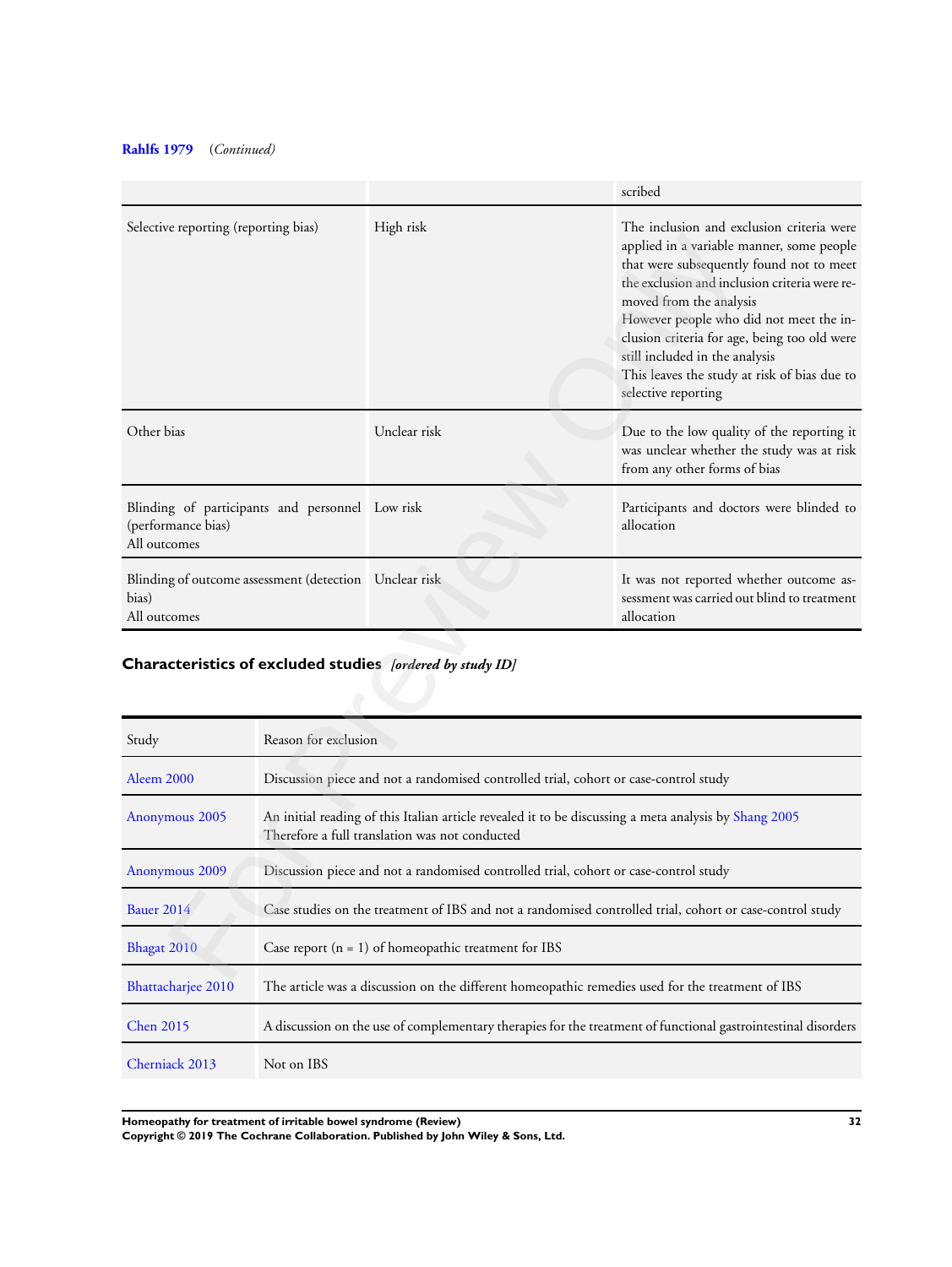# (*Continued)*

| Chimthanawala 2004 | Case report $(n = 2)$ of homeopathic treatment for IBS                                                                                                        |
|--------------------|---------------------------------------------------------------------------------------------------------------------------------------------------------------|
| Diamond 2005       | A discussion on the use of complementary therapies for the treatment of gastroenterological problems                                                          |
| Elio 2014          | Report on a series of patients attending a clinic. Not specific to IBS and not an RCT or case series                                                          |
| Feldhaus 2000      | This was a discussion piece on the treatment of IBS                                                                                                           |
| Gamble 2007        | Discussion of a potentially new way of assessing and treating IBS, from a homeopathic perspective, using<br>two cases as an example                           |
| Gebhardt 1988      | Discussion on homeopathic treatment for IBS, not a randomised controlled trial, cohort or case-control<br>study                                               |
| <b>Gray 1998</b>   | This study was a case series of 25 patients with no comparator group                                                                                          |
| Greeson 2008       | Non-randomised observational study of outcomes for patients attending a integrative medical centre where<br>homeopathy was only one of the treatments offered |
| Grundmann 2014     | Review of treatments for IBS does not include homeopathy                                                                                                      |
| Innes 2000         | This study was a case series $(n = 20)$ with no comparator group                                                                                              |
| Jagose 2004        | Case report $(n = 1)$ of homeopathic treatment for IBS                                                                                                        |
| <b>Jones 1996</b>  | A discussion of the homeopathic treatment of IBS, illustrated by three cases                                                                                  |
| <b>Jones</b> 1997  | Discussion piece on homeopathic treatment of IBS                                                                                                              |
| <b>Jones</b> 1999  | Case report study of a woman with IBS treated with homeopathy                                                                                                 |
| Krishendu 2010     | A discussion of the different homeopathic remedies used for the treatment of IBS                                                                              |
| Lobo 2000          | Case report $(n = 1)$ on homeopathic treatment of IBS                                                                                                         |
| Master 2008        | Discussion piece on homeopathy for IBS                                                                                                                        |
| Mohan 2006         | Case report $(n = 2)$ of IBS treated with homeopathy                                                                                                          |
| Pawar 2015         | A discussion on homeopathic remedies                                                                                                                          |
| Pinto 1999         | A selection of case reports on homeopathic treatment for a variety of conditions                                                                              |
| Pohl 2013          | An overview of treatments for irritable bowel syndrome which does not include homeopathy                                                                      |
| <b>Slade 2003</b>  | Case report $(n = 1)$ of homeopathic treatment of ulcerative colitis                                                                                          |

**Homeopathy for treatment of irritable bowel syndrome (Review) 33**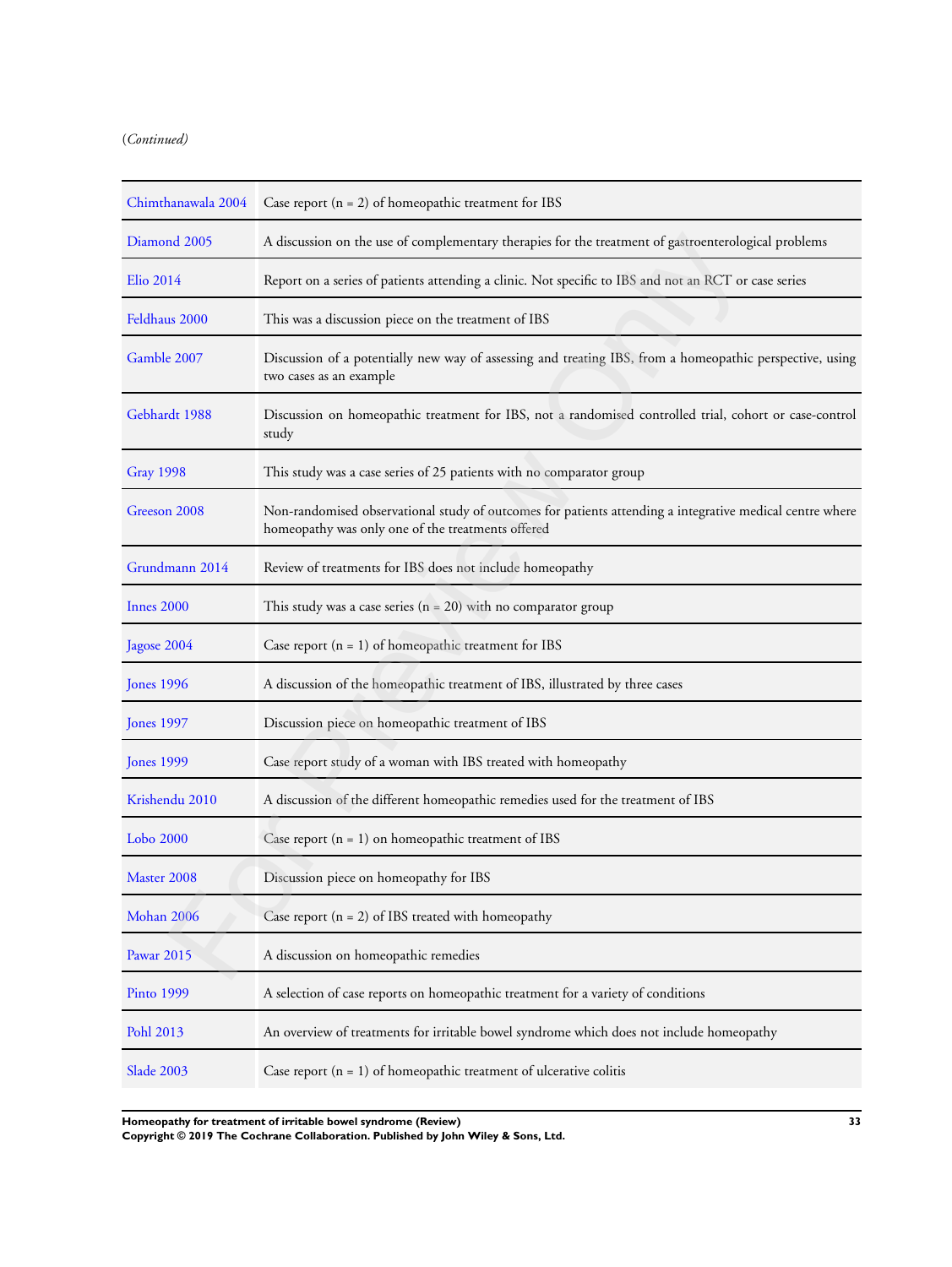# (*Continued)*

| Turner 2008 | Discussion of homeopathic treatment of IBS, illustrated by eight case histories                              |
|-------------|--------------------------------------------------------------------------------------------------------------|
| White 1999  | Discussion of homeopathic treatment for IBS, not a randomised controlled trial, cohort or case-control study |
|             |                                                                                                              |
|             |                                                                                                              |
|             |                                                                                                              |
|             |                                                                                                              |
|             |                                                                                                              |
|             |                                                                                                              |
|             |                                                                                                              |
|             |                                                                                                              |
|             |                                                                                                              |
|             |                                                                                                              |
|             |                                                                                                              |
|             |                                                                                                              |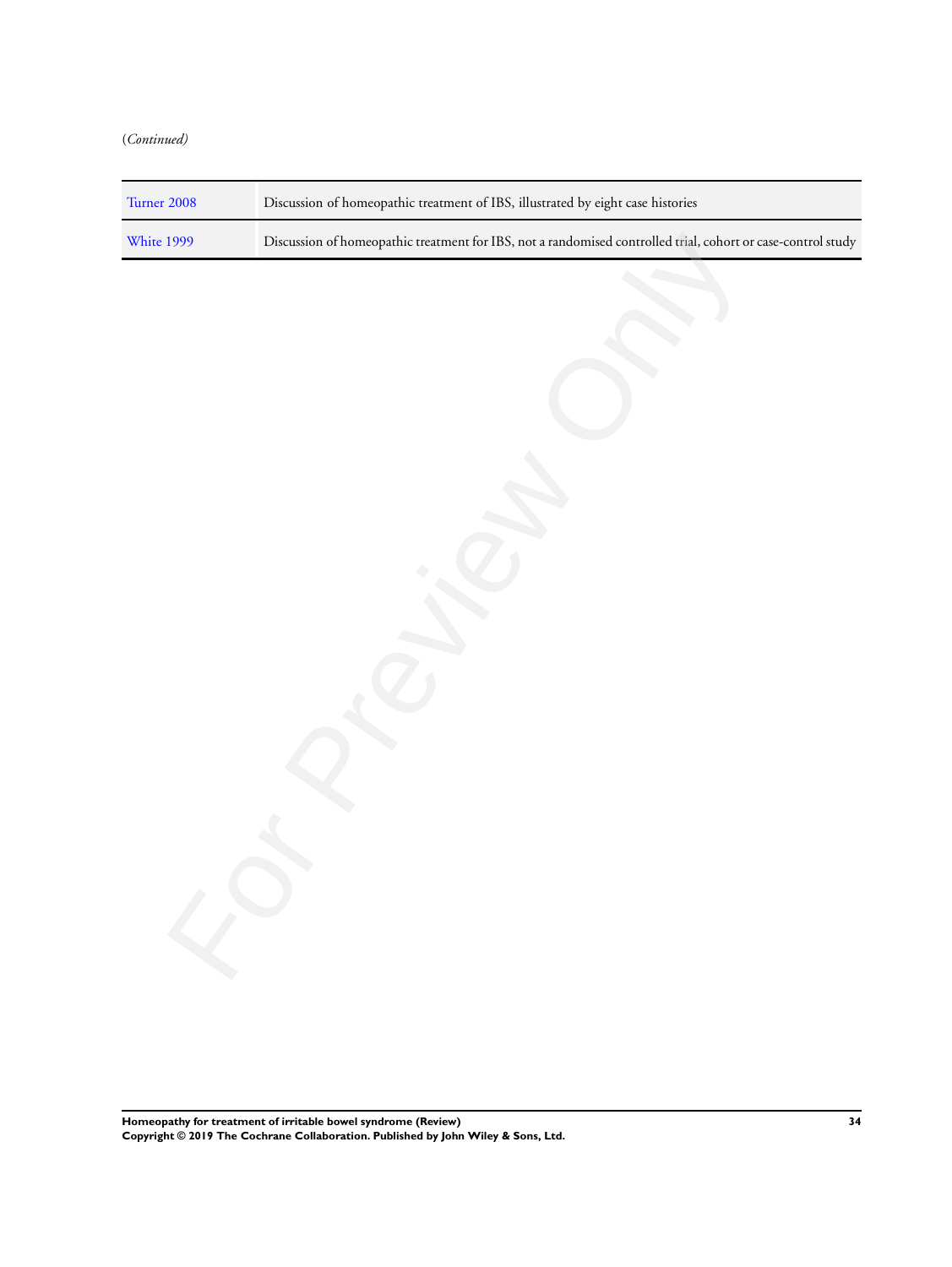# **D A T A A N D A N A L Y S E S**

| Outcome or subgroup title                                  | No. of<br>studies            | No. of<br>participants | Statistical method                                                                   | <b>Effect</b> size                         |
|------------------------------------------------------------|------------------------------|------------------------|--------------------------------------------------------------------------------------|--------------------------------------------|
| 1 Homeopathy versus placebo                                | 2                            |                        | Risk Ratio (M-H, Fixed, 95% CI)                                                      | Subtotals only                             |
| 1.1 Global improvement<br>(Asafoetida only)                | $\overline{2}$               | 129                    | Risk Ratio (M-H, Fixed, 95% CI)                                                      | $1.61$ [1.18, 2.18]                        |
| 1.2 Global improvement<br>(Asafoetida + nux vom)           | $\mathbf{1}$                 | 42                     | Risk Ratio (M-H, Fixed, 95% CI)                                                      | $1.31$ [0.80, 2.15]                        |
| Comparison 2. Homeopathy versus usual care                 |                              |                        |                                                                                      |                                            |
| Outcome or subgroup title                                  | No. of<br>studies            | No. of<br>participants | <b>Statistical method</b>                                                            | <b>Effect</b> size                         |
| 1 Global improvement (feeling<br>unwell)                   | $\mathbf{1}$                 |                        | Mean Difference (IV, Fixed, 95% CI)                                                  | Totals not selected                        |
| Comparison 3. Homeopathy plus usual care versus usual care |                              |                        |                                                                                      |                                            |
| Outcome or subgroup title                                  | No. of<br>studies            | No. of<br>participants | Statistical method                                                                   | <b>Effect</b> size                         |
| 1 Global improvement (IBS-SSS)<br>2 Quality of life        | $\mathbf{1}$<br>$\mathbf{1}$ |                        | Mean Difference (IV, Fixed, 95% CI)<br>Mean Difference (IV, Fixed, 95% CI)           | Totals not selected<br>Totals not selected |
|                                                            |                              |                        |                                                                                      |                                            |
|                                                            |                              |                        | Comparison 4. Homeopathy plus usual care versus supportive listening plus usual care |                                            |
| Outcome or subgroup title                                  | No. of                       | No. of                 | Statistical method                                                                   | $Fff_{\text{ext}}$ $\sin$                  |

# **Comparison 1. Homeopathy versus placebo**

#### **Comparison 2. Homeopathy versus usual care**

| Outcome or subgroup title     | No. of | No. of<br>studies participants | <b>Statistical method</b>           | <b>Effect</b> size  |
|-------------------------------|--------|--------------------------------|-------------------------------------|---------------------|
| 1 Global improvement (feeling |        |                                | Mean Difference (IV, Fixed, 95% CI) | Totals not selected |
| unwell)                       |        |                                |                                     |                     |

# **Comparison 3. Homeopathy plus usual care versus usual care**

| Outcome or subgroup title      | No. of | No. of<br>studies participants | <b>Statistical method</b>           | <b>Effect</b> size  |
|--------------------------------|--------|--------------------------------|-------------------------------------|---------------------|
| 1 Global improvement (IBS-SSS) |        |                                | Mean Difference (IV, Fixed, 95% CI) | Totals not selected |
| 2 Quality of life              |        |                                | Mean Difference (IV, Fixed, 95% CI) | Totals not selected |

# **Comparison 4. Homeopathy plus usual care versus supportive listening plus usual care**

| Outcome or subgroup title      | No. of | No. of<br>studies participants | <b>Statistical method</b>           | <b>Effect</b> size  |
|--------------------------------|--------|--------------------------------|-------------------------------------|---------------------|
| 1 Global improvement (IBS-SSS) |        |                                | Mean Difference (IV, Fixed, 95% CI) | Totals not selected |
| 2 Quality of life              |        |                                | Mean Difference (IV, Fixed, 95% CI) | Totals not selected |

**Homeopathy for treatment of irritable bowel syndrome (Review) 35**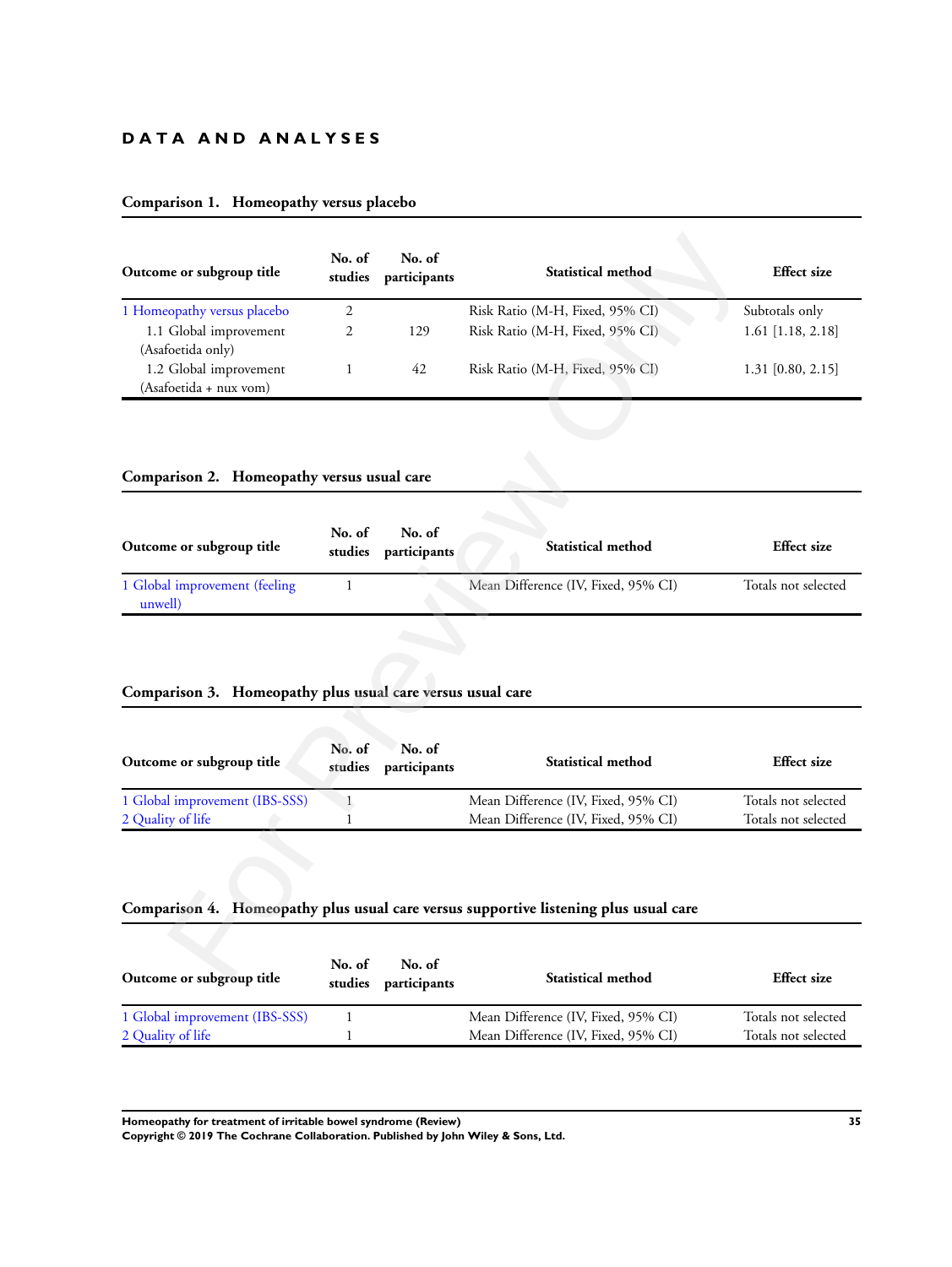# **Analysis 1.1. Comparison 1 Homeopathy versus placebo, Outcome 1 Homeopathy versus placebo.**

Review: Homeopathy for treatment of irritable bowel syndrome

Comparison: 1 Homeopathy versus placebo

Outcome: 1 Homeopathy versus placebo

Ŷ.

| Study or subgroup                                                                                                                                                                                                         | Homeopathy | Placebo | <b>Risk Ratio</b>                                     | Weight  | <b>Risk Ratio</b>          |
|---------------------------------------------------------------------------------------------------------------------------------------------------------------------------------------------------------------------------|------------|---------|-------------------------------------------------------|---------|----------------------------|
|                                                                                                                                                                                                                           | n/N        | n/N     | M-H,Fixed,95% Cl                                      |         | M-H,Fixed,95% Cl           |
| I Global improvement (Asafoetida only)                                                                                                                                                                                    |            |         |                                                       |         |                            |
| Rahlfs 1976                                                                                                                                                                                                               | 4/2        | 12/23   |                                                       | 39.2 %  | 1.28 [ 0.78, 2.10 ]        |
| Rahlfs 1979                                                                                                                                                                                                               | 32/42      | 18/43   |                                                       | 60.8%   | 1.82 [ 1.23, 2.69 ]        |
| Subtotal (95% CI)                                                                                                                                                                                                         | 63         | 66      |                                                       | 100.0%  | $1.61$ [ $1.18$ , $2.18$ ] |
| Total events: 46 (Homeopathy), 30 (Placebo)<br>Heterogeneity: Chi <sup>2</sup> = 1.22, df = 1 (P = 0.27); $1^2 = 18\%$<br>Test for overall effect: $Z = 3.04$ (P = 0.0024)<br>2 Global improvement (Asafoetida + nux vom) |            |         |                                                       |         |                            |
| Rahlfs 1976                                                                                                                                                                                                               | 13/19      | 12/23   |                                                       | 100.0 % | $1.31$ $[0.80, 2.15]$      |
| Subtotal (95% CI)                                                                                                                                                                                                         | 19         | 23      |                                                       | 100.0%  | $1.31$ [ 0.80, 2.15 ]      |
| Heterogeneity: not applicable<br>Test for overall effect: $Z = 1.07$ (P = 0.28)<br>Test for subgroup differences: Chi <sup>2</sup> = 0.47, df = 1 (P = 0.49), $1^2$ =0.0%                                                 |            |         | $0.1$<br>$\overline{0}$<br>100<br>0.01<br>$\mathsf I$ |         |                            |
|                                                                                                                                                                                                                           |            |         | Favours placebo<br>Favours homeopathy                 |         |                            |
|                                                                                                                                                                                                                           |            |         |                                                       |         |                            |
|                                                                                                                                                                                                                           |            |         |                                                       |         |                            |
|                                                                                                                                                                                                                           |            |         |                                                       |         |                            |
|                                                                                                                                                                                                                           |            |         |                                                       |         |                            |
|                                                                                                                                                                                                                           |            |         |                                                       |         |                            |
|                                                                                                                                                                                                                           |            |         |                                                       |         |                            |
|                                                                                                                                                                                                                           |            |         |                                                       |         |                            |
|                                                                                                                                                                                                                           |            |         |                                                       |         |                            |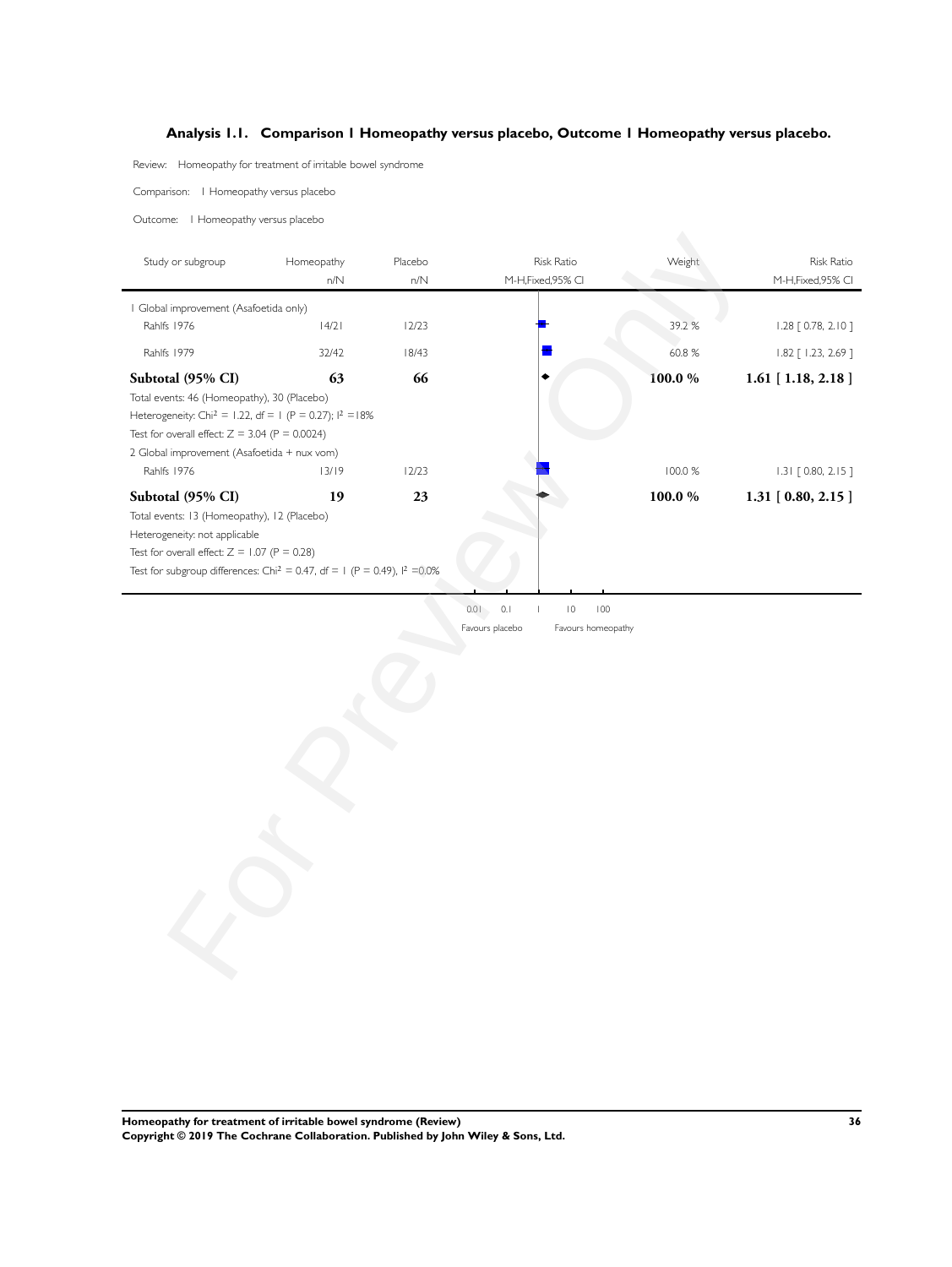# **Analysis 2.1. Comparison 2 Homeopathy versus usual care, Outcome 1 Global improvement (feeling unwell).**

Review: Homeopathy for treatment of irritable bowel syndrome

Comparison: 2 Homeopathy versus usual care

Outcome: 1 Global improvement (feeling unwell)

| Outcome:   Global improvement (feeling unwell) |                            |                                                                                                                            |                          |                |                                                                                                       |                                                        |                                         |
|------------------------------------------------|----------------------------|----------------------------------------------------------------------------------------------------------------------------|--------------------------|----------------|-------------------------------------------------------------------------------------------------------|--------------------------------------------------------|-----------------------------------------|
| Study or subgroup                              | Homeopathy<br>$\mathsf{N}$ | Mean(SD)                                                                                                                   | Usual care<br>N          | Mean(SD)       | Difference<br>IV, Fixed, 95% CI                                                                       | Mean                                                   | Mean<br>Difference<br>IV, Fixed, 95% CI |
| Owen 1990                                      | $\overline{9}$             | 1.44(4.55)                                                                                                                 | $\ \cdot\ $              | 1.41(1.97)     |                                                                                                       |                                                        | $0.03$ $\lceil -3.16, 3.22 \rceil$      |
|                                                |                            |                                                                                                                            |                          |                | $-2$<br>$\circ$<br>$-4$<br>Favours usual care                                                         | $\overline{2}$<br>$\overline{4}$<br>Favours homeopathy |                                         |
| Outcome:   Global improvement (IBS-SSS)        |                            | Review: Homeopathy for treatment of irritable bowel syndrome<br>Comparison: 3 Homeopathy plus usual care versus usual care |                          | (IBS-SSS).     | Analysis 3.1. Comparison 3 Homeopathy plus usual care versus usual care, Outcome I Global improvement |                                                        |                                         |
| Study or subgroup                              | Homeopathy<br>$\mathbb N$  | Mean(SD)                                                                                                                   | Usual care<br>$\hbox{N}$ | Mean(SD)       | Mean<br>Difference<br>IV, Fixed, 95% CI                                                               |                                                        | Mean<br>Difference<br>IV, Fixed, 95% CI |
| Peckham 2014                                   | 16                         | 210.44 (112.4)                                                                                                             | 60                       | 237.3 (110.22) |                                                                                                       |                                                        | -26.86 [-88.59, 34.87]                  |
|                                                |                            |                                                                                                                            |                          |                | $-50$<br>$-100$<br>$\circ$<br>Favours homeopathy                                                      | 50<br>100<br>Favours usual care                        |                                         |

# **Analysis 3.1. Comparison 3 Homeopathy plus usual care versus usual care, Outcome 1 Global improvement (IBS-SSS).**

| Study or subgroup | Homeopathy                   |                  | Usual care |                |        |       | Mean<br>Difference |    |     | Mean<br>Difference            |
|-------------------|------------------------------|------------------|------------|----------------|--------|-------|--------------------|----|-----|-------------------------------|
|                   | N                            | Mean(SD)         | N          | Mean(SD)       |        |       | IV, Fixed, 95% CI  |    |     | IV, Fixed, 95% CI             |
| Peckham 2014      | 16                           | $210.44$ (112.4) | 60         | 237.3 (110.22) |        |       |                    |    |     | $-26.86$ [ $-88.59$ , 34.87 ] |
|                   | and the property of the con- |                  |            |                | $-100$ | $-50$ | $\Omega$           | 50 | 100 |                               |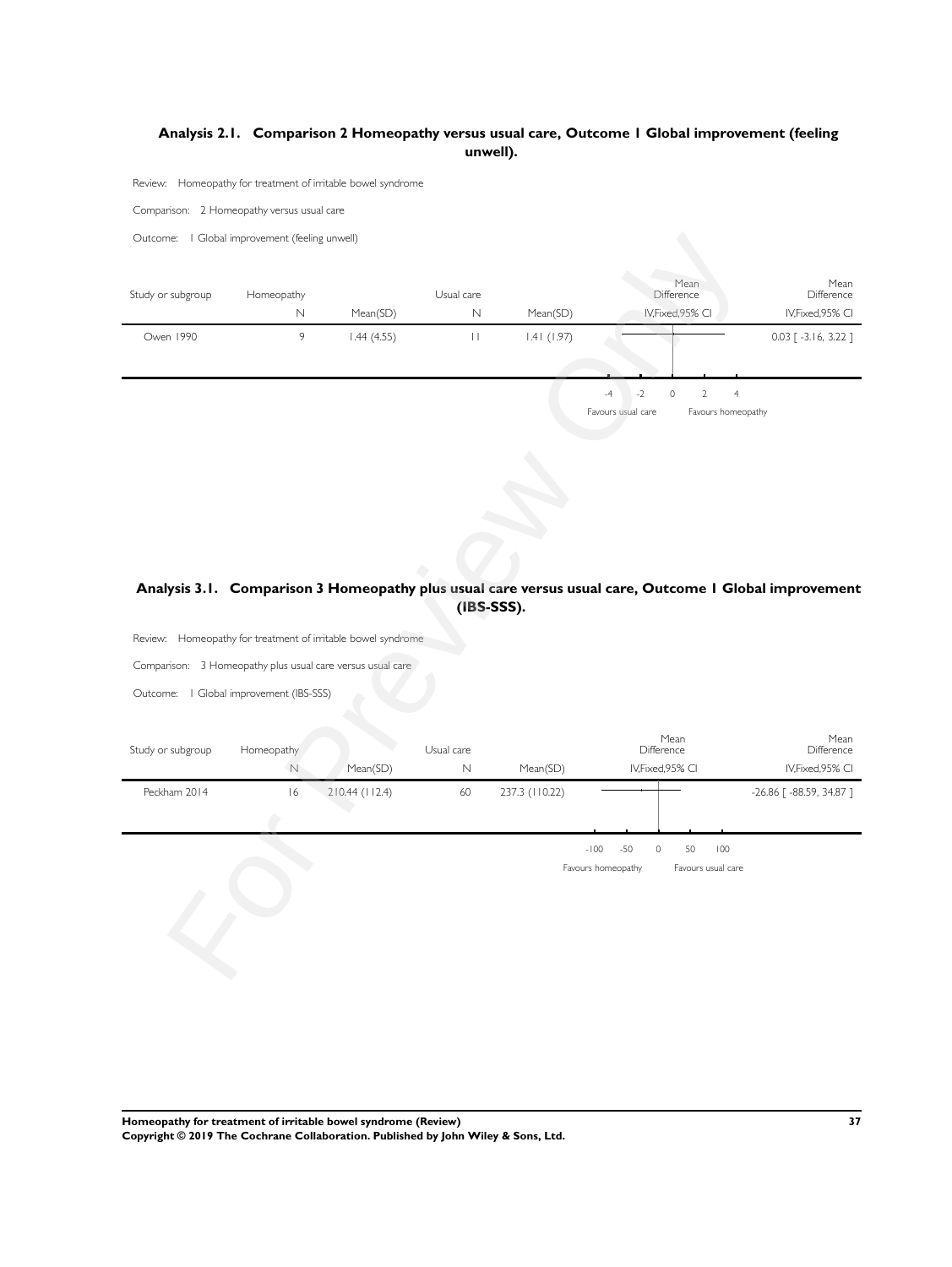#### **Analysis 3.2. Comparison 3 Homeopathy plus usual care versus usual care, Outcome 2 Quality of life.**

Review: Homeopathy for treatment of irritable bowel syndrome

Comparison: 3 Homeopathy plus usual care versus usual care

Outcome: 2 Quality of life



# **Analysis 4.1. Comparison 4 Homeopathy plus usual care versus supportive listening plus usual care, Outcome 1 Global improvement (IBS-SSS).**

Review: Homeopathy for treatment of irritable bowel syndrome

Comparison: 4 Homeopathy plus usual care versus supportive listening plus usual care

Outcome: 1 Global improvement (IBS-SSS)

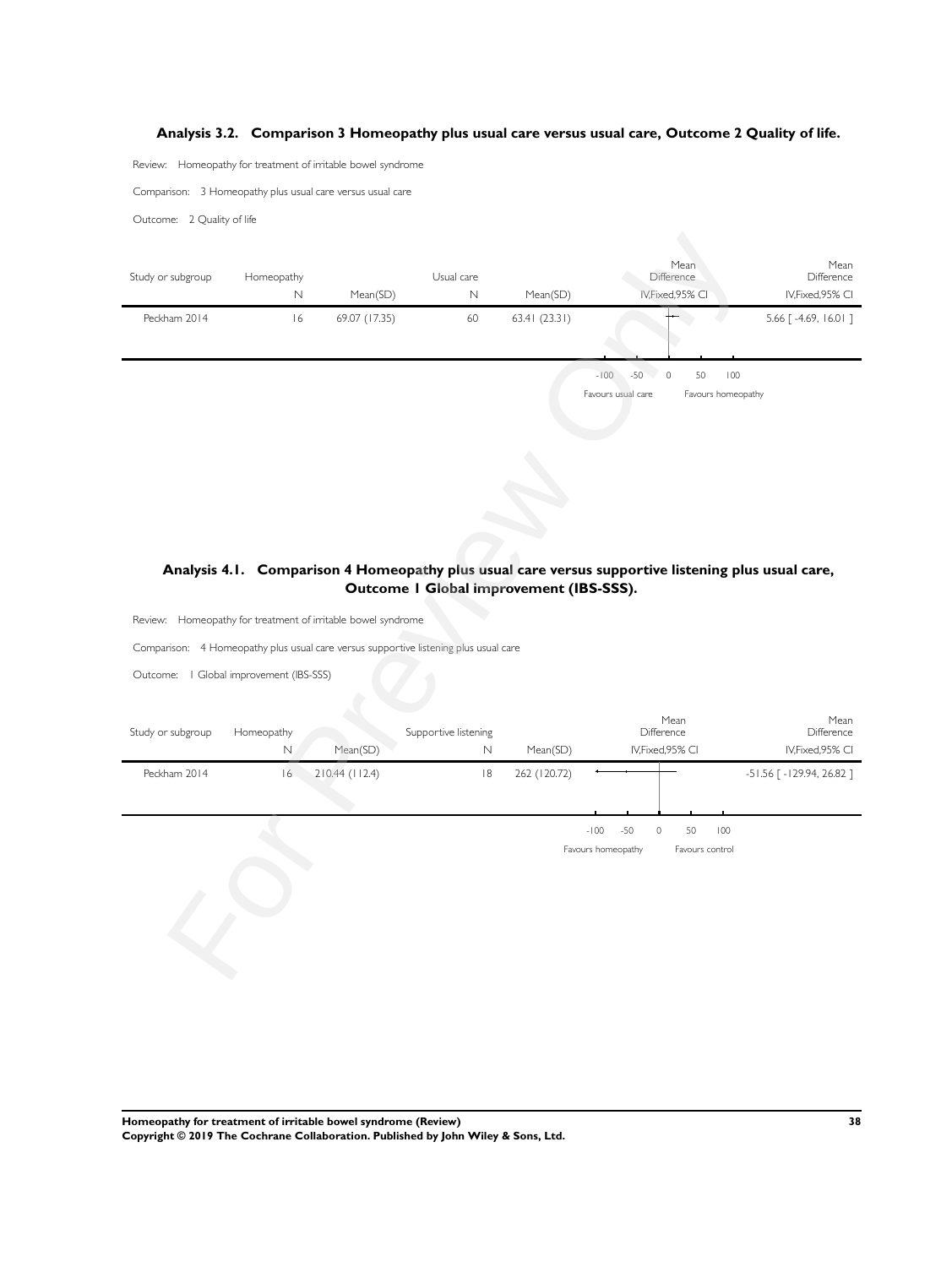# **Analysis 4.2. Comparison 4 Homeopathy plus usual care versus supportive listening plus usual care, Outcome 2 Quality of life.**

Review: Homeopathy for treatment of irritable bowel syndrome

Comparison: 4 Homeopathy plus usual care versus supportive listening plus usual care

Outcome: 2 Quality of life

| Outcome: 2 Quality of life         |                           |               |                                     |               |                                 |                    |                                         |
|------------------------------------|---------------------------|---------------|-------------------------------------|---------------|---------------------------------|--------------------|-----------------------------------------|
| Study or subgroup                  | Homeopathy<br>$\mathbb N$ | Mean(SD)      | Supportive listening<br>$\mathbb N$ | Mean(SD)      | Difference<br>IV, Fixed, 95% CI | Mean               | Mean<br>Difference<br>IV, Fixed, 95% CI |
| Peckham 2014                       | 6                         | 69.07 (17.35) | 8                                   | 63.09 (24.38) |                                 |                    | 5.98 [-8.13, 20.09]                     |
|                                    |                           |               |                                     |               |                                 |                    |                                         |
|                                    |                           |               |                                     |               | $-50$<br>$-100$<br>$\circ$      | 50<br>100          |                                         |
|                                    |                           |               |                                     |               | Favours control                 | Favours homeopathy |                                         |
|                                    |                           |               |                                     |               |                                 |                    |                                         |
|                                    |                           |               |                                     |               |                                 |                    |                                         |
|                                    |                           |               |                                     |               |                                 |                    |                                         |
|                                    |                           |               |                                     |               |                                 |                    |                                         |
|                                    |                           |               |                                     |               |                                 |                    |                                         |
|                                    |                           |               |                                     |               |                                 |                    |                                         |
|                                    |                           |               |                                     |               |                                 |                    |                                         |
|                                    |                           |               |                                     |               |                                 |                    |                                         |
| <b>APPENDICES</b>                  |                           |               |                                     |               |                                 |                    |                                         |
|                                    |                           |               |                                     |               |                                 |                    |                                         |
| Appendix I. Search Strategies      |                           |               |                                     |               |                                 |                    |                                         |
| Medline                            |                           |               |                                     |               |                                 |                    |                                         |
| 1. Colonic disease*.mp             |                           |               |                                     |               |                                 |                    |                                         |
| 2. irritable bowel syndrome/       |                           |               |                                     |               |                                 |                    |                                         |
| 3. colonic diseases, functional/   |                           |               |                                     |               |                                 |                    |                                         |
| 4. irritable bowel/                |                           |               |                                     |               |                                 |                    |                                         |
| 5. irritable colon/                |                           |               |                                     |               |                                 |                    |                                         |
| 5. spastic colon/                  |                           |               |                                     |               |                                 |                    |                                         |
| 7. functional bowel disease*.mp.   |                           |               |                                     |               |                                 |                    |                                         |
| 8. functional colonic disease*.mp. |                           |               |                                     |               |                                 |                    |                                         |
| $0.$ or/1-8                        |                           |               |                                     |               |                                 |                    |                                         |
| 10. homeopathy/                    |                           |               |                                     |               |                                 |                    |                                         |
| 11. homeopath*.mp.                 |                           |               |                                     |               |                                 |                    |                                         |
| 12. homoeopath*.mp.                |                           |               |                                     |               |                                 |                    |                                         |
| 13. alternative medicine*.mp.      |                           |               |                                     |               |                                 |                    |                                         |
| 14. or/10-13                       |                           |               |                                     |               |                                 |                    |                                         |
| 15.9 and 14                        |                           |               |                                     |               |                                 |                    |                                         |
| <b>EMBASE</b>                      |                           |               |                                     |               |                                 |                    |                                         |
|                                    |                           |               |                                     |               |                                 |                    |                                         |

# **A P P E N D I C E S**

# **Appendix 1. Search Strategies**

#### **Medline**

- 1. Colonic disease\*.mp
- 2. irritable bowel syndrome/
- 3. colonic diseases, functional/
- 4. irritable bowel/
- 5. irritable colon/
- 6. spastic colon/
- 7. functional bowel disease\*.mp.
- 8. functional colonic disease\*.mp.
- 9. or/1-8
- 10. homeopathy/
- 11. homeopath\*.mp.
- 12. homoeopath\*.mp.
- 13. alternative medicine\*.mp.
- 14. or/10-13
- 15. 9 and 14

#### **EMBASE**

- 1. Colonic disease\*.mp
- 2. irritable bowel syndrome/
- 3. colonic diseases, functional/
- 4. irritable bowel/
- 5. irritable colon/
- 6. spastic colon/

7. functional bowel disease\*.mp.

**Homeopathy for treatment of irritable bowel syndrome (Review) 39 Copyright © 2019 The Cochrane Collaboration. Published by John Wiley & Sons, Ltd.**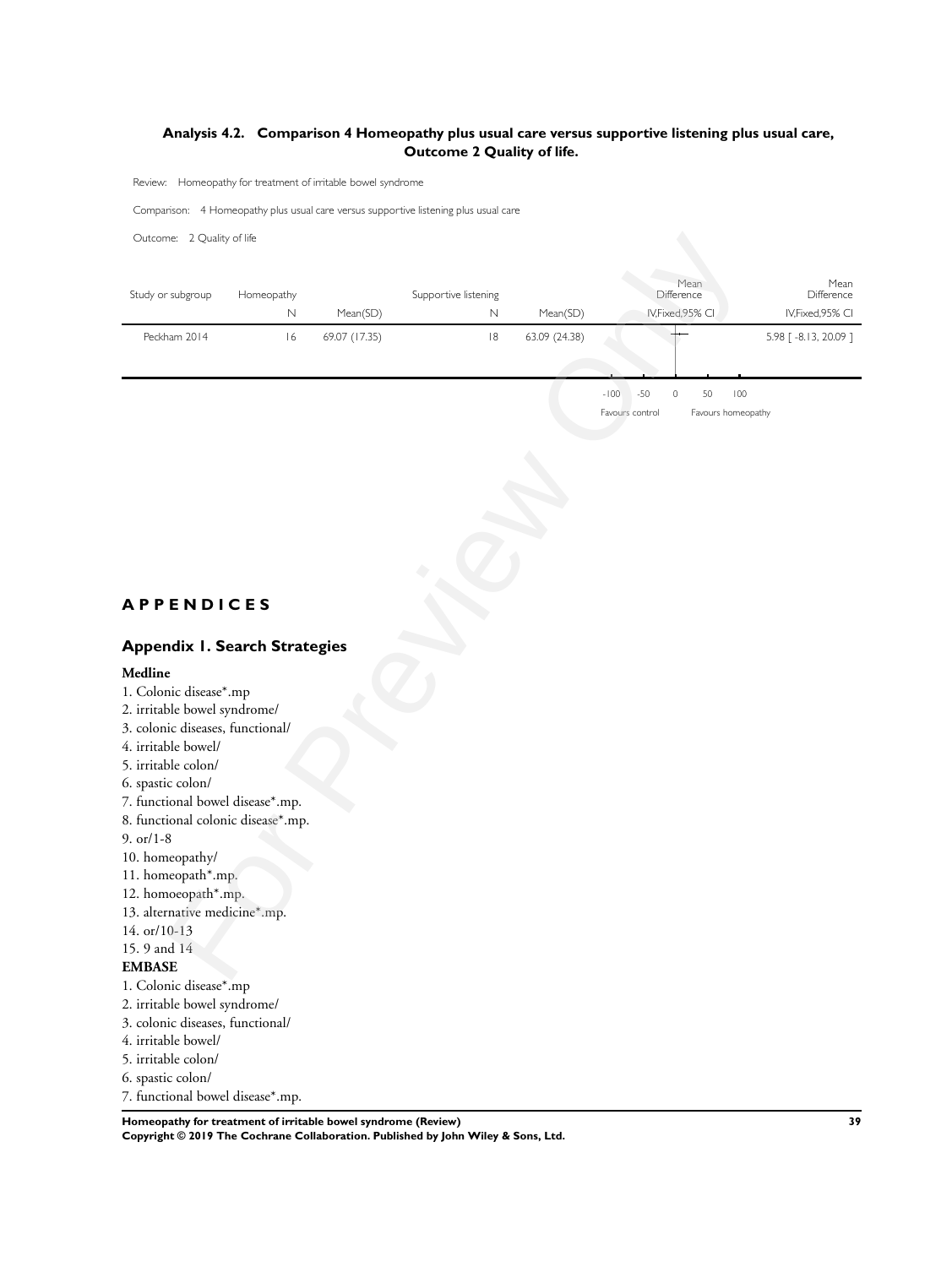8. functional colonic disease\*.mp. 9. or/1-8 10. homeopathy/ 11. homeopath\*.mp. 12. homoeopath\*.mp. 13. alternative medicine\*.mp. 14. or/10-13 15. 9 and 14 **CENTRAL** #1 MeSH: [Irritable bowel syndrome] explode all trees #2 Colonic disease\* #3 irritable bowel syndrome #4 colonic diseases, functional #5 irritable bowel #6 irritable colon #7 spastic colon #8 functional bowel disease\* #9 functional colonic disease\* #10 #1 or #2 or #3 or #4 or #5 or #6 or #7 or #8 or #9 #11 homeopathy #12 homeopath\* #13 homoeopath\* #14 alternative medicine\* #15 #11 or #12 or #13 or #14 #16 #10 and #15 mate measure and prior<br>  $\theta$  14 14<br>
14 14<br>
16 13<br>
16 17<br>
16 17<br>
16 The Universe of Source of Source of Source of Source of Source of Source<br>
Incidendicated by the other case of Source of Source of Source of Source<br>
16 Col

#### **Cumulative Index to Nursing and Allied Health Literature (CINAHL)**

1. (TI homeopathy or AB homeopathy) OR (TI homeopath\* or AB homeopath\*) OR (TI homoeopath\* or AB homoeopath\*) OR (TI alternative medicine\* of AB alternative medicine\*)

2. (TI Irritable bowel syndrome or AB Irritable bowel syndrome) OR (TI Colonic disease\* or AB Colonic disease\*) OR (TI irritable colon or AB irritable colon) OR (TI spastic colon or AB spastic colon) OR (TI functional bowel disease\* or AB functional bowel disease\*) OR (TI functional colonic disease\* or AB functional colonic disease\*)

#### **Allied and Complementary Medicine Database (AMED)**

1. Colonic disease\*.mp

- 2. irritable bowel syndrome/
- 3. colonic diseases, functional/
- 4. irritable bowel/
- 5. irritable colon/
- 6. spastic colon/
- 7. functional bowel disease\*.mp.
- 8. functional colonic disease\*.mp.
- 9. or/1-8
- 10. homeopathy/
- 11. homeopath\*.mp.
- 12. homoeopath\*.mp.
- 13. alternative medicine\*.mp.
- 14. or/10-13
- 15. 9 and 14

#### **Clinical trials. Gov**

1. Homeopathy and Irritable bowel syndrome

#### **IBD specialized register**

- 1. Irritable bowel syndrome and homeopath
- 2. Colonic diseases and homeopath
- 3. Functional bowel and homeopath

**Homeopathy for treatment of irritable bowel syndrome (Review) 40 Copyright © 2019 The Cochrane Collaboration. Published by John Wiley & Sons, Ltd.**